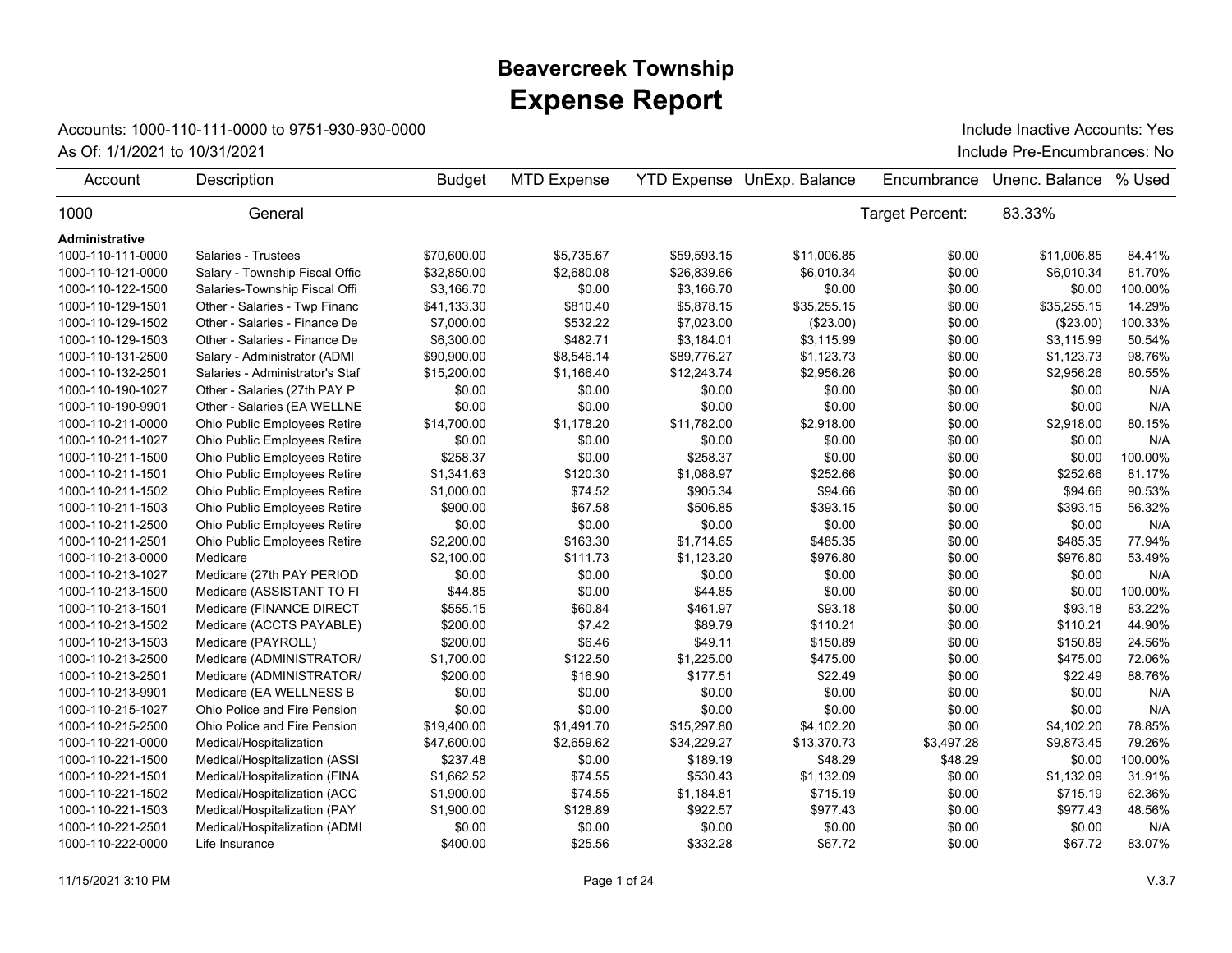| <b>Expense Report</b> |                                                          |               |                               |             |                            |              |                |          |  |
|-----------------------|----------------------------------------------------------|---------------|-------------------------------|-------------|----------------------------|--------------|----------------|----------|--|
|                       |                                                          |               | As Of: 1/1/2021 to 10/31/2021 |             |                            |              |                |          |  |
| Account               | Description                                              | <b>Budget</b> | <b>MTD Expense</b>            |             | YTD Expense UnExp. Balance | Encumbrance  | Unenc. Balance | % Used   |  |
| 1000-110-222-1500     | Life Insurance (ASSISTANT T                              | \$4.74        | \$0.00                        | \$4.74      | \$0.00                     | \$0.00       | \$0.00         | 100.00%  |  |
| 1000-110-222-1501     | Life Insurance (FINANCE DIR                              | \$10.26       | \$0.98                        | \$6.86      | \$3.40                     | \$0.00       | \$3.40         | 66.86%   |  |
| 1000-110-222-1502     | Life Insurance (ACCTS PAYA                               | \$18.06       | \$0.98                        | \$17.08     | \$0.98                     | \$0.00       | \$0.98         | 94.57%   |  |
| 1000-110-222-1503     | Life Insurance (PAYROLL)                                 | \$15.00       | \$0.98                        | \$6.86      | \$8.14                     | \$0.00       | \$8.14         | 45.73%   |  |
| 1000-110-222-2500     | Life Insurance (ADMINISTRA                               | \$126.00      | \$7.00                        | \$119.00    | \$7.00                     | \$0.00       | \$7.00         | 94.44%   |  |
| 1000-110-222-2501     | Life Insurance (ADMINISTRA                               | \$50.00       | \$3.50                        | \$28.00     | \$22.00                    | \$0.00       | \$22.00        | 56.00%   |  |
| 1000-110-223-0000     | Dental Insurance                                         | \$2,800.00    | \$137.95                      | \$1,638.04  | \$1,161.96                 | \$0.00       | \$1,161.96     | 58.50%   |  |
| 1000-110-223-1500     | Dental Insurance (ASSISTAN                               | \$11.04       | \$0.00                        | \$8.62      | \$2.42                     | \$2.42       | \$0.00         | 100.00%  |  |
| 1000-110-223-1501     | Dental Insurance (FINANCE                                | \$101.96      | \$0.00                        | \$2.70      | \$99.26                    | \$0.00       | \$99.26        | 2.65%    |  |
| 1000-110-223-1502     | Dental Insurance (ACCTS PA                               | \$113.00      | \$0.00                        | \$57.33     | \$55.67                    | \$0.00       | \$55.67        | 50.73%   |  |
| 1000-110-223-1503     | Dental Insurance (PAYROLL)                               | \$113.00      | \$8.18                        | \$59.30     | \$53.70                    | \$0.00       | \$53.70        | 52.48%   |  |
| 1000-110-223-2500     | Dental Insurance                                         | \$0.00        | \$0.00                        | \$0.00      | \$0.00                     | \$0.00       | \$0.00         | N/A      |  |
| 1000-110-223-2501     | Dental Insurance (ADMINIST                               | \$0.00        | \$0.00                        | \$0.00      | \$0.00                     | \$0.00       | \$0.00         | N/A      |  |
| 1000-110-230-0000     | <b>Workers' Compensation</b>                             | \$8,000.00    | \$0.00                        | \$2,087.74  | \$5,912.26                 | \$0.00       | \$5,912.26     | 26.10%   |  |
| 1000-110-230-1503     | Workers' Compensation (FIN                               | \$1,000.00    | \$0.00                        | \$835.10    | \$164.90                   | \$0.00       | \$164.90       | 83.51%   |  |
| 1000-110-240-1500     | Unemployment Compensatio                                 | \$13,000.00   | \$0.00                        | \$1,377.25  | \$11,622.75                | \$0.00       | \$11,622.75    | 10.59%   |  |
| 1000-110-240-1501     | Unemployment Compensatio                                 | \$0.00        | \$0.00                        | \$0.00      | \$0.00                     | \$0.00       | \$0.00         | N/A      |  |
| 1000-110-240-1502     | Unemployment Compensatio                                 | \$0.00        | \$0.00                        | \$0.00      | \$0.00                     | \$0.00       | \$0.00         | N/A      |  |
| 1000-110-251-2500     | Uniform, Tool and Equipment                              | \$20,000.00   | \$0.00                        | \$384.61    | \$19,615.39                | \$0.00       | \$19,615.39    | 1.92%    |  |
| 1000-110-290-1016     | Other - Employee Fringe Ben                              | \$53,000.00   | \$1,146.18                    | \$36,827.71 | \$16,172.29                | \$889.00     | \$15,283.29    | 71.16%   |  |
| 1000-110-311-0000     | Accounting and Legal Fees                                | \$78,000.00   | \$13,082.00                   | \$55,917.00 | \$22,083.00                | \$19,812.00  | \$2,271.00     | 97.09%   |  |
| 1000-110-311-1500     | Accounting and Legal Fees (F                             | \$0.00        | \$0.00                        | \$0.00      | \$0.00                     | \$0.00       | \$0.00         | N/A      |  |
| 1000-110-311-1503     |                                                          | \$5,000.00    | \$0.00                        | \$0.00      | \$5,000.00                 | \$0.00       | \$5,000.00     | 0.00%    |  |
| 1000-110-312-0000     | Accounting and Legal Fees (F<br><b>Auditing Services</b> | \$14,000.00   | \$0.00                        | \$0.00      | \$14,000.00                | \$0.00       | \$14,000.00    | 0.00%    |  |
|                       |                                                          |               |                               |             |                            |              |                |          |  |
| 1000-110-313-0000     | Uniform Accounting Network                               | \$4,200.00    | \$0.00                        | \$1,074.00  | \$3,126.00                 | \$0.00       | \$3,126.00     | 25.57%   |  |
| 1000-110-314-0000     | <b>Tax Collection Fees</b>                               | \$35,870.00   | \$0.00                        | \$9,198.91  | \$26,671.09                | \$0.00       | \$26,671.09    | 25.65%   |  |
| 1000-110-315-0000     | <b>Election Expenses</b>                                 | \$12,916.62   | \$0.00                        | \$12,916.62 | \$0.00                     | \$0.00       | \$0.00         | 100.00%  |  |
| 1000-110-316-0000     | <b>Engineering Services</b>                              | \$200,912.50  | \$0.00                        | \$84,581.02 | \$116,331.48               | \$116,331.48 | \$0.00         | 100.00%  |  |
| 1000-110-319-2500     | Other - Professional and Tech                            | \$4,000.00    | \$0.00                        | \$0.00      | \$4,000.00                 | \$0.00       | \$4,000.00     | 0.00%    |  |
| 1000-110-321-0000     | Rents and Leases                                         | \$316.79      | \$0.00                        | \$155.80    | \$160.99                   | \$64.99      | \$96.00        | 69.70%   |  |
| 1000-110-321-1500     | Rents and Leases (FISCAL O                               | \$0.00        | \$0.00                        | \$0.00      | \$0.00                     | \$0.00       | \$0.00         | N/A      |  |
| 1000-110-321-1503     | Rents and Leases (FINANCE                                | \$1,534.61    | \$0.00                        | \$241.18    | \$1,293.43                 | \$93.43      | \$1,200.00     | 21.80%   |  |
| 1000-110-322-0000     | Garbage and Trash Removal                                | \$4,165.57    | \$299.64                      | \$3,821.51  | \$344.06                   | \$344.06     | \$0.00         | 100.00%  |  |
| 1000-110-323-1009     | Repairs and Maintenance (RE                              | \$3,000.00    | \$0.00                        | \$2,436.77  | \$563.23                   | \$63.23      | \$500.00       | 83.33%   |  |
| 1000-110-330-0000     | <b>Travel and Meeting Expense</b>                        | \$2,477.00    | \$0.00                        | \$39.94     | \$2,437.06                 | \$0.00       | \$2,437.06     | 1.61%    |  |
| 1000-110-330-1500     | Travel and Meeting Expense (                             | \$0.00        | \$0.00                        | \$0.00      | \$0.00                     | \$0.00       | \$0.00         | N/A      |  |
| 1000-110-330-1503     | Travel and Meeting Expense (                             | \$5,150.95    | \$396.08                      | \$3,456.13  | \$1,694.82                 | \$803.30     | \$891.52       | 82.69%   |  |
| 1000-110-330-2500     | Travel and Meeting Expense (                             | \$5,000.00    | \$0.00                        | \$0.00      | \$5,000.00                 | \$0.00       | \$5,000.00     | 0.00%    |  |
| 1000-110-341-0000     | Telephone                                                | \$5,000.00    | \$0.00                        | \$0.00      | \$5,000.00                 | \$0.00       | \$5,000.00     | 0.00%    |  |
| 1000-110-341-2500     | Telephone (ADMINISTRATO                                  | \$2,020.00    | \$0.00                        | \$0.00      | \$2,020.00                 | \$0.00       | \$2,020.00     | 0.00%    |  |
| 1000-110-342-0000     | Postage                                                  | \$1,500.00    | \$0.00                        | \$1,500.00  | \$0.00                     | \$0.00       | \$0.00         | 100.00%  |  |
| 1000-110-343-0000     | Postage Machine Rental                                   | \$1,300.00    | \$0.00                        | \$854.10    | \$445.90                   | \$445.90     | \$0.00         | 100.00%  |  |
| 1000-110-344-0000     | Printing                                                 | \$3,000.00    | \$174.33                      | \$2,586.96  | \$413.04                   | \$341.00     | \$72.04        | 97.60%   |  |
| 1000-110-345-1005     | Advertising (TOWNSHIP LEG                                | \$10,000.00   | \$305.28                      | \$8,250.56  | \$1,749.44                 | \$1,749.44   | \$0.00         | 100.00%  |  |
| 1000-110-345-1500     | Advertising (FISCAL OFFICE                               | \$0.00        | \$0.00                        | \$0.00      | \$0.00                     | \$0.00       | \$0.00         | N/A      |  |
| 1000-110-345-1503     | Advertising (FINANCE DEPA                                | \$860.00      | \$0.00                        | \$0.00      | \$860.00                   | \$0.00       | \$860.00       | $0.00\%$ |  |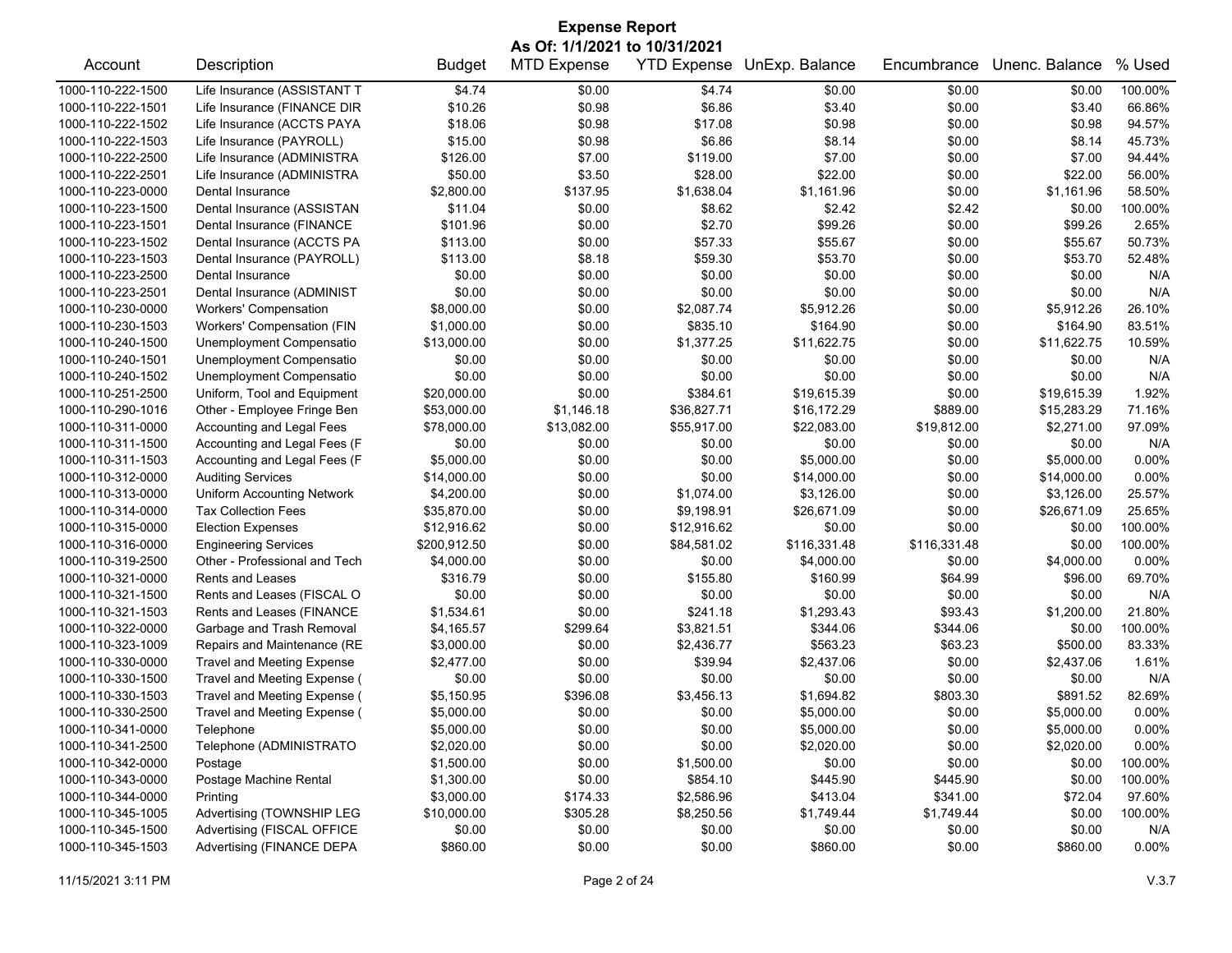| <b>Expense Report</b>                   |                                    |                |                               |                    |                |              |                |          |
|-----------------------------------------|------------------------------------|----------------|-------------------------------|--------------------|----------------|--------------|----------------|----------|
|                                         |                                    |                | As Of: 1/1/2021 to 10/31/2021 |                    |                |              |                |          |
| Account                                 | Description                        | <b>Budget</b>  | <b>MTD Expense</b>            | <b>YTD Expense</b> | UnExp. Balance | Encumbrance  | Unenc. Balance | % Used   |
| 1000-110-351-0000                       | Electricity                        | \$5,325.55     | \$443.83                      | \$3,953.69         | \$1,371.86     | \$701.41     | \$670.45       | 87.41%   |
| 1000-110-351-1006                       | <b>Electricity (LIGHTING TUNNE</b> | \$0.00         | \$0.00                        | \$0.00             | \$0.00         | \$0.00       | \$0.00         | N/A      |
| 1000-110-360-0000                       | <b>Contracted Services</b>         | \$83,059.55    | \$3,165.86                    | \$61,245.75        | \$21,813.80    | \$15,621.01  | \$6,192.79     | 92.54%   |
| 1000-110-360-1500                       | <b>Contracted Services (FISCAL</b> | \$0.00         | \$0.00                        | \$0.00             | \$0.00         | \$0.00       | \$0.00         | N/A      |
| 1000-110-360-1503                       | <b>Contracted Services (FINANC</b> | \$16,524.86    | \$1,372.03                    | \$13,728.36        | \$2,796.50     | \$2,796.50   | \$0.00         | 100.00%  |
| 1000-110-370-1007                       | Payment to Another Political       | \$1,200.00     | \$0.00                        | \$0.00             | \$1,200.00     | \$0.00       | \$1,200.00     | 0.00%    |
| 1000-110-370-1008                       | Payment to Another Political       | \$12,000.00    | \$0.00                        | \$11,524.00        | \$476.00       | \$0.00       | \$476.00       | 96.03%   |
| 1000-110-370-1009                       | Payment to Another Political       | \$3,000.00     | \$0.00                        | \$0.00             | \$3,000.00     | \$0.00       | \$3,000.00     | 0.00%    |
| 1000-110-389-0000                       | Other - Insurance and Bondin       | \$31,136.97    | \$0.00                        | \$31,136.97        | \$0.00         | \$0.00       | \$0.00         | 100.00%  |
| 1000-110-410-0000                       | <b>Office Supplies</b>             | \$2,618.75     | \$133.25                      | \$2,201.58         | \$417.17       | \$350.35     | \$66.82        | 97.45%   |
| 1000-110-410-1500                       | Office Supplies (FISCAL OFFI       | \$0.00         | \$0.00                        | \$0.00             | \$0.00         | \$0.00       | \$0.00         | N/A      |
| 1000-110-410-1503                       | Office Supplies (FINANCE DE        | \$4,275.14     | \$0.00                        | \$2,874.91         | \$1,400.23     | \$513.88     | \$886.35       | 79.27%   |
| 1000-110-420-1010                       | <b>Operating Supplies (JANITOR</b> | \$344.00       | \$184.10                      | \$271.81           | \$72.19        | \$0.00       | \$72.19        | 79.01%   |
| 1000-110-420-6002                       | Operating Supplies (FUEL)          | \$1,600.00     | \$72.42                       | \$559.92           | \$1,040.08     | \$971.71     | \$68.37        | 95.73%   |
| 1000-110-519-0000                       | Other - Dues and Fees              | \$6,899.00     | \$500.00                      | \$4,851.82         | \$2,047.18     | \$0.00       | \$2,047.18     | 70.33%   |
| 1000-110-519-1500                       | Other - Dues and Fees (FISC        | \$0.00         | \$0.00                        | \$0.00             | \$0.00         | \$0.00       | \$0.00         | N/A      |
| 1000-110-519-1503                       | Other - Dues and Fees (FINA        | \$1,101.00     | \$100.00                      | \$801.00           | \$300.00       | \$0.00       | \$300.00       | 72.75%   |
| 1000-110-520-0000                       | <b>Compensation and Damages</b>    | \$3,400.00     | \$0.00                        | \$0.00             | \$3,400.00     | \$0.00       | \$3,400.00     | 0.00%    |
| 1000-110-599-0000                       | Other - Other Expenses             | \$10,000.00    | \$0.00                        | \$72.76            | \$9,927.24     | \$0.00       | \$9,927.24     | 0.73%    |
| 1000-110-740-1500                       | Machinery, Equipment and Fu        | \$0.00         | \$0.00                        | \$0.00             | \$0.00         | \$0.00       | \$0.00         | N/A      |
| 1000-110-740-1503                       | Machinery, Equipment and Fu        | \$2,412.50     | \$0.00                        | \$1,363.78         | \$1,048.72     | \$0.00       | \$1,048.72     | 56.53%   |
| 1000-110-740-2500                       | Machinery, Equipment and Fu        | \$1,000.00     | \$0.00                        | \$335.95           | \$664.05       | \$9.05       | \$655.00       | 34.50%   |
| 1000-110-750-0000                       | <b>Motor Vehicles</b>              | \$23,362.02    | \$1,685.05                    | \$21,378.81        | \$1,983.21     | \$1,983.21   | \$0.00         | 100.00%  |
|                                         | <b>Administrative Totals:</b>      | \$1,073,496.44 | \$49,557.86                   | \$666,611.19       | \$406,885.25   | \$167,432.94 | \$239,452.31   | 77.69%   |
| <b>Townhalls</b>                        |                                    |                |                               |                    |                |              |                |          |
| 1000-120-190-0000                       | Other - Salaries                   | \$0.00         | \$0.00                        | \$0.00             | \$0.00         | \$0.00       | \$0.00         | N/A      |
| 1000-120-211-0000                       | Ohio Public Employees Retire       | \$0.00         | \$0.00                        | \$0.00             | \$0.00         | \$0.00       | \$0.00         | N/A      |
| 1000-120-213-0000                       | Medicare                           | \$0.00         | \$0.00                        | \$0.00             | \$0.00         | \$0.00       | \$0.00         | N/A      |
| 1000-120-221-0000                       | Medical/Hospitalization            | \$0.00         | \$0.00                        | \$0.00             | \$0.00         | \$0.00       | \$0.00         | N/A      |
| 1000-120-222-0000                       | Life Insurance                     | \$0.00         | \$0.00                        | \$0.00             | \$0.00         | \$0.00       | \$0.00         | N/A      |
| 1000-120-223-0000                       | Dental Insurance                   | \$0.00         | \$0.00                        | \$0.00             | \$0.00         | \$0.00       | \$0.00         | N/A      |
| 1000-120-323-0000                       | Repairs and Maintenance            | \$300.00       | \$0.00                        | \$0.00             | \$300.00       | \$0.00       | \$300.00       | $0.00\%$ |
| 1000-120-352-0000                       | Water and Sewage                   | \$676.41       | \$39.69                       | \$393.93           | \$282.48       | \$282.48     | \$0.00         | 100.00%  |
| 1000-120-359-0000                       | Other - Utilities                  | \$7,941.39     | \$59.83                       | \$4,126.31         | \$3,815.08     | \$3,815.08   | \$0.00         | 100.00%  |
| 1000-120-420-0000                       | <b>Operating Supplies</b>          | \$900.00       | \$55.32                       | \$832.14           | \$67.86        | \$0.00       | \$67.86        | 92.46%   |
| 1000-120-599-1015                       | Other - Other Expenses (TO         | \$5,324.00     | \$420.50                      | \$4,483.00         | \$841.00       | \$841.00     | \$0.00         | 100.00%  |
| 1000-120-740-0000                       | Machinery, Equipment and Fu        | \$85.716.24    | \$0.00                        | \$69,488.62        | \$16,227.62    | \$2,068.77   | \$14,158.85    | 83.48%   |
|                                         | Townhalls Totals:                  | \$100,858.04   | \$575.34                      | \$79,324.00        | \$21,534.04    | \$7,007.33   | \$14,526.71    | 85.60%   |
| <b>Community Development &amp; Risk</b> |                                    |                |                               |                    |                |              |                |          |
| 1000-130-190-6000                       | Other - Salaries (CD&R)            | \$211,820.00   | \$15,975.12                   | \$166,574.16       | \$45,245.84    | \$0.00       | \$45,245.84    | 78.64%   |
| 1000-130-211-6000                       | Ohio Public Employees Retire       | \$29,655.00    | \$2,236.52                    | \$23,122.69        | \$6,532.31     | \$0.00       | \$6,532.31     | 77.97%   |
| 1000-130-213-6000                       | Medicare (CD&R)                    | \$4,236.00     | \$220.26                      | \$2,288.28         | \$1,947.72     | \$0.00       | \$1,947.72     | 54.02%   |
| 1000-130-221-6000                       | Medical/Hospitalization (CD&       | \$44,000.00    | \$2,557.35                    | \$28,420.49        | \$15,579.51    | \$0.00       | \$15,579.51    | 64.59%   |
| 1000-130-222-6000                       | Life Insurance (CD&R)              | \$310.00       | \$21.00                       | \$273.00           | \$37.00        | \$0.00       | \$37.00        | 88.06%   |
| 1000-130-223-6000                       | Dental Insurance (CD&R)            | \$1,600.00     | \$100.52                      | \$1,136.50         | \$463.50       | \$0.00       | \$463.50       | 71.03%   |
| 1000-130-251-6000                       | Uniform, Tool and Equipment        | \$0.00         | \$0.00                        | \$0.00             | \$0.00         | \$0.00       | \$0.00         | N/A      |
|                                         |                                    |                |                               |                    |                |              |                |          |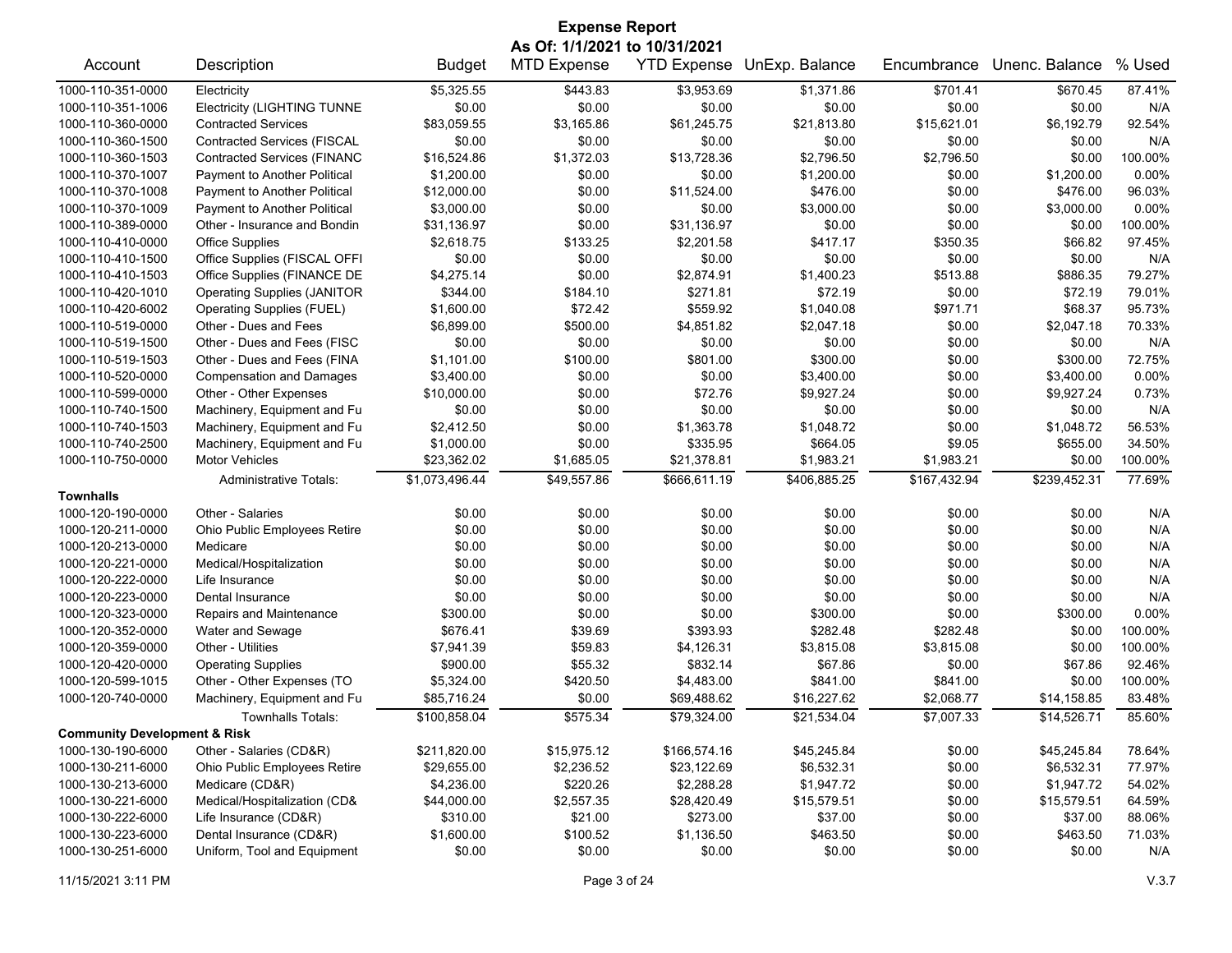| <b>Expense Report</b>   |                                      |               |                               |              |                            |             |                |         |  |
|-------------------------|--------------------------------------|---------------|-------------------------------|--------------|----------------------------|-------------|----------------|---------|--|
|                         |                                      |               | As Of: 1/1/2021 to 10/31/2021 |              |                            |             |                |         |  |
| Account                 | Description                          | <b>Budget</b> | <b>MTD Expense</b>            |              | YTD Expense UnExp. Balance | Encumbrance | Unenc. Balance | % Used  |  |
| 1000-130-311-6000       | Accounting and Legal Fees (Z         | \$15,000.00   | \$969.00                      | \$8,334.00   | \$6,666.00                 | \$3,654.00  | \$3,012.00     | 79.92%  |  |
| 1000-130-318-6000       | Training Services (CD&R)             | \$2,000.00    | \$0.00                        | \$0.00       | \$2,000.00                 | \$65.00     | \$1,935.00     | 3.25%   |  |
| 1000-130-323-6000       | Repairs and Maintenance (C           | \$100.00      | \$0.00                        | \$0.00       | \$100.00                   | \$0.00      | \$100.00       | 0.00%   |  |
| 1000-130-330-6000       | Travel and Meeting Expense (         | \$500.00      | \$0.00                        | \$0.00       | \$500.00                   | \$0.00      | \$500.00       | 0.00%   |  |
| 1000-130-342-6000       | Postage (CD&R)                       | \$500.00      | \$0.00                        | \$20.56      | \$479.44                   | \$440.40    | \$39.04        | 92.19%  |  |
| 1000-130-344-6000       | Printing (CD&R)                      | \$300.00      | \$0.00                        | \$0.00       | \$300.00                   | \$0.00      | \$300.00       | 0.00%   |  |
| 1000-130-345-6000       | Advertising (CD&R)                   | \$2,895.20    | \$299.52                      | \$694.72     | \$2,200.48                 | \$0.00      | \$2,200.48     | 24.00%  |  |
| 1000-130-360-6000       | Contracted Services (CD&R)           | \$11,223.73   | \$43.74                       | \$9,864.49   | \$1,359.24                 | \$534.19    | \$825.05       | 92.65%  |  |
| 1000-130-389-6000       | Other - Insurance and Bondin         | \$340.00      | \$0.00                        | \$0.00       | \$340.00                   | \$0.00      | \$340.00       | 0.00%   |  |
| 1000-130-410-6000       | Office Supplies (CD&R)               | \$750.00      | \$59.84                       | \$373.30     | \$376.70                   | \$90.16     | \$286.54       | 61.79%  |  |
| 1000-130-420-6000       | Operating Supplies (CD&R)            | \$150.00      | \$0.00                        | \$0.00       | \$150.00                   | \$0.00      | \$150.00       | 0.00%   |  |
| 1000-130-420-6002       | Operating Supplies (FUEL CD          | \$500.00      | \$0.00                        | \$0.00       | \$500.00                   | \$0.00      | \$500.00       | 0.00%   |  |
| 1000-130-430-3000       | Small Tools and Minor Equip          | \$1,000.00    | \$0.00                        | \$806.14     | \$193.86                   | \$33.81     | \$160.05       | 84.00%  |  |
| 1000-130-430-6000       | Small Tools and Minor Equip          | \$380.78      | \$0.00                        | \$141.07     | \$239.71                   | \$0.00      | \$239.71       | 37.05%  |  |
| 1000-130-519-6000       | Other - Dues and Fees (CD&           | \$1,150.00    | \$423.50                      | \$657.50     | \$492.50                   | \$94.00     | \$398.50       | 65.35%  |  |
| 1000-130-599-6000       | Other - Other Expenses (CD&          | \$0.00        | \$0.00                        | \$0.00       | \$0.00                     | \$0.00      | \$0.00         | N/A     |  |
| 1000-130-740-6000       | Machinery, Equipment and Fu          | \$2,000.00    | \$0.00                        | \$531.00     | \$1,469.00                 | \$0.00      | \$1,469.00     | 26.55%  |  |
|                         | Community Development & Risk Totals: | \$330,410.71  | \$22,906.37                   | \$243,237.90 | \$87,172.81                | \$4,911.56  | \$82,261.25    | 75.10%  |  |
| <b>Human Resources</b>  |                                      |               |                               |              |                            |             |                |         |  |
| 1000-190-190-2000       | Other - Salaries (HUMAN RE           | \$11,700.00   | \$512.74                      | \$4,938.76   | \$6,761.24                 | \$0.00      | \$6,761.24     | 42.21%  |  |
| 1000-190-211-2000       | Ohio Public Employees Retire         | \$1,700.00    | \$71.79                       | \$672.57     | \$1,027.43                 | \$0.00      | \$1,027.43     | 39.56%  |  |
| 1000-190-213-2000       | Medicare (HUMAN RESOUR               | \$300.00      | \$6.90                        | \$64.83      | \$235.17                   | \$0.00      | \$235.17       | 21.61%  |  |
| 1000-190-221-2000       | Medical/Hospitalization (HUM         | \$1,900.00    | \$128.89                      | \$1,284.69   | \$615.31                   | \$0.00      | \$615.31       | 67.62%  |  |
| 1000-190-222-2000       | Life Insurance (HUMAN RES            | \$15.00       | \$0.98                        | \$11.34      | \$3.66                     | \$0.00      | \$3.66         | 75.60%  |  |
| 1000-190-223-2000       | Dental Insurance (HUMAN R            | \$113.00      | \$8.18                        | \$80.81      | \$32.19                    | \$0.00      | \$32.19        | 71.51%  |  |
| 1000-190-318-2000       | <b>Training Services (HUMAN R</b>    | \$1,173.00    | \$0.00                        | \$500.00     | \$673.00                   | \$0.00      | \$673.00       | 42.63%  |  |
| 1000-190-319-2000       | Other - Professional and Tech        | \$259.00      | \$0.00                        | \$0.00       | \$259.00                   | \$0.00      | \$259.00       | 0.00%   |  |
| 1000-190-330-2000       | Travel and Meeting Expense (         | \$1,500.00    | \$0.00                        | \$0.00       | \$1,500.00                 | \$0.00      | \$1,500.00     | 0.00%   |  |
| 1000-190-360-2000       | <b>Contracted Services (HUMAN</b>    | \$7,500.00    | \$31.40                       | \$162.70     | \$7,337.30                 | \$0.00      | \$7,337.30     | 2.17%   |  |
| 1000-190-410-2000       | Office Supplies (HUMAN RES           | \$300.00      | \$0.00                        | \$122.52     | \$177.48                   | \$0.00      | \$177.48       | 40.84%  |  |
| 1000-190-510-2000       | Dues and Fees (HUMAN RES             | \$615.67      | \$0.00                        | \$534.67     | \$81.00                    | \$0.00      | \$81.00        | 86.84%  |  |
| 1000-190-740-2000       | Machinery, Equipment and Fu          | \$1,000.00    | \$0.00                        | \$294.03     | \$705.97                   | \$0.00      | \$705.97       | 29.40%  |  |
|                         | Human Resources Totals:              | \$28,075.67   | \$760.88                      | \$8,666.92   | \$19,408.75                | \$0.00      | \$19,408.75    | 30.87%  |  |
| <b>Highways</b>         |                                      |               |                               |              |                            |             |                |         |  |
| 1000-330-190-4000       | Other - Salaries (GENERAL R          | \$0.00        | \$0.00                        | \$0.00       | \$0.00                     | \$0.00      | \$0.00         | N/A     |  |
| 1000-330-211-4000       | Ohio Public Employees Retire         | \$0.00        | \$0.00                        | \$0.00       | \$0.00                     | \$0.00      | \$0.00         | N/A     |  |
| 1000-330-213-4000       | Medicare (GENERAL ROAD)              | \$0.00        | \$0.00                        | \$0.00       | \$0.00                     | \$0.00      | \$0.00         | N/A     |  |
| 1000-330-221-4000       | Medical/Hospitalization (GEN         | \$0.00        | \$0.00                        | \$0.00       | \$0.00                     | \$0.00      | \$0.00         | N/A     |  |
| 1000-330-222-4000       | Life Insurance (GENERAL R            | \$0.00        | \$0.00                        | \$0.00       | \$0.00                     | \$0.00      | \$0.00         | N/A     |  |
| 1000-330-223-4000       | Dental Insurance (GENERAL            | \$0.00        | \$0.00                        | \$0.00       | \$0.00                     | \$0.00      | \$0.00         | N/A     |  |
| 1000-330-360-4999       | <b>Internal Billing</b>              | \$25,000.00   | \$415.20                      | \$15,703.64  | \$9,296.36                 | \$9,296.36  | \$0.00         | 100.00% |  |
|                         | <b>Highways Totals:</b>              | \$25,000.00   | \$415.20                      | \$15,703.64  | \$9,296.36                 | \$9,296.36  | \$0.00         | 100.00% |  |
| <b>Health Districts</b> |                                      |               |                               |              |                            |             |                |         |  |
| 1000-420-370-0000       | Payment to Another Political         | \$25,500.00   | \$0.00                        | \$25,121.51  | \$378.49                   | \$0.00      | \$378.49       | 98.52%  |  |
|                         | <b>Health Districts Totals:</b>      | \$25,500.00   | \$0.00                        | \$25,121.51  | \$378.49                   | \$0.00      | \$378.49       | 98.52%  |  |

**Parks and Recreation**

11/15/2021 3:11 PM Page 4 of 24 V.3.7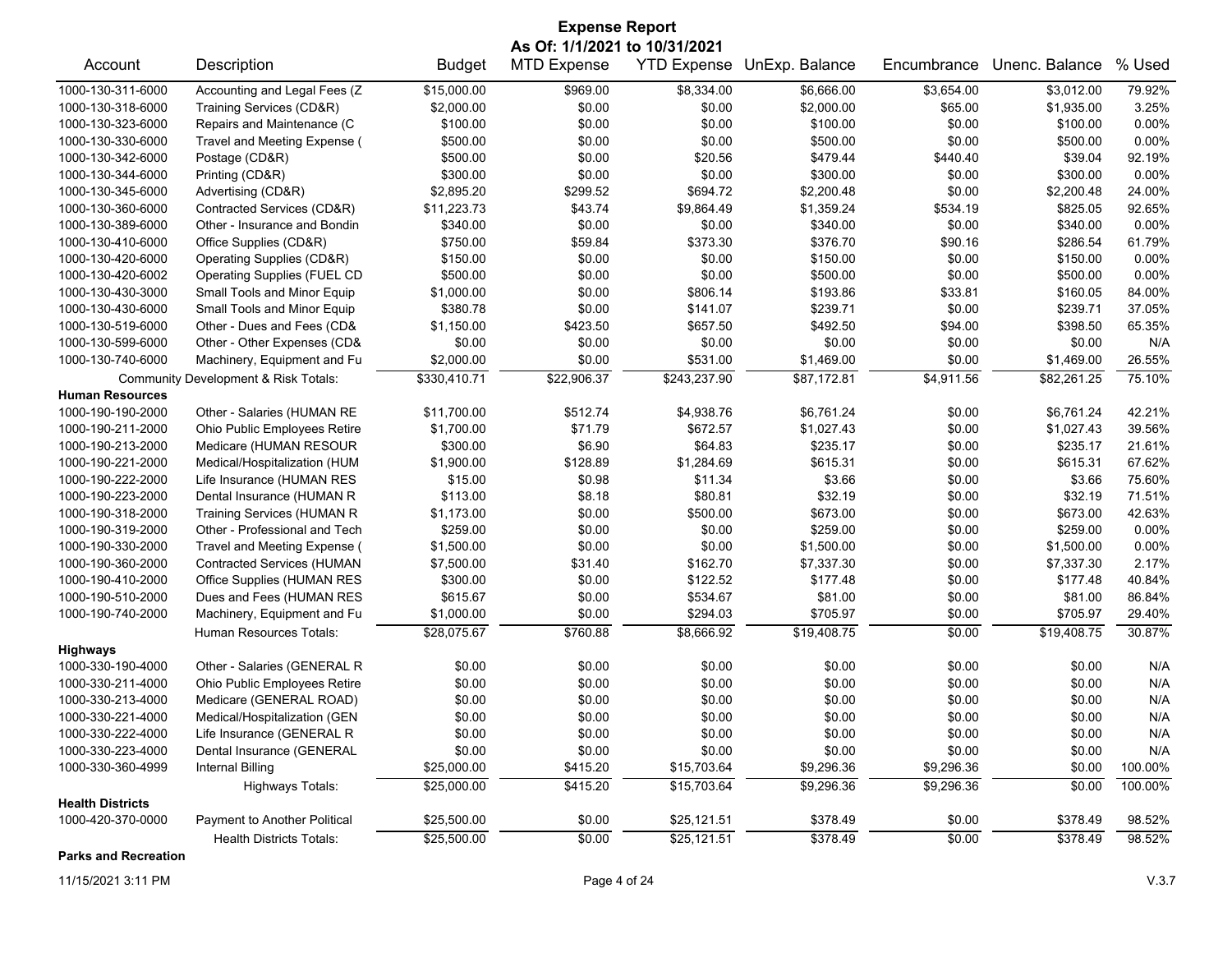| <b>Expense Report</b>         |                                    |               |                    |                    |                |             |                |         |  |
|-------------------------------|------------------------------------|---------------|--------------------|--------------------|----------------|-------------|----------------|---------|--|
| As Of: 1/1/2021 to 10/31/2021 |                                    |               |                    |                    |                |             |                |         |  |
| Account                       | Description                        | <b>Budget</b> | <b>MTD Expense</b> | <b>YTD Expense</b> | UnExp. Balance | Encumbrance | Unenc. Balance | % Used  |  |
| 1000-610-190-0000             | Other - Salaries                   | \$0.00        | \$0.00             | \$0.00             | \$0.00         | \$0.00      | \$0.00         | N/A     |  |
| 1000-610-190-8010             | Other - Salaries (PARKS: FU        | \$0.00        | \$0.00             | \$0.00             | \$0.00         | \$0.00      | \$0.00         | N/A     |  |
| 1000-610-190-8011             | Other - Salaries (PARKS: PA        | \$0.00        | \$0.00             | \$0.00             | \$0.00         | \$0.00      | \$0.00         | N/A     |  |
| 1000-610-211-0000             | Ohio Public Employees Retire       | \$0.00        | \$0.00             | \$0.00             | \$0.00         | \$0.00      | \$0.00         | N/A     |  |
| 1000-610-211-8010             | Ohio Public Employees Retire       | \$0.00        | \$0.00             | \$0.00             | \$0.00         | \$0.00      | \$0.00         | N/A     |  |
| 1000-610-211-8011             | Ohio Public Employees Retire       | \$0.00        | \$0.00             | \$0.00             | \$0.00         | \$0.00      | \$0.00         | N/A     |  |
| 1000-610-213-0000             | Medicare                           | \$0.00        | \$0.00             | \$0.00             | \$0.00         | \$0.00      | \$0.00         | N/A     |  |
| 1000-610-213-8010             | Medicare (PARKS: FULL-TIM          | \$0.00        | \$0.00             | \$0.00             | \$0.00         | \$0.00      | \$0.00         | N/A     |  |
| 1000-610-213-8011             | Medicare (PARKS: PART-TIM          | \$0.00        | \$0.00             | \$0.00             | \$0.00         | \$0.00      | \$0.00         | N/A     |  |
| 1000-610-321-8000             | Rents and Leases (PARKS)           | \$9,175.00    | \$0.00             | \$9,175.00         | \$0.00         | \$0.00      | \$0.00         | 100.00% |  |
| 1000-610-323-0000             | Repairs and Maintenance            | \$0.00        | \$0.00             | \$0.00             | \$0.00         | \$0.00      | \$0.00         | N/A     |  |
| 1000-610-323-8000             | Repairs and Maintenance (PA        | \$1,831.25    | \$240.00           | \$1,716.11         | \$115.14       | \$115.14    | \$0.00         | 100.00% |  |
| 1000-610-351-0000             | Electricity                        | \$0.00        | \$0.00             | \$0.00             | \$0.00         | \$0.00      | \$0.00         | N/A     |  |
| 1000-610-351-8000             | Electricity (PARKS)                | \$2,569.19    | \$61.21            | \$590.08           | \$1,979.11     | \$1,579.11  | \$400.00       | 84.43%  |  |
| 1000-610-352-8000             | Water and Sewage (PARKS)           | \$500.00      | \$0.00             | \$0.00             | \$500.00       | \$0.00      | \$500.00       | 0.00%   |  |
| 1000-610-360-4999             | <b>Internal Billing</b>            | \$12,000.00   | \$632.62           | \$4,054.80         | \$7,945.20     | \$7,945.20  | \$0.00         | 100.00% |  |
| 1000-610-370-8000             | Payment to Another Political       | \$0.00        | \$0.00             | \$0.00             | \$0.00         | \$0.00      | \$0.00         | N/A     |  |
| 1000-610-370-8001             | Payment to Another Political       | \$0.00        | \$0.00             | \$0.00             | \$0.00         | \$0.00      | \$0.00         | N/A     |  |
| 1000-610-420-0000             | <b>Operating Supplies</b>          | \$0.00        | \$0.00             | \$0.00             | \$0.00         | \$0.00      | \$0.00         | N/A     |  |
| 1000-610-420-8000             | <b>Operating Supplies (PARKS)</b>  | \$1,000.00    | \$0.00             | \$133.61           | \$866.39       | \$866.39    | \$0.00         | 100.00% |  |
| 1000-610-730-0000             | Improvement of Sites               | \$0.00        | \$0.00             | \$0.00             | \$0.00         | \$0.00      | \$0.00         | N/A     |  |
| 1000-610-730-3000             | Improvement of Sites               | \$0.00        | \$0.00             | \$0.00             | \$0.00         | \$0.00      | \$0.00         | N/A     |  |
| 1000-610-730-8000             | Improvement of Sites (PARK         | \$148,281.00  | \$67,656.00        | \$147,956.00       | \$325.00       | \$0.00      | \$325.00       | 99.78%  |  |
|                               | Parks and Recreation Totals:       | \$175,356.44  | \$68,589.83        | \$163,625.60       | \$11,730.84    | \$10,505.84 | \$1,225.00     | 99.30%  |  |
| Library                       |                                    |               |                    |                    |                |             |                |         |  |
| 1000-690-190-1600             | Other - Salaries (LIBRARY)         | \$0.00        | \$0.00             | \$0.00             | \$0.00         | \$0.00      | \$0.00         | N/A     |  |
| 1000-690-190-1610             | Other - Salaries (LIBRARY: F       | \$0.00        | \$0.00             | \$0.00             | \$0.00         | \$0.00      | \$0.00         | N/A     |  |
| 1000-690-190-1611             | Other - Salaries (LIBRARY: P       | \$0.00        | \$0.00             | \$0.00             | \$0.00         | \$0.00      | \$0.00         | N/A     |  |
| 1000-690-211-1600             | Ohio Public Employees Retire       | \$0.00        | \$0.00             | \$0.00             | \$0.00         | \$0.00      | \$0.00         | N/A     |  |
| 1000-690-211-1610             | Ohio Public Employees Retire       | \$0.00        | \$0.00             | \$0.00             | \$0.00         | \$0.00      | \$0.00         | N/A     |  |
| 1000-690-211-1611             | Ohio Public Employees Retire       | \$0.00        | \$0.00             | \$0.00             | \$0.00         | \$0.00      | \$0.00         | N/A     |  |
| 1000-690-213-1600             | Medicare (LIBRARY)                 | \$0.00        | \$0.00             | \$0.00             | \$0.00         | \$0.00      | \$0.00         | N/A     |  |
| 1000-690-213-1610             | Medicare (LIBRARY: FULL-TI         | \$0.00        | \$0.00             | \$0.00             | \$0.00         | \$0.00      | \$0.00         | N/A     |  |
| 1000-690-213-1611             | Medicare (LIBRARY: PART-T          | \$0.00        | \$0.00             | \$0.00             | \$0.00         | \$0.00      | \$0.00         | N/A     |  |
| 1000-690-323-1600             | Repairs and Maintenance (LI        | \$9,506.25    | \$1,800.25         | \$9,150.08         | \$356.17       | \$356.17    | \$0.00         | 100.00% |  |
| 1000-690-360-1600             | <b>Contracted Services (LIBRAR</b> | \$500.00      | \$0.00             | \$0.00             | \$500.00       | \$0.00      | \$500.00       | 0.00%   |  |
| 1000-690-360-4999             | Internal Billing                   | \$8,500.00    | \$340.71           | \$4,871.92         | \$3,628.08     | \$3,628.08  | \$0.00         | 100.00% |  |
| 1000-690-420-1600             | <b>Operating Supplies (LIBRARY</b> | \$500.00      | \$0.00             | \$153.95           | \$346.05       | \$346.05    | \$0.00         | 100.00% |  |
| 1000-690-730-1600             | Improvement of Sites (LIBRA        | \$10,000.00   | \$0.00             | \$9,594.00         | \$406.00       | \$0.00      | \$406.00       | 95.94%  |  |
|                               | Library Totals:                    | \$29,006.25   | \$2,140.96         | \$23,769.95        | \$5,236.30     | \$4,330.30  | \$906.00       | 96.88%  |  |
| <b>Information Technology</b> |                                    |               |                    |                    |                |             |                |         |  |
| 1000-710-190-3000             | Other - Salaries (INFORMATI        | \$0.00        | \$0.00             | \$0.00             | \$0.00         | \$0.00      | \$0.00         | N/A     |  |
| 1000-710-211-3000             | Ohio Public Employees Retire       | \$0.00        | \$0.00             | \$0.00             | \$0.00         | \$0.00      | \$0.00         | N/A     |  |
| 1000-710-213-3000             | Medicare (INFORMATION TE           | \$0.00        | \$0.00             | \$0.00             | \$0.00         | \$0.00      | \$0.00         | N/A     |  |
| 1000-710-221-3000             | Medical/Hospitalization (INFO      | \$0.00        | \$0.00             | \$0.00             | \$0.00         | \$0.00      | \$0.00         | N/A     |  |
| 1000-710-222-3000             | Life Insurance (INFORMATIO         | \$0.00        | \$0.00             | \$0.00             | \$0.00         | \$0.00      | \$0.00         | N/A     |  |
|                               |                                    |               |                    |                    |                |             |                |         |  |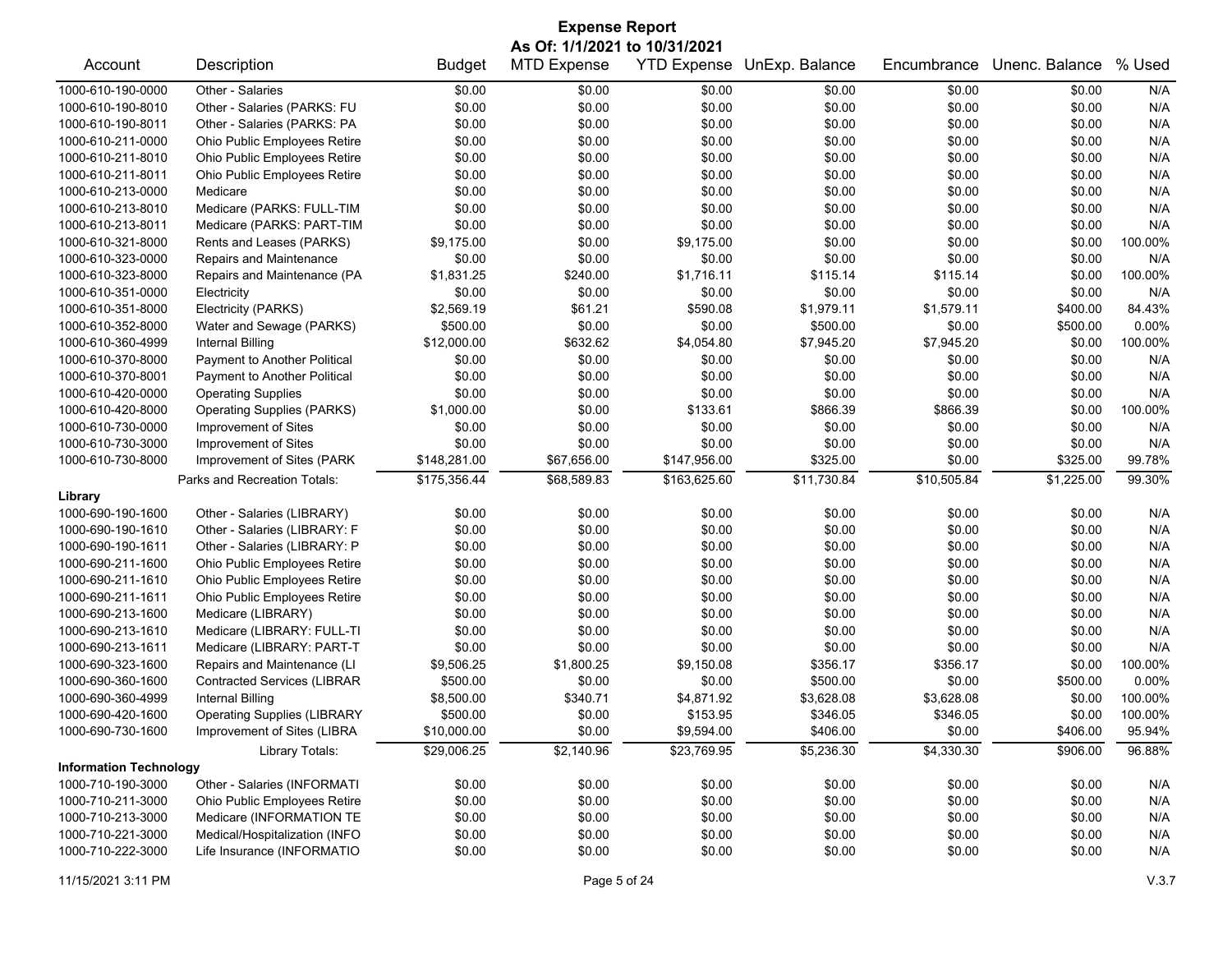|                             |                                    |                | <b>Expense Report</b>         |                    |                |                 |                |          |
|-----------------------------|------------------------------------|----------------|-------------------------------|--------------------|----------------|-----------------|----------------|----------|
|                             |                                    |                | As Of: 1/1/2021 to 10/31/2021 |                    |                |                 |                |          |
| Account                     | Description                        | <b>Budget</b>  | <b>MTD Expense</b>            | <b>YTD Expense</b> | UnExp. Balance | Encumbrance     | Unenc. Balance | % Used   |
| 1000-710-223-3000           | Dental Insurance (INFORMAT         | \$0.00         | \$0.00                        | \$0.00             | \$0.00         | \$0.00          | \$0.00         | N/A      |
| 1000-710-240-3000           | Unemployment Compensatio           | \$600.00       | \$0.00                        | \$0.00             | \$600.00       | \$0.00          | \$600.00       | 0.00%    |
| 1000-710-318-3000           | <b>Training Services (INFORMA</b>  | \$3,500.00     | \$0.00                        | \$0.00             | \$3,500.00     | \$0.00          | \$3,500.00     | 0.00%    |
| 1000-710-323-3000           | Repairs and Maintenance (IN        | \$6,000.00     | \$1,222.00                    | \$1,246.54         | \$4,753.46     | \$1,972.35      | \$2,781.11     | 53.65%   |
| 1000-710-360-3000           | <b>Contracted Services (INFOR</b>  | \$169,547.73   | \$5,140.22                    | \$135,343.26       | \$34,204.47    | \$34,204.47     | \$0.00         | 100.00%  |
| 1000-710-420-3000           | <b>Operating Supplies (INFORM</b>  | \$4,000.00     | \$0.00                        | \$364.61           | \$3,635.39     | \$0.00          | \$3,635.39     | 9.12%    |
| 1000-710-430-3000           | Small Tools and Minor Equip        | \$10,000.00    | \$0.00                        | \$3,501.88         | \$6,498.12     | \$2,539.00      | \$3,959.12     | 60.41%   |
| 1000-710-740-3000           | Machinery, Equipment and Fu        | \$28,180.21    | \$1,718.03                    | \$23,151.05        | \$5,029.16     | \$0.00          | \$5,029.16     | 82.15%   |
|                             | Information Technology Totals:     | \$221,827.94   | \$8,080.25                    | \$163,607.34       | \$58,220.60    | \$38,715.82     | \$19,504.78    | 91.21%   |
| <b>Capital Outlay</b>       |                                    |                |                               |                    |                |                 |                |          |
| 1000-760-720-0000           | <b>Buildings</b>                   | \$7,600.00     | \$0.00                        | \$0.00             | \$7,600.00     | \$0.00          | \$7,600.00     | 0.00%    |
| 1000-760-730-0000           | Improvement of Sites               | \$226,735.29   | \$0.00                        | \$48,092.45        | \$178,642.84   | \$2,560.00      | \$176,082.84   | 22.34%   |
| 1000-760-790-1001           | Other - Capital Outlay (SENIO      | \$0.00         | \$0.00                        | \$0.00             | \$0.00         | \$0.00          | \$0.00         | N/A      |
| 1000-760-790-1851           | Other - Capital Outlay (PROJ       | \$0.00         | \$0.00                        | \$0.00             | \$0.00         | \$0.00          | \$0.00         | N/A      |
| 1000-760-790-1852           | <b>Traffic Lights</b>              | \$0.00         | \$0.00                        | \$0.00             | \$0.00         | \$0.00          | \$0.00         | N/A      |
|                             | Capital Outlay Totals:             | \$234,335.29   | \$0.00                        | \$48,092.45        | \$186,242.84   | \$2,560.00      | \$183,682.84   | 21.62%   |
| <b>Transfers</b>            |                                    |                |                               |                    |                |                 |                |          |
| 1000-910-910-0000           | Transfers - Out                    | \$0.00         | \$0.00                        | \$0.00             | \$0.00         | \$0.00          | \$0.00         | N/A      |
|                             | <b>Transfers Totals:</b>           | \$0.00         | \$0.00                        | \$0.00             | \$0.00         | \$0.00          | \$0.00         | N/A      |
| <b>Advances</b>             |                                    |                |                               |                    |                |                 |                |          |
| 1000-920-920-0000           | Advances - Out                     | \$400,000.00   | \$0.00                        | \$400,000.00       | \$0.00         | \$0.00          | \$0.00         | 100.00%  |
|                             | <b>Advances Totals:</b>            | \$400,000.00   | \$0.00                        | \$400,000.00       | \$0.00         | \$0.00          | \$0.00         | 100.00%  |
| <b>Contingencies</b>        |                                    |                |                               |                    |                |                 |                |          |
| 1000-930-930-0000           | Contingencies                      | \$445,463.13   | \$0.00                        | \$0.00             | \$445,463.13   | \$0.00          | \$445,463.13   | $0.00\%$ |
|                             | <b>Contingencies Totals:</b>       | \$445,463.13   | \$0.00                        | \$0.00             | \$445,463.13   | \$0.00          | \$445,463.13   | 0.00%    |
| <b>Other Financing Uses</b> |                                    |                |                               |                    |                |                 |                |          |
| 1000-990-990-0000           | <b>Budget Stabilization</b>        | \$68,037.00    | \$0.00                        | \$0.00             | \$68,037.00    | \$0.00          | \$68,037.00    | $0.00\%$ |
|                             | Other Financing Uses Totals:       | \$68,037.00    | \$0.00                        | \$0.00             | \$68,037.00    | \$0.00          | \$68,037.00    | 0.00%    |
| 1000 Total:                 |                                    | \$3,157,366.91 | \$153,026.69                  | \$1,837,760.50     | \$1,319,606.41 | \$244,760.15    | \$1,074,846.26 | 65.96%   |
| 2011                        | Motor Vehicle License              |                |                               |                    |                | Target Percent: | 83.33%         |          |
| Highways                    |                                    |                |                               |                    |                |                 |                |          |
| 2011-330-360-4800           | <b>Contracted Services (PAVING</b> | \$15,000.00    | \$0.00                        | \$15,000.00        | \$0.00         | \$0.00          | \$0.00         | 100.00%  |
|                             | Highways Totals:                   | \$15,000.00    | \$0.00                        | \$15,000.00        | \$0.00         | \$0.00          | \$0.00         | 100.00%  |
| <b>Contingencies</b>        |                                    |                |                               |                    |                |                 |                |          |
| 2011-930-930-0000           | Contingencies                      | \$26,103.78    | \$0.00                        | \$0.00             | \$26,103.78    | \$0.00          | \$26,103.78    | 0.00%    |
|                             | <b>Contingencies Totals:</b>       | \$26,103.78    | \$0.00                        | \$0.00             | \$26,103.78    | \$0.00          | \$26,103.78    | 0.00%    |
| <b>Other Financing Uses</b> |                                    |                |                               |                    |                |                 |                |          |
| 2011-990-990-0000           | <b>Budget Stabilization</b>        | \$888.00       | \$0.00                        | \$0.00             | \$888.00       | \$0.00          | \$888.00       | 0.00%    |
|                             | Other Financing Uses Totals:       | \$888.00       | \$0.00                        | \$0.00             | \$888.00       | \$0.00          | \$888.00       | 0.00%    |
| 2011 Total:                 |                                    | \$41,991.78    | \$0.00                        | \$15,000.00        | \$26,991.78    | \$0.00          | \$26,991.78    | 35.72%   |
| 2021                        | Gasoline                           |                |                               |                    |                | Target Percent: | 83.33%         |          |
| Highways                    |                                    |                |                               |                    |                |                 |                |          |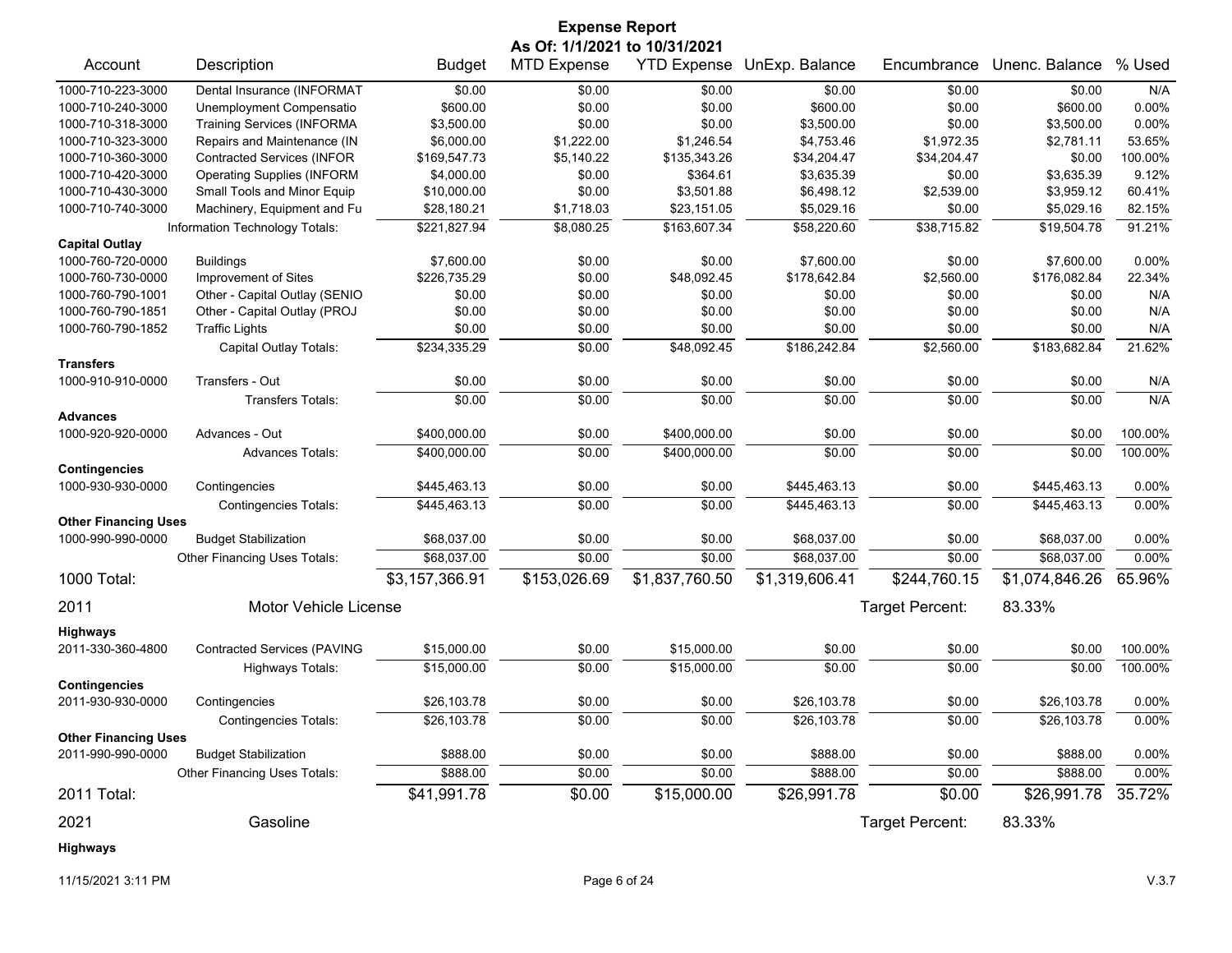| <b>Expense Report</b>       |                                    |               |                               |                    |                |                 |                |         |
|-----------------------------|------------------------------------|---------------|-------------------------------|--------------------|----------------|-----------------|----------------|---------|
|                             |                                    |               | As Of: 1/1/2021 to 10/31/2021 |                    |                |                 |                |         |
| Account                     | Description                        | <b>Budget</b> | <b>MTD Expense</b>            | <b>YTD Expense</b> | UnExp. Balance | Encumbrance     | Unenc. Balance | % Used  |
| 2021-330-360-4800           | <b>Contracted Services (PAVING</b> | \$50,000.00   | \$0.00                        | \$50,000.00        | \$0.00         | \$0.00          | \$0.00         | 100.00% |
| 2021-330-420-4600           | Operating Supplies (ROAD M         | \$74,741.60   | \$0.00                        | \$56,024.19        | \$18,717.41    | \$0.00          | \$18,717.41    | 74.96%  |
|                             | Highways Totals:                   | \$124,741.60  | \$0.00                        | \$106,024.19       | \$18,717.41    | \$0.00          | \$18,717.41    | 85.00%  |
| <b>Contingencies</b>        |                                    |               |                               |                    |                |                 |                |         |
| 2021-930-930-0000           | Contingencies                      | \$194,325.57  | \$0.00                        | \$0.00             | \$194,325.57   | \$0.00          | \$194,325.57   | 0.00%   |
|                             | <b>Contingencies Totals:</b>       | \$194,325.57  | \$0.00                        | \$0.00             | \$194,325.57   | \$0.00          | \$194,325.57   | 0.00%   |
| <b>Other Financing Uses</b> |                                    |               |                               |                    |                |                 |                |         |
| 2021-990-990-0000           | <b>Budget Stabilization</b>        | \$8,275.00    | \$0.00                        | \$0.00             | \$8,275.00     | \$0.00          | \$8,275.00     | 0.00%   |
|                             | Other Financing Uses Totals:       | \$8,275.00    | \$0.00                        | \$0.00             | \$8,275.00     | \$0.00          | \$8,275.00     | 0.00%   |
| 2021 Total:                 |                                    | \$327,342.17  | \$0.00                        | \$106,024.19       | \$221,317.98   | \$0.00          | \$221,317.98   | 32.39%  |
| 2031                        | Road and Bridge                    |               |                               |                    |                | Target Percent: | 83.33%         |         |
| Fire                        |                                    |               |                               |                    |                |                 |                |         |
| 2031-220-420-4600           | <b>Operating Supplies (Road Ma</b> | \$0.00        | \$0.00                        | \$0.00             | \$0.00         | \$0.00          | \$0.00         | N/A     |
|                             | Fire Totals:                       | \$0.00        | \$0.00                        | \$0.00             | \$0.00         | \$0.00          | \$0.00         | N/A     |
| <b>Highways</b>             |                                    |               |                               |                    |                |                 |                |         |
| 2031-330-190-4100           | Other - Salaries (EMPLOYLE         | \$0.00        | \$0.00                        | \$0.00             | \$0.00         | \$0.00          | \$0.00         | N/A     |
| 2031-330-190-4110           | Other - Salaries (ROAD: FUL        | \$641,021.00  | \$45,723.81                   | \$497,052.60       | \$143,968.40   | \$0.00          | \$143,968.40   | 77.54%  |
| 2031-330-190-4111           | Other - Salaries (ROAD: PAR        | \$35,330.00   | \$1,113.40                    | \$11,747.08        | \$23,582.92    | \$0.00          | \$23,582.92    | 33.25%  |
| 2031-330-190-4999           | Other - Salaries (ROAD: COS        | \$24,000.00   | \$1,823.60                    | \$21,874.29        | \$2,125.71     | \$0.00          | \$2,125.71     | 91.14%  |
| 2031-330-211-4100           | Ohio Public Employees Retire       | \$0.00        | \$0.00                        | \$0.00             | \$0.00         | \$0.00          | \$0.00         | N/A     |
| 2031-330-211-4110           | Ohio Public Employees Retire       | \$87,533.00   | \$6,401.36                    | \$68,054.50        | \$19,478.50    | \$0.00          | \$19,478.50    | 77.75%  |
| 2031-330-211-4111           | Ohio Public Employees Retire       | \$5,156.00    | \$155.88                      | \$1,645.76         | \$3,510.24     | \$0.00          | \$3,510.24     | 31.92%  |
| 2031-330-211-4999           | Ohio Public Employees Retire       | \$3,248.00    | \$255.31                      | \$2,910.90         | \$337.10       | \$0.00          | \$337.10       | 89.62%  |
| 2031-330-213-4100           | Medicare (EMPLOYLEE COS            | \$0.00        | \$0.00                        | \$0.00             | \$0.00         | \$0.00          | \$0.00         | N/A     |
| 2031-330-213-4110           | Medicare (ROAD: FULL-TIME          | \$9,066.00    | \$620.22                      | \$6,732.32         | \$2,333.68     | \$0.00          | \$2,333.68     | 74.26%  |
| 2031-330-213-4111           | Medicare (ROAD: PART-TIM           | \$534.00      | \$16.15                       | \$170.54           | \$363.46       | \$0.00          | \$363.46       | 31.94%  |
| 2031-330-213-4999           | Medicare (ROAD: COST ALL           | \$315.00      | \$24.96                       | \$298.69           | \$16.31        | \$0.00          | \$16.31        | 94.82%  |
| 2031-330-221-4100           | Medical/Hospitalization (EMP       | \$0.00        | \$0.00                        | \$0.00             | \$0.00         | \$0.00          | \$0.00         | N/A     |
| 2031-330-221-4110           | Medical/Hospitalization (ROA       | \$148,986.00  | \$10,945.39                   | \$121,403.57       | \$27,582.43    | \$0.00          | \$27,582.43    | 81.49%  |
| 2031-330-221-4999           | Medical/Hospitalization (ROA       | \$3,550.00    | \$257.78                      | \$3,217.14         | \$332.86       | \$0.00          | \$332.86       | 90.62%  |
| 2031-330-222-4100           | Life Insurance (EMPLOYEE C         | \$0.00        | \$0.00                        | \$0.00             | \$0.00         | \$0.00          | \$0.00         | N/A     |
| 2031-330-222-4110           | Life Insurance (ROAD: FULL-        | \$1,090.00    | \$67.56                       | \$878.58           | \$211.42       | \$0.00          | \$211.42       | 80.60%  |
| 2031-330-222-4999           | Life Insurance (ROAD: COST         | \$56.00       | \$2.52                        | \$45.94            | \$10.06        | \$0.00          | \$10.06        | 82.04%  |
| 2031-330-223-4100           | Dental Insurance (EMPLOYE          | \$0.00        | \$0.00                        | \$0.00             | \$0.00         | \$0.00          | \$0.00         | N/A     |
| 2031-330-223-4110           | Dental Insurance (ROAD: FU         | \$5,759.00    | \$451.26                      | \$5,241.35         | \$517.65       | \$0.00          | \$517.65       | 91.01%  |
| 2031-330-223-4999           | Dental Insurance (ROAD: CO         | \$350.00      | \$14.31                       | \$317.91           | \$32.09        | \$0.00          | \$32.09        | 90.83%  |
| 2031-330-230-4200           | Workers' Compensation (AD          | \$10,000.00   | \$0.00                        | \$3,131.62         | \$6,868.38     | \$0.00          | \$6,868.38     | 31.32%  |
| 2031-330-240-4111           | Unemployment Compensatio           | \$0.00        | \$0.00                        | \$0.00             | \$0.00         | \$0.00          | \$0.00         | N/A     |
| 2031-330-240-4999           | Unemployment Compensatio           | \$1,900.00    | \$0.00                        | \$442.49           | \$1,457.51     | \$0.00          | \$1,457.51     | 23.29%  |
| 2031-330-251-4100           | Uniform, Tool and Equipment        | \$10,968.61   | \$330.82                      | \$7,991.87         | \$2,976.74     | \$2,853.42      | \$123.32       | 98.88%  |
| 2031-330-311-4200           | Accounting and Legal Fees (A       | \$1,000.00    | \$0.00                        | \$190.00           | \$810.00       | \$810.00        | \$0.00         | 100.00% |
| 2031-330-314-4200           | Tax Collection Fees (ADMINI        | \$12,486.00   | \$0.00                        | \$11,235.85        | \$1,250.15     | \$0.00          | \$1,250.15     | 89.99%  |
| 2031-330-315-4200           | Election Expenses (ADMINIS         | \$1,000.00    | \$0.00                        | \$0.00             | \$1,000.00     | \$0.00          | \$1,000.00     | 0.00%   |
| 2031-330-318-4300           | <b>Training Services (TRAINING</b> | \$2,000.00    | \$0.00                        | \$697.60           | \$1,302.40     | \$1,302.40      | \$0.00         | 100.00% |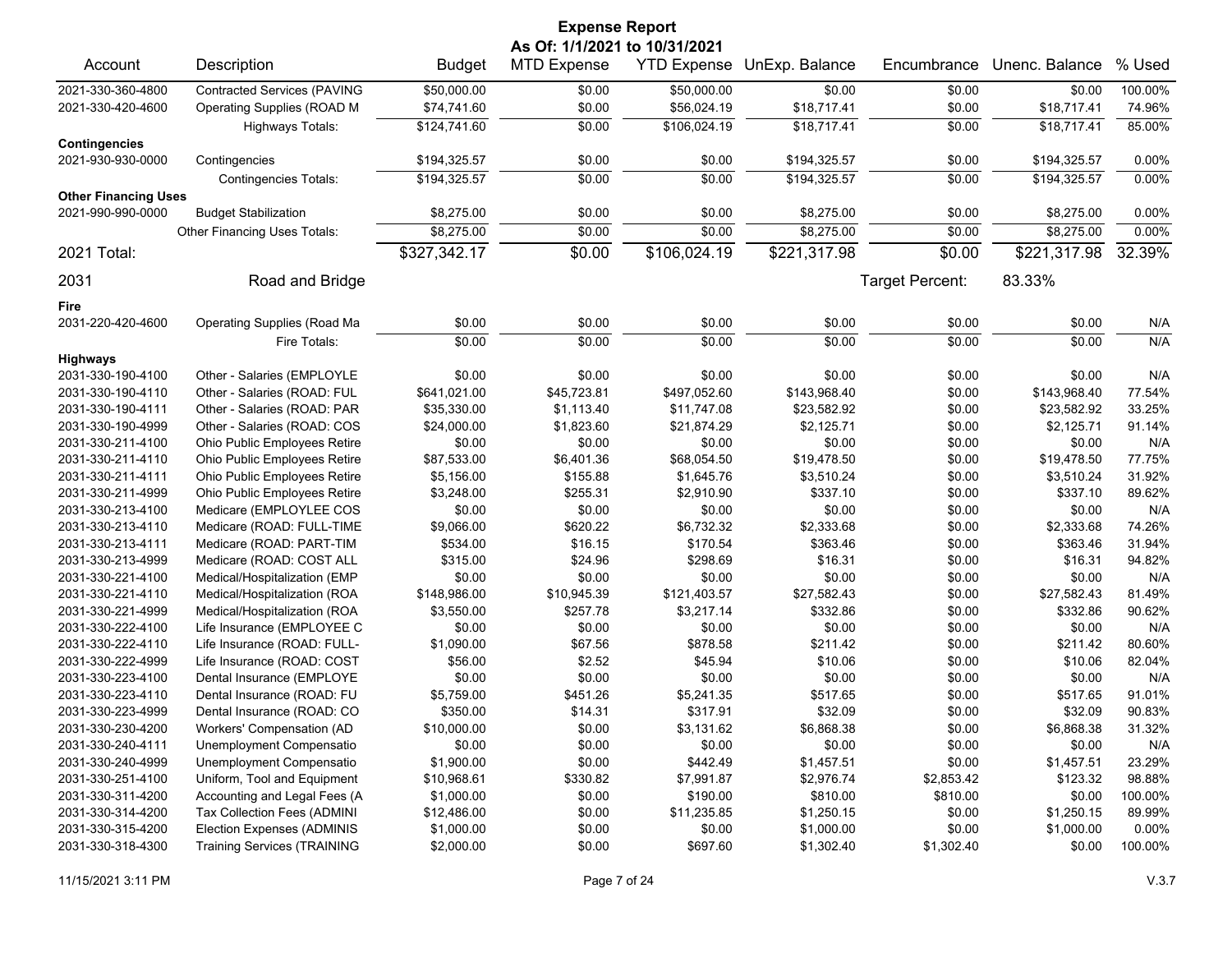| <b>Expense Report</b>       |                                    |                |                    |                    |                |              |                |          |  |
|-----------------------------|------------------------------------|----------------|--------------------|--------------------|----------------|--------------|----------------|----------|--|
|                             | As Of: 1/1/2021 to 10/31/2021      |                |                    |                    |                |              |                |          |  |
| Account                     | Description                        | <b>Budget</b>  | <b>MTD Expense</b> | <b>YTD Expense</b> | UnExp. Balance | Encumbrance  | Unenc. Balance | % Used   |  |
| 2031-330-321-4600           | Rents and Leases (ROAD MA          | \$6,000.00     | \$28.32            | \$1,280.87         | \$4,719.13     | \$4,719.13   | \$0.00         | 100.00%  |  |
| 2031-330-323-4400           | Repairs and Maintenance (E         | \$30,000.00    | \$15,032.69        | \$23,475.72        | \$6,524.28     | \$4,325.56   | \$2,198.72     | 92.67%   |  |
| 2031-330-323-4500           | Repairs and Maintenance (BU        | \$16,252.74    | \$359.45           | \$14,123.82        | \$2,128.92     | \$1,958.24   | \$170.68       | 98.95%   |  |
| 2031-330-323-4600           | Repairs and Maintenance (R         | \$4,100.00     | \$1,720.00         | \$1,720.00         | \$2,380.00     | \$2,380.00   | \$0.00         | 100.00%  |  |
| 2031-330-341-4500           | Telephone (BUILDINGS)              | \$5,000.00     | \$56.00            | \$938.00           | \$4,062.00     | \$260.00     | \$3,802.00     | 23.96%   |  |
| 2031-330-349-4400           | Other-Communications, Printi       | \$5,000.00     | \$0.00             | \$574.20           | \$4,425.80     | \$0.00       | \$4,425.80     | 11.48%   |  |
| 2031-330-349-4700           | Other-Communications, Printi       | \$1,500.00     | \$235.38           | \$857.65           | \$642.35       | \$562.35     | \$80.00        | 94.67%   |  |
| 2031-330-351-1006           | <b>Electricity (LIGHTING TUNNE</b> | \$1,390.19     | \$89.17            | \$909.46           | \$480.73       | \$480.53     | \$0.20         | 99.99%   |  |
| 2031-330-351-4500           | Electricity (BUILDINGS)            | \$5,374.88     | \$352.69           | \$3,494.84         | \$1,880.04     | \$1,432.50   | \$447.54       | 91.67%   |  |
| 2031-330-352-4500           | Water and Sewage (BUILDIN          | \$4,765.10     | \$234.90           | \$2,596.27         | \$2,168.83     | \$734.90     | \$1,433.93     | 69.91%   |  |
| 2031-330-353-4500           | Natural Gas (BUILDINGS)            | \$8,500.00     | \$61.23            | \$5,212.68         | \$3,287.32     | \$3,220.25   | \$67.07        | 99.21%   |  |
| 2031-330-360-0000           | <b>Contracted Services</b>         | \$4,440.97     | \$0.00             | \$2,693.65         | \$1,747.32     | \$68.85      | \$1,678.47     | 62.20%   |  |
| 2031-330-360-4800           | <b>Contracted Services (PAVING</b> | \$98,000.00    | \$0.00             | \$79,242.98        | \$18,757.02    | \$0.00       | \$18,757.02    | 80.86%   |  |
| 2031-330-360-4802           | <b>Contracted Services (STRIPI</b> | \$9,000.00     | \$0.00             | \$7,852.84         | \$1,147.16     | \$0.00       | \$1,147.16     | 87.25%   |  |
| 2031-330-360-4999           | Contracted Services (ROAD:         | \$66,760.21    | \$726.86           | \$56,368.33        | \$10,391.88    | \$7,232.87   | \$3,159.01     | 95.27%   |  |
| 2031-330-389-4200           | Other - Insurance and Bondin       | \$15,165.49    | \$0.00             | \$15,165.49        | \$0.00         | \$0.00       | \$0.00         | 100.00%  |  |
| 2031-330-390-4200           | Other - Purchased Services (       | \$2,000.00     | \$0.00             | \$677.55           | \$1,322.45     | \$1,322.45   | \$0.00         | 100.00%  |  |
| 2031-330-410-4200           | Office Supplies (ADMINISTR         | \$1,930.49     | \$106.11           | \$1,456.80         | \$473.69       | \$473.69     | \$0.00         | 100.00%  |  |
| 2031-330-420-4400           | <b>Operating Supplies (EQUIPM</b>  | \$30,115.66    | \$1,390.48         | \$15,939.57        | \$14,176.09    | \$11,282.13  | \$2,893.96     | 90.39%   |  |
| 2031-330-420-4402           | <b>Operating Supplies (ROAD F</b>  | \$30,000.00    | \$1,991.42         | \$18,846.26        | \$11,153.74    | \$7,433.42   | \$3,720.32     | 87.60%   |  |
| 2031-330-420-4500           | <b>Operating Supplies (BUILDIN</b> | \$5,009.49     | \$528.45           | \$3,136.79         | \$1,872.70     | \$1,372.70   | \$500.00       | 90.02%   |  |
| 2031-330-420-4600           | Operating Supplies (ROAD M         | \$62,026.09    | \$15,138.40        | \$50,981.66        | \$11,044.43    | \$7,181.68   | \$3,862.75     | 93.77%   |  |
| 2031-330-420-4999           | <b>Township Supplies</b>           | \$26,378.60    | \$1,790.83         | \$24,814.14        | \$1,564.46     | \$1,084.47   | \$479.99       | 98.18%   |  |
| 2031-330-430-0000           | Small Tools and Minor Equip        | \$10,000.00    | \$2,717.96         | \$8,402.64         | \$1,597.36     | \$1,597.36   | \$0.00         | 100.00%  |  |
| 2031-330-430-4700           | Small Tools and Minor Equip        | \$3,500.00     | \$0.00             | \$1,782.44         | \$1,717.56     | \$1,717.56   | \$0.00         | 100.00%  |  |
| 2031-330-519-0000           | Other - Dues and Fees              | \$825.00       | \$0.00             | \$635.00           | \$190.00       | \$190.00     | \$0.00         | 100.00%  |  |
| 2031-330-599-0000           | Other - Other Expenses             | \$750.00       | \$0.00             | \$46.25            | \$703.75       | \$703.75     | \$0.00         | 100.00%  |  |
| 2031-330-730-0000           | Improvement of Sites               | \$0.00         | \$0.00             | \$0.00             | \$0.00         | \$0.00       | \$0.00         | N/A      |  |
| 2031-330-740-0000           | Machinery, Equipment and Fu        | \$98,000.00    | \$0.00             | \$51,900.00        | \$46,100.00    | \$45,000.00  | \$1,100.00     | 98.88%   |  |
| 2031-330-750-0000           | Motor Vehicles                     | \$25,875.87    | \$1,717.99         | \$20,878.20        | \$4,997.67     | \$4,997.67   | \$0.00         | 100.00%  |  |
|                             | <b>Highways Totals:</b>            | \$1,583,009.39 | \$112,482.66       | \$1,181,284.70     | \$401,724.69   | \$116,697.88 | \$285,026.81   | 81.99%   |  |
| <b>Capital Outlay</b>       |                                    |                |                    |                    |                |              |                |          |  |
| 2031-760-720-0000           | <b>Buildings</b>                   | \$7,100.00     | \$0.00             | \$0.00             | \$7,100.00     | \$0.00       | \$7,100.00     | 0.00%    |  |
| 2031-760-790-4800           | Other - Capital Outlay (PAVIN      | \$0.00         | \$0.00             | \$0.00             | \$0.00         | \$0.00       | \$0.00         | N/A      |  |
|                             | Capital Outlay Totals:             | \$7,100.00     | \$0.00             | \$0.00             | \$7,100.00     | \$0.00       | \$7,100.00     | 0.00%    |  |
| <b>Transfers</b>            |                                    |                |                    |                    |                |              |                |          |  |
| 2031-910-910-0000           | Transfers - Out                    | \$0.00         | \$0.00             | \$0.00             | \$0.00         | \$0.00       | \$0.00         | N/A      |  |
|                             | Transfers Totals:                  | \$0.00         | \$0.00             | \$0.00             | \$0.00         | \$0.00       | \$0.00         | N/A      |  |
| <b>Contingencies</b>        |                                    |                |                    |                    |                |              |                |          |  |
| 2031-930-930-0000           | Contingencies                      | \$1,090,643.52 | \$0.00             | \$0.00             | \$1,090,643.52 | \$0.00       | \$1,090,643.52 | $0.00\%$ |  |
|                             | <b>Contingencies Totals:</b>       | \$1,090,643.52 | \$0.00             | \$0.00             | \$1,090,643.52 | \$0.00       | \$1,090,643.52 | 0.00%    |  |
| <b>Other Financing Uses</b> |                                    |                |                    |                    |                |              |                |          |  |
| 2031-990-990-0000           | <b>Budget Stabilization</b>        | \$60,213.00    | \$0.00             | \$0.00             | \$60,213.00    | \$0.00       | \$60,213.00    | 0.00%    |  |
|                             | Other Financing Uses Totals:       | \$60,213.00    | \$0.00             | \$0.00             | \$60,213.00    | \$0.00       | \$60,213.00    | 0.00%    |  |
| 2031 Total:                 |                                    | \$2,740,965.91 | \$112,482.66       | \$1,181,284.70     | \$1,559,681.21 | \$116,697.88 | \$1,442,983.33 | 47.35%   |  |
|                             |                                    |                |                    |                    |                |              |                |          |  |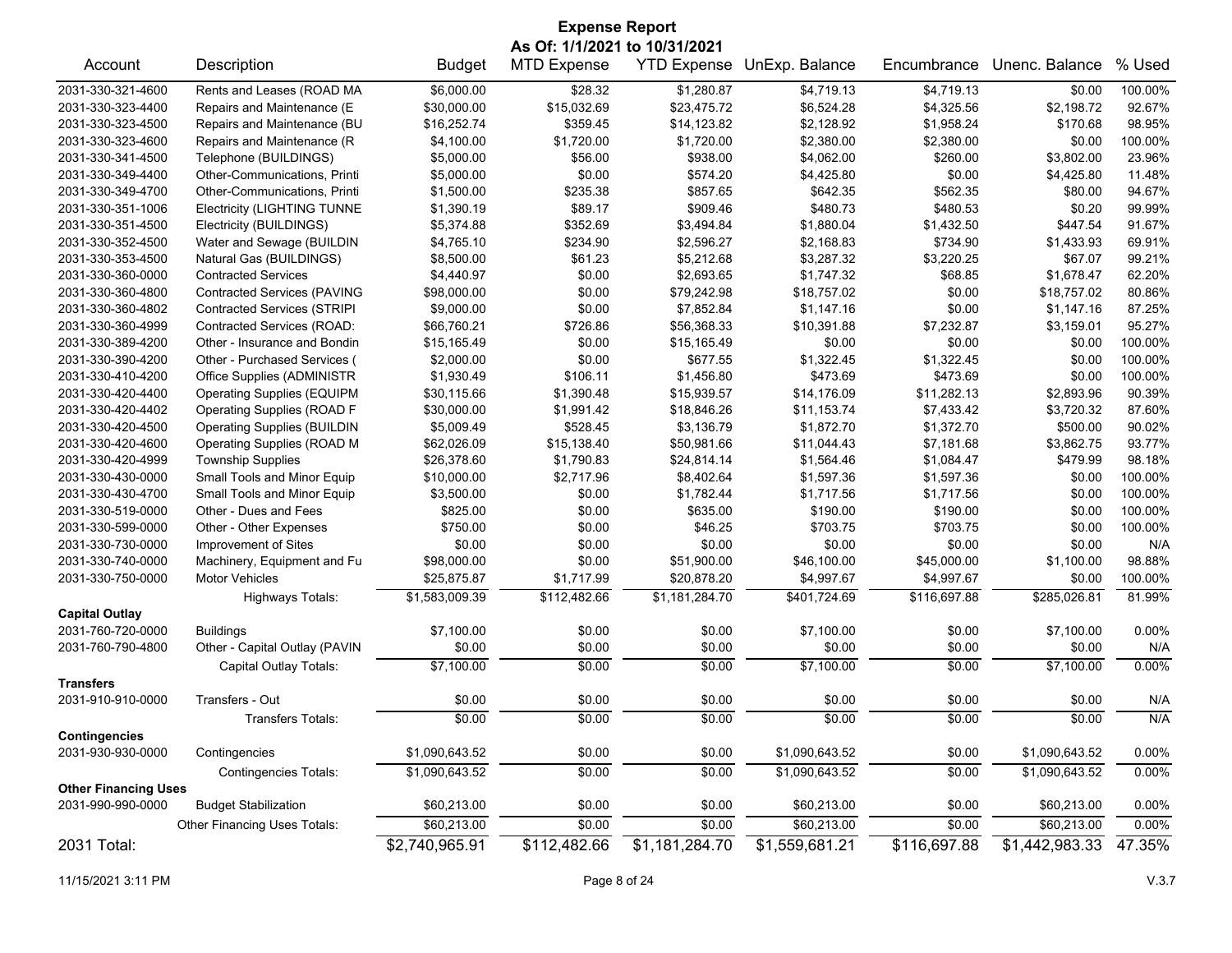|                             |                                   |               | <b>Expense Report</b>         |             |                            |                 |                    |         |
|-----------------------------|-----------------------------------|---------------|-------------------------------|-------------|----------------------------|-----------------|--------------------|---------|
|                             |                                   |               | As Of: 1/1/2021 to 10/31/2021 |             |                            |                 |                    |         |
| Account                     | Description                       | <b>Budget</b> | <b>MTD Expense</b>            |             | YTD Expense UnExp. Balance | Encumbrance     | Unenc. Balance     | % Used  |
| 2041                        | Cemetery                          |               |                               |             |                            | Target Percent: | 83.33%             |         |
| <b>Cemeteries</b>           |                                   |               |                               |             |                            |                 |                    |         |
| 2041-410-190-0000           | Other - Salaries                  | \$0.00        | \$0.00                        | \$0.00      | \$0.00                     | \$0.00          | \$0.00             | N/A     |
| 2041-410-190-9010           | Other - Salaries (CEMETERY        | \$0.00        | \$0.00                        | \$0.00      | \$0.00                     | \$0.00          | \$0.00             | N/A     |
| 2041-410-190-9011           | Other - Salaries (CEMETERY        | \$0.00        | \$0.00                        | \$0.00      | \$0.00                     | \$0.00          | \$0.00             | N/A     |
| 2041-410-211-0000           | Ohio Public Employees Retire      | \$0.00        | \$0.00                        | \$0.00      | \$0.00                     | \$0.00          | \$0.00             | N/A     |
| 2041-410-211-9010           | Ohio Public Employees Retire      | \$0.00        | \$0.00                        | \$0.00      | \$0.00                     | \$0.00          | \$0.00             | N/A     |
| 2041-410-211-9011           | Ohio Public Employees Retire      | \$0.00        | \$0.00                        | \$0.00      | \$0.00                     | \$0.00          | \$0.00             | N/A     |
| 2041-410-213-0000           | Medicare                          | \$0.00        | \$0.00                        | \$0.00      | \$0.00                     | \$0.00          | \$0.00             | N/A     |
| 2041-410-213-9010           | Medicare (CEMETERY: FULL          | \$0.00        | \$0.00                        | \$0.00      | \$0.00                     | \$0.00          | \$0.00             | N/A     |
| 2041-410-213-9011           | Medicare (CEMETERY: PAR           | \$0.00        | \$0.00                        | \$0.00      | \$0.00                     | \$0.00          | \$0.00             | N/A     |
| 2041-410-230-0000           | <b>Workers' Compensation</b>      | \$400.00      | \$0.00                        | \$0.00      | \$400.00                   | \$0.00          | \$400.00           | 0.00%   |
| 2041-410-311-0000           | Accounting and Legal Fees         | \$100.00      | \$0.00                        | \$0.00      | \$100.00                   | \$100.00        | \$0.00             | 100.00% |
| 2041-410-321-0000           | Rents and Leases                  | \$200.00      | \$0.00                        | \$0.00      | \$200.00                   | \$200.00        | \$0.00             | 100.00% |
| 2041-410-323-0000           | Repairs and Maintenance           | \$1,250.00    | \$812.92                      | \$1,149.60  | \$100.40                   | \$100.40        | \$0.00             | 100.00% |
| 2041-410-323-4400           | Repairs and Maintenance (E        | \$100.00      | \$0.00                        | \$22.50     | \$77.50                    | \$77.50         | \$0.00             | 100.00% |
| 2041-410-351-0000           | Electricity                       | \$407.55      | \$5.71                        | \$55.38     | \$352.17                   | \$192.17        | \$160.00           | 60.74%  |
| 2041-410-360-0000           | <b>Contracted Services</b>        | \$800.00      | \$0.00                        | \$0.00      | \$800.00                   | \$0.00          | \$800.00           | 0.00%   |
| 2041-410-360-4999           | <b>Internal Billing</b>           | \$30,525.00   | \$3,250.75                    | \$24,523.14 | \$6,001.86                 | \$5,476.86      | \$525.00           | 98.28%  |
| 2041-410-380-0000           | Insurance and Bonding             | \$250.00      | \$0.00                        | \$212.11    | \$37.89                    | \$0.00          | \$37.89            | 84.84%  |
| 2041-410-420-0000           | <b>Operating Supplies</b>         | \$2,300.00    | \$50.10                       | \$1,827.93  | \$472.07                   | \$472.07        | \$0.00             | 100.00% |
| 2041-410-420-4400           | <b>Operating Supplies (EQUIPM</b> | \$1,000.00    | \$0.00                        | \$467.57    | \$532.43                   | \$532.43        | \$0.00             | 100.00% |
| 2041-410-430-0000           | Small Tools and Minor Equip       | \$1,500.00    | \$341.05                      | \$641.04    | \$858.96                   | \$858.96        | \$0.00             | 100.00% |
| 2041-410-510-0000           | Dues and Fees                     | \$850.00      | \$0.00                        | (\$468.40)  | \$1,318.40                 | \$55.00         | \$1,263.40         | -48.64% |
| 2041-410-710-0000           | Land                              | \$700.00      | \$0.00                        | \$0.00      | \$700.00                   | \$700.00        | \$0.00             | 100.00% |
| 2041-410-730-0000           | Improvement of Sites              | \$1,600.00    | \$0.00                        | \$0.00      | \$1,600.00                 | \$1,600.00      | \$0.00             | 100.00% |
|                             | Cemeteries Totals:                | \$41,982.55   | \$4,460.53                    | \$28,430.87 | \$13,551.68                | \$10,365.39     | \$3,186.29         | 92.41%  |
| <b>Capital Outlay</b>       |                                   |               |                               |             |                            |                 |                    |         |
| 2041-760-740-0000           | Machinery, Equipment and Fu       | \$10,000.00   | \$0.00                        | \$9,263.13  | \$736.87                   | \$0.00          | \$736.87           | 92.63%  |
|                             | Capital Outlay Totals:            | \$10,000.00   | \$0.00                        | \$9,263.13  | \$736.87                   | \$0.00          | \$736.87           | 92.63%  |
| <b>Contingencies</b>        |                                   |               |                               |             |                            |                 |                    |         |
| 2041-930-930-0000           | Contingencies                     | \$62,344.64   | \$0.00                        | \$0.00      | \$62,344.64                | \$0.00          | \$62,344.64        | 0.00%   |
|                             | <b>Contingencies Totals:</b>      | \$62,344.64   | \$0.00                        | \$0.00      | \$62,344.64                | \$0.00          | \$62,344.64        | 0.00%   |
| <b>Other Financing Uses</b> |                                   |               |                               |             |                            |                 |                    |         |
| 2041-990-990-0000           | <b>Budget Stabilization</b>       | \$2,618.00    | \$0.00                        | \$0.00      | \$2,618.00                 | \$0.00          | \$2,618.00         | 0.00%   |
|                             | Other Financing Uses Totals:      | \$2,618.00    | \$0.00                        | \$0.00      | \$2,618.00                 | \$0.00          | \$2,618.00         | 0.00%   |
| 2041 Total:                 |                                   | \$116,945.19  | \$4,460.53                    | \$37,694.00 | \$79,251.19                | \$10,365.39     | \$68,885.80 41.10% |         |
| 2191                        | Police                            |               |                               |             |                            | Target Percent: | 83.33%             |         |
| <b>Police</b>               |                                   |               |                               |             |                            |                 |                    |         |
| 2191-210-190-4091           | Other - Salaries (POLICE AP       | \$0.00        | \$0.00                        | \$0.00      | \$0.00                     | \$0.00          | \$0.00             | N/A     |
| 2191-210-211-4091           | Ohio Public Employees Retire      | \$0.00        | \$0.00                        | \$0.00      | \$0.00                     | \$0.00          | \$0.00             | N/A     |
| 2191-210-213-4091           | Medicare (POLICE APPARAT          | \$0.00        | \$0.00                        | \$0.00      | \$0.00                     | \$0.00          | \$0.00             | N/A     |
| 2191-210-230-4091           | Workers' Compensation (POL        | \$100.00      | \$0.00                        | \$0.00      | \$100.00                   | \$0.00          | \$100.00           | 0.00%   |
| 2191-210-314-0000           | <b>Tax Collection Fees</b>        | \$7,000.00    | \$0.00                        | \$5,933.90  | \$1,066.10                 | \$0.00          | \$1,066.10         | 84.77%  |
|                             |                                   |               |                               |             |                            |                 |                    |         |
| 11/15/2021 3:11 PM          |                                   |               | Page 9 of 24                  |             |                            |                 |                    | V.3.7   |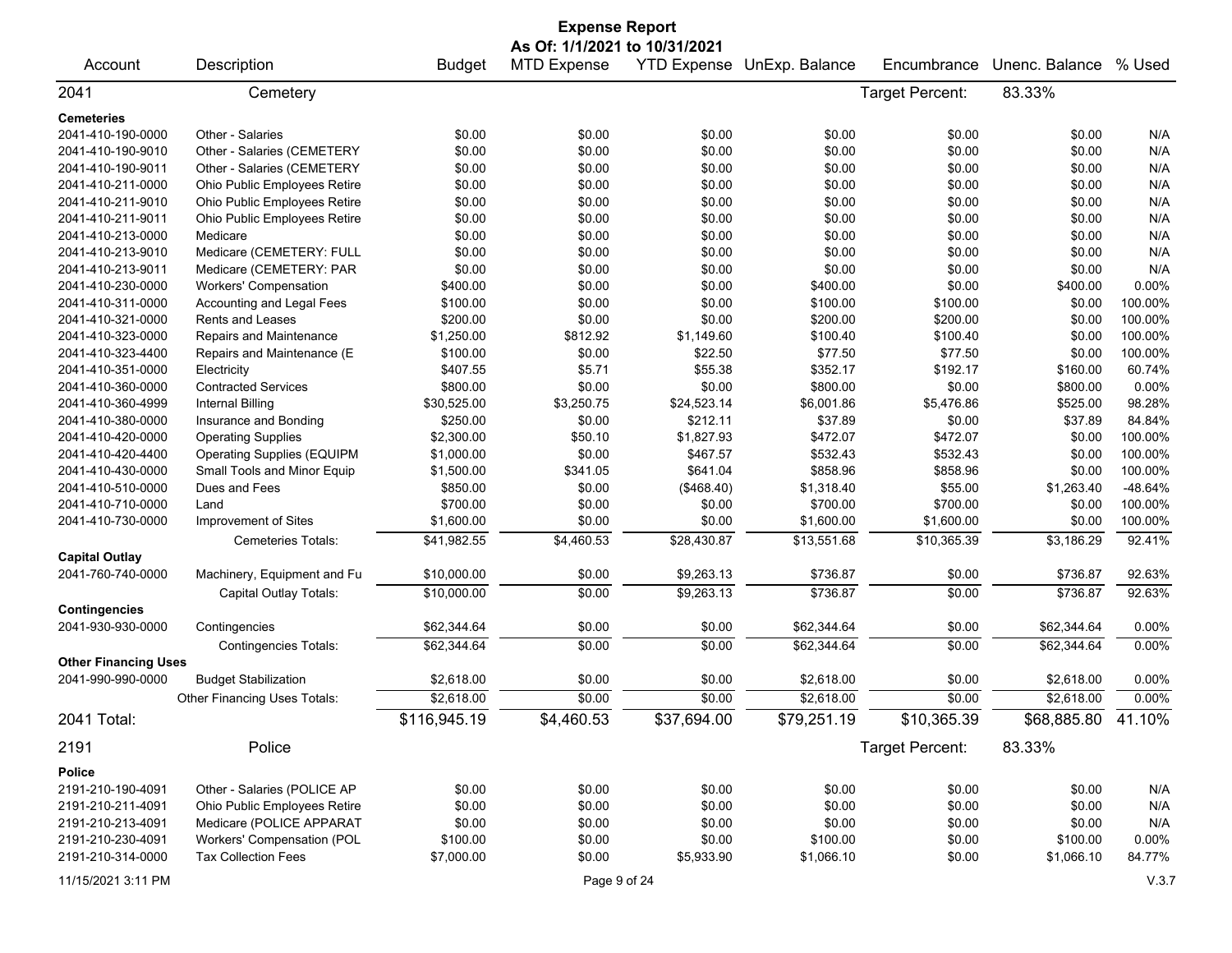| <b>Expense Report</b>       |                                     |                |                                                     |                        |                |                 |                |         |  |
|-----------------------------|-------------------------------------|----------------|-----------------------------------------------------|------------------------|----------------|-----------------|----------------|---------|--|
| Account                     | Description                         | <b>Budget</b>  | As Of: 1/1/2021 to 10/31/2021<br><b>MTD Expense</b> | <b>YTD Expense</b>     | UnExp. Balance | Encumbrance     | Unenc. Balance | % Used  |  |
|                             |                                     |                |                                                     |                        |                |                 |                |         |  |
| 2191-210-315-0000           | <b>Election Expenses</b>            | \$0.00         | \$0.00                                              | \$0.00                 | \$0.00         | \$0.00          | \$0.00         | N/A     |  |
| 2191-210-318-0000           | <b>Training Services</b>            | \$250.00       | \$0.00                                              | \$0.00                 | \$250.00       | \$0.00          | \$250.00       | 0.00%   |  |
| 2191-210-321-0000           | <b>Rents and Leases</b>             | \$0.00         | \$0.00                                              | \$0.00                 | \$0.00         | \$0.00          | \$0.00         | N/A     |  |
| 2191-210-323-0000           | Repairs and Maintenance             | \$0.00         | \$0.00                                              | \$0.00                 | \$0.00         | \$0.00          | \$0.00         | N/A     |  |
| 2191-210-323-4400           | Repairs and Maintenance (E          | \$5,600.00     | \$405.50                                            | \$3,013.22             | \$2,586.78     | \$2,555.78      | \$31.00        | 99.45%  |  |
| 2191-210-323-4500           | Repairs and Maintenance (BU         | \$1,931.25     | \$0.00                                              | \$431.25               | \$1,500.00     | \$1,000.00      | \$500.00       | 74.11%  |  |
| 2191-210-341-0000           | Telephone                           | \$5,000.00     | \$0.00                                              | \$0.00                 | \$5,000.00     | \$0.00          | \$5,000.00     | 0.00%   |  |
| 2191-210-351-4099           | Electricity (POLICE: COST AL        | \$0.00         | \$0.00                                              | \$0.00                 | \$0.00         | \$0.00          | \$0.00         | N/A     |  |
| 2191-210-352-4099           | Water and Sewage(POLICE:            | \$0.00         | \$0.00                                              | \$0.00                 | \$0.00         | \$0.00          | \$0.00         | N/A     |  |
| 2191-210-353-4099           | Natural Gas (POLICE: COST           | \$0.00         | \$0.00                                              | \$0.00                 | \$0.00         | \$0.00          | \$0.00         | N/A     |  |
| 2191-210-360-0000           | <b>Contracted Services</b>          | \$646,811.00   | \$43,752.51                                         | \$477,746.40           | \$169,064.60   | \$160,788.02    | \$8,276.58     | 98.72%  |  |
| 2191-210-360-4051           | <b>Contracted Services (POLICE</b>  | \$10,000.00    | \$0.00                                              | \$646.85               | \$9,353.15     | \$9,353.15      | \$0.00         | 100.00% |  |
| 2191-210-360-4052           | <b>Contracted Services-Other</b>    | \$1,520.42     | \$0.00                                              | \$594.10               | \$926.32       | \$926.32        | \$0.00         | 100.00% |  |
| 2191-210-360-4099           | <b>Contracted Services (POLICE</b>  | \$0.00         | \$0.00                                              | \$0.00                 | \$0.00         | \$0.00          | \$0.00         | N/A     |  |
| 2191-210-360-4999           | <b>Internal Billing</b>             | \$5,000.00     | \$341.89                                            | \$4,218.46             | \$781.54       | \$781.54        | \$0.00         | 100.00% |  |
| 2191-210-370-0000           | Payment to Another Political        | \$38,000.00    | \$38,000.00                                         | \$38,000.00            | \$0.00         | \$0.00          | \$0.00         | 100.00% |  |
| 2191-210-389-0000           | Other - Insurance and Bondin        | \$4,000.00     | \$0.00                                              | \$3,181.57             | \$818.43       | \$0.00          | \$818.43       | 79.54%  |  |
| 2191-210-410-0000           | <b>Office Supplies</b>              | \$2,029.37     | \$198.55                                            | \$225.81               | \$1,803.56     | \$1,801.45      | \$2.11         | 99.90%  |  |
| 2191-210-420-4400           | <b>Operating Supplies (EQUIPM</b>   | \$2,992.63     | \$0.00                                              | \$433.58               | \$2,559.05     | \$1,615.22      | \$943.83       | 68.46%  |  |
| 2191-210-420-6002           | <b>Operating Supplies (FUEL)</b>    | \$25,000.00    | \$853.35                                            | \$10,437.50            | \$14,562.50    | \$10,455.00     | \$4,107.50     | 83.57%  |  |
| 2191-210-430-0000           | Small Tools and Minor Equip         | \$0.00         | \$0.00                                              | \$0.00                 | \$0.00         | \$0.00          | \$0.00         | N/A     |  |
| 2191-210-519-0000           | Other - Dues and Fees               | \$10,700.00    | \$0.00                                              | \$5,700.95             | \$4,999.05     | \$4,999.05      | \$0.00         | 100.00% |  |
| 2191-210-599-0000           | Other - Other Expenses              | \$0.00         | \$0.00                                              | \$0.00                 | \$0.00         | \$0.00          | \$0.00         | N/A     |  |
|                             | Police Totals:                      | \$765,934.67   | \$83,551.80                                         | \$550,563.59           | \$215,371.08   | \$194,275.53    | \$21,095.55    | 97.25%  |  |
| <b>Capital Outlay</b>       |                                     |                |                                                     |                        |                |                 |                |         |  |
| 2191-760-740-0000           | Machinery, Equipment and Fu         | \$12,432.83    | \$0.00                                              | \$2,432.83             | \$10,000.00    | \$10,000.00     | \$0.00         | 100.00% |  |
| 2191-760-750-0000           | <b>Motor Vehicles</b>               | \$0.00         | \$0.00                                              | \$0.00                 | \$0.00         | \$0.00          | \$0.00         | N/A     |  |
|                             | Capital Outlay Totals:              | \$12,432.83    | \$0.00                                              | $\overline{$2,432.83}$ | \$10,000.00    | \$10,000.00     | \$0.00         | 100.00% |  |
| <b>Transfers</b>            |                                     |                |                                                     |                        |                |                 |                |         |  |
| 2191-910-910-0000           | Transfers - Out                     | \$0.00         | \$0.00                                              | \$0.00                 | \$0.00         | \$0.00          | \$0.00         | N/A     |  |
|                             | <b>Transfers Totals:</b>            | \$0.00         | \$0.00                                              | \$0.00                 | \$0.00         | \$0.00          | \$0.00         | N/A     |  |
| <b>Contingencies</b>        |                                     |                |                                                     |                        |                |                 |                |         |  |
| 2191-930-930-0000           | Contingencies                       | \$819,750.87   | \$0.00                                              | \$0.00                 | \$819,750.87   | \$0.00          | \$819,750.87   | 0.00%   |  |
|                             | <b>Contingencies Totals:</b>        | \$819,750.87   | \$0.00                                              | \$0.00                 | \$819,750.87   | \$0.00          | \$819,750.87   | 0.00%   |  |
| <b>Other Financing Uses</b> |                                     |                |                                                     |                        |                |                 |                |         |  |
| 2191-990-990-0000           | <b>Budget Stabilization</b>         | \$32,119.00    | \$0.00                                              | \$0.00                 | \$32,119.00    | \$0.00          | \$32,119.00    | 0.00%   |  |
|                             | <b>Other Financing Uses Totals:</b> | \$32.119.00    | \$0.00                                              | \$0.00                 | \$32,119.00    | \$0.00          | \$32,119.00    | 0.00%   |  |
| 2191 Total:                 |                                     | \$1,630,237.37 | \$83,551.80                                         | \$552,996.42           | \$1,077,240.95 | \$204,275.53    | \$872,965.42   | 46.45%  |  |
|                             |                                     |                |                                                     |                        |                |                 |                |         |  |
| 2192                        | Fire                                |                |                                                     |                        |                | Target Percent: | 83.33%         |         |  |
| Fire                        |                                     |                |                                                     |                        |                |                 |                |         |  |
| 2192-220-190-5112           | Other - Salaries (WAGES & B         | \$7,000,000.00 | \$465,200.25                                        | \$5,141,417.32         | \$1,858,582.68 | \$0.00          | \$1,858,582.68 | 73.45%  |  |
| 2192-220-190-5350           | Other - Salaries (DISPATCH/         | \$0.00         | \$0.00                                              | \$0.00                 | \$0.00         | \$0.00          | \$0.00         | N/A     |  |
| 2192-220-190-5401           | Other - Salaries (ADMINISTR         | \$0.00         | \$0.00                                              | \$0.00                 | \$0.00         | \$0.00          | \$0.00         | N/A     |  |
| 2192-220-190-5500           | Other - Salaries (FIRE FACILI       | \$0.00         | \$0.00                                              | \$0.00                 | \$0.00         | \$0.00          | \$0.00         | N/A     |  |
|                             |                                     |                |                                                     |                        |                |                 |                |         |  |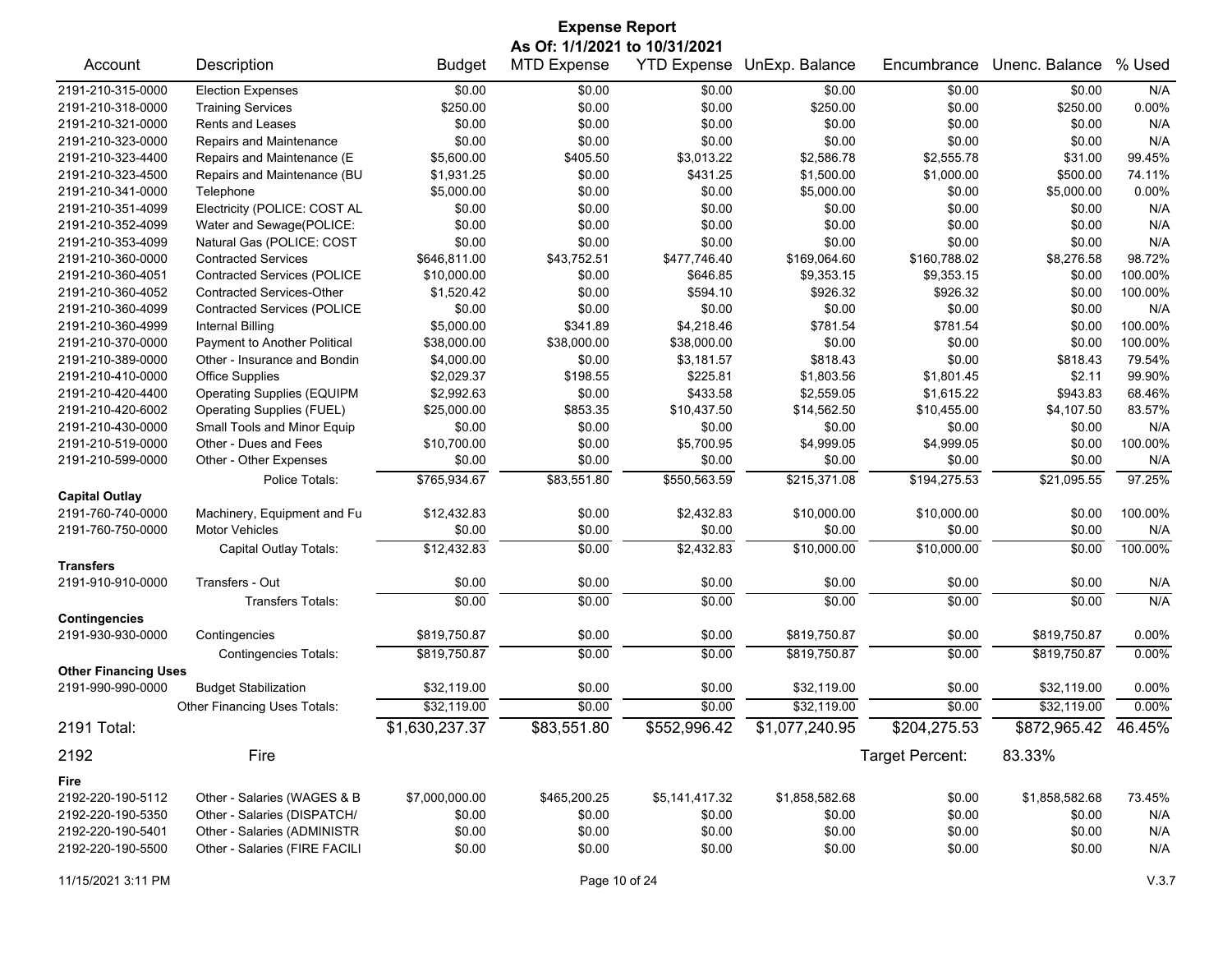| <b>Expense Report</b> |                                     |                |                               |                    |                |             |                |        |  |
|-----------------------|-------------------------------------|----------------|-------------------------------|--------------------|----------------|-------------|----------------|--------|--|
|                       |                                     |                | As Of: 1/1/2021 to 10/31/2021 |                    |                |             |                |        |  |
| Account               | Description                         | <b>Budget</b>  | <b>MTD Expense</b>            | <b>YTD Expense</b> | UnExp. Balance | Encumbrance | Unenc. Balance | % Used |  |
| 2192-220-190-5560     | Other - Salaries (FIRE ADMIN        | \$0.00         | \$0.00                        | \$0.00             | \$0.00         | \$0.00      | \$0.00         | N/A    |  |
| 2192-220-190-5600     | Other - Salaries (FIRE APPA         | \$0.00         | \$0.00                        | \$0.00             | \$0.00         | \$0.00      | \$0.00         | N/A    |  |
| 2192-220-190-5999     | Other - Salaries (FIRE:COST         | \$250,749.50   | \$22,306.22                   | \$229,237.62       | \$21,511.88    | \$0.00      | \$21,511.88    | 91.42% |  |
| 2192-220-211-5112     | Ohio Public Employees Retire        | \$45,000.00    | \$2,712.05                    | \$32,173.41        | \$12,826.59    | \$0.00      | \$12,826.59    | 71.50% |  |
| 2192-220-211-5401     | Ohio Public Employees Retire        | \$0.00         | \$0.00                        | \$0.00             | \$0.00         | \$0.00      | \$0.00         | N/A    |  |
| 2192-220-211-5500     | Ohio Public Employees Retire        | \$0.00         | \$0.00                        | \$0.00             | \$0.00         | \$0.00      | \$0.00         | N/A    |  |
| 2192-220-211-5560     | Ohio Public Employees Retire        | \$4,000.00     | \$0.00                        | \$0.00             | \$4,000.00     | \$0.00      | \$4,000.00     | 0.00%  |  |
| 2192-220-211-5600     | Ohio Public Employees Retire        | \$0.00         | \$0.00                        | \$0.00             | \$0.00         | \$0.00      | \$0.00         | N/A    |  |
| 2192-220-211-5999     | Ohio Public Employees Retire        | \$37,000.00    | \$3,122.85                    | \$30,729.77        | \$6,270.23     | \$0.00      | \$6,270.23     | 83.05% |  |
| 2192-220-212-5112     | Social Security (WAGES & B          | \$0.00         | \$0.00                        | \$0.00             | \$0.00         | \$0.00      | \$0.00         | N/A    |  |
| 2192-220-213-5112     | Medicare (WAGES & BENEFI            | \$95,000.00    | \$6,336.99                    | \$69,594.68        | \$25,405.32    | \$0.00      | \$25,405.32    | 73.26% |  |
| 2192-220-213-5401     | Medicare (ADMINISTRATION            | \$0.00         | \$0.00                        | \$0.00             | \$0.00         | \$0.00      | \$0.00         | N/A    |  |
| 2192-220-213-5560     | Medicare (FIRE ADMINISTR            | \$0.00         | \$0.00                        | \$0.00             | \$0.00         | \$0.00      | \$0.00         | N/A    |  |
| 2192-220-213-5600     | Medicare (FIRE APPARATUS            | \$0.00         | \$0.00                        | \$0.00             | \$0.00         | \$0.00      | \$0.00         | N/A    |  |
| 2192-220-213-5999     | Medicare (FIRE:COST ALLO            | \$4,500.00     | \$303.02                      | \$3,009.58         | \$1,490.42     | \$0.00      | \$1,490.42     | 66.88% |  |
| 2192-220-214-5112     | Volunteer Firemen's Depende         | \$0.00         | \$0.00                        | \$0.00             | \$0.00         | \$0.00      | \$0.00         | N/A    |  |
| 2192-220-215-5112     | Ohio Police and Fire Pension        | \$1,600,000.00 | \$106,679.24                  | \$1,125,580.81     | \$474,419.19   | \$0.00      | \$474,419.19   | 70.35% |  |
| 2192-220-221-5112     | Medical/Hospitalization (WAG        | \$1,200,000.00 | \$83,573.36                   | \$1,027,193.66     | \$172,806.34   | \$0.00      | \$172,806.34   | 85.60% |  |
| 2192-220-221-5401     | Medical/Hospitalization (ADMI       | \$0.00         | \$0.00                        | \$0.00             | \$0.00         | \$0.00      | \$0.00         | N/A    |  |
| 2192-220-221-5600     | Medical/Hospitalization (FIRE       | \$0.00         | \$0.00                        | \$0.00             | \$0.00         | \$0.00      | \$0.00         | N/A    |  |
| 2192-220-221-5999     | Medical/Hospitalization (FIRE:      | \$45,000.00    | \$3,739.85                    | \$43,385.79        | \$1,614.21     | \$0.00      | \$1,614.21     | 96.41% |  |
| 2192-220-222-5112     | Life Insurance (WAGES & BE          | \$8,400.00     | \$511.00                      | \$6,653.20         | \$1,746.80     | \$0.00      | \$1,746.80     | 79.20% |  |
| 2192-220-222-5401     | Life Insurance (ADMINISTRA          | \$0.00         | \$0.00                        | \$0.00             | \$0.00         | \$0.00      | \$0.00         | N/A    |  |
| 2192-220-222-5600     | Life Insurance (FIRE APPAR          | \$0.00         | \$0.00                        | \$0.00             | \$0.00         | \$0.00      | \$0.00         | N/A    |  |
| 2192-220-222-5999     | Life Insurance (FIRE:COST A         | \$428.50       | \$32.06                       | \$388.80           | \$39.70        | \$0.00      | \$39.70        | 90.74% |  |
| 2192-220-223-5112     | Dental Insurance (WAGES &           | \$40,000.00    | \$3,458.34                    | \$36,975.36        | \$3,024.64     | \$0.00      | \$3,024.64     | 92.44% |  |
| 2192-220-223-5401     | Dental Insurance (ADMINIST          | \$0.00         | \$0.00                        | \$0.00             | \$0.00         | \$0.00      | \$0.00         | N/A    |  |
| 2192-220-223-5600     | Dental Insurance (FIRE APPA         | \$0.00         | \$0.00                        | \$0.00             | \$0.00         | \$0.00      | \$0.00         | N/A    |  |
| 2192-220-223-5999     | Dental Insurance (FIRE:COS          | \$2,000.00     | \$180.84                      | \$1,937.97         | \$62.03        | \$0.00      | \$62.03        | 96.90% |  |
| 2192-220-230-5112     | Workers' Compensation (WA           | \$133,161.00   | \$0.00                        | \$19,624.77        | \$113,536.23   | \$0.00      | \$113,536.23   | 14.74% |  |
| 2192-220-240-5112     | Unemployment Compensatio            | \$4,000.00     | \$0.00                        | \$3,030.88         | \$969.12       | \$0.00      | \$969.12       | 75.77% |  |
| 2192-220-240-5999     | Unemployment Compensatio            | \$3,800.00     | \$0.00                        | \$3,785.75         | \$14.25        | \$0.00      | \$14.25        | 99.63% |  |
| 2192-220-259-5400     | Other - Employee Reimburse          | \$0.00         | \$0.00                        | \$0.00             | \$0.00         | \$0.00      | \$0.00         | N/A    |  |
| 2192-220-311-5400     | Accounting and Legal Fees (A        | \$0.00         | \$0.00                        | \$0.00             | \$0.00         | \$0.00      | \$0.00         | N/A    |  |
| 2192-220-314-5400     | Tax Collection Fees (ADMINI         | \$143,774.00   | \$0.00                        | \$131,156.32       | \$12,617.68    | \$0.00      | \$12,617.68    | 91.22% |  |
| 2192-220-316-5500     | <b>Engineering Services (FIRE F</b> | \$0.00         | \$0.00                        | \$0.00             | \$0.00         | \$0.00      | \$0.00         | N/A    |  |
| 2192-220-318-5121     | <b>Training Services (HEALTH A</b>  | \$0.00         | \$0.00                        | \$0.00             | \$0.00         | \$0.00      | \$0.00         | N/A    |  |
| 2192-220-322-5560     | Garbage and Trash Removal           | \$0.00         | \$0.00                        | \$0.00             | \$0.00         | \$0.00      | \$0.00         | N/A    |  |
| 2192-220-322-5561     | Garbage and Trash Removal           | \$0.00         | \$0.00                        | \$0.00             | \$0.00         | \$0.00      | \$0.00         | N/A    |  |
| 2192-220-322-5562     | Garbage and Trash Removal           | \$0.00         | \$0.00                        | \$0.00             | \$0.00         | \$0.00      | \$0.00         | N/A    |  |
| 2192-220-322-5563     | Garbage and Trash Removal           | \$0.00         | \$0.00                        | \$0.00             | \$0.00         | \$0.00      | \$0.00         | N/A    |  |
| 2192-220-322-5564     | Garbage and Trash Removal           | \$0.00         | \$0.00                        | \$0.00             | \$0.00         | \$0.00      | \$0.00         | N/A    |  |
| 2192-220-322-5565     | Garbage and Trash Removal           | \$0.00         | \$0.00                        | \$0.00             | \$0.00         | \$0.00      | \$0.00         | N/A    |  |
| 2192-220-323-5000     | Repairs and Maintenance (O          | \$0.00         | \$0.00                        | \$0.00             | \$0.00         | \$0.00      | \$0.00         | N/A    |  |
| 2192-220-323-5500     | Repairs and Maintenance (FI         | \$0.00         | \$0.00                        | \$0.00             | \$0.00         | \$0.00      | \$0.00         | N/A    |  |
| 2192-220-323-5560     | Repairs and Maintenance (FI         | \$0.00         | \$0.00                        | \$0.00             | \$0.00         | \$0.00      | \$0.00         | N/A    |  |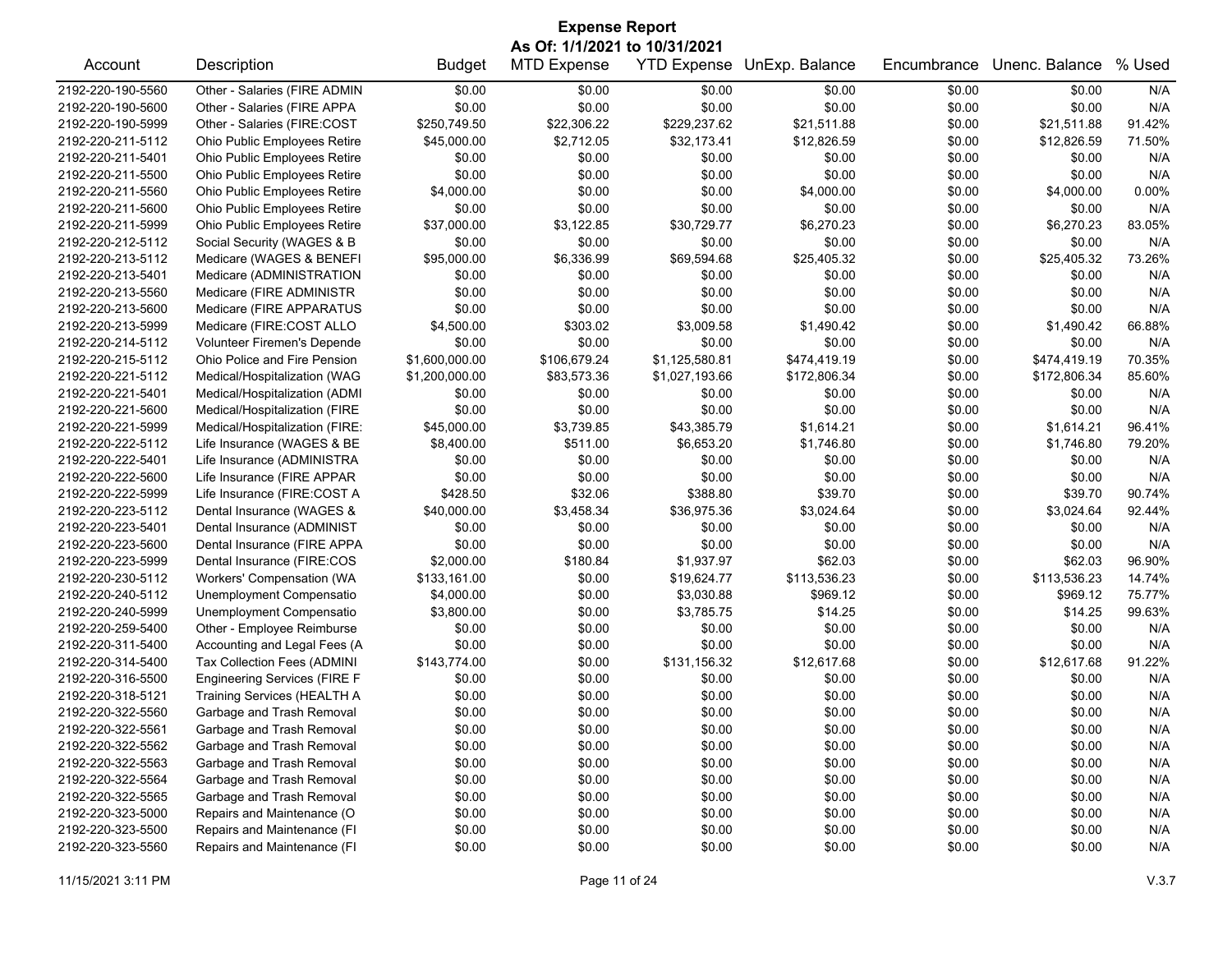| <b>Expense Report</b><br>As Of: 1/1/2021 to 10/31/2021 |                                    |               |                    |                    |                |              |                |         |
|--------------------------------------------------------|------------------------------------|---------------|--------------------|--------------------|----------------|--------------|----------------|---------|
| Account                                                | Description                        | <b>Budget</b> | <b>MTD Expense</b> | <b>YTD Expense</b> | UnExp. Balance | Encumbrance  | Unenc. Balance | % Used  |
| 2192-220-323-5561                                      | Repairs and Maintenance (ST        | \$0.00        | \$0.00             | \$0.00             | \$0.00         | \$0.00       | \$0.00         | N/A     |
| 2192-220-323-5562                                      | Repairs and Maintenance (ST        | \$0.00        | \$0.00             | \$0.00             | \$0.00         | \$0.00       | \$0.00         | N/A     |
| 2192-220-323-5563                                      | Repairs and Maintenance (ST        | \$0.00        | \$0.00             | \$0.00             | \$0.00         | \$0.00       | \$0.00         | N/A     |
| 2192-220-323-5564                                      | Repairs and Maintenance (ST        | \$0.00        | \$0.00             | \$0.00             | \$0.00         | \$0.00       | \$0.00         | N/A     |
| 2192-220-323-5565                                      | Repairs and Maintnenance (S        | \$0.00        | \$0.00             | \$0.00             | \$0.00         | \$0.00       | \$0.00         | N/A     |
| 2192-220-323-5600                                      | Repairs and Maintenance (FI        | \$0.00        | \$0.00             | \$0.00             | \$0.00         | \$0.00       | \$0.00         | N/A     |
| 2192-220-330-5400                                      | <b>Travel and Meeting Expenses</b> | \$0.00        | \$0.00             | \$0.00             | \$0.00         | \$0.00       | \$0.00         | N/A     |
| 2192-220-341-5350                                      | Telephone (DISPATCH/PSIS           | \$0.00        | \$0.00             | \$0.00             | \$0.00         | \$0.00       | \$0.00         | N/A     |
| 2192-220-341-5500                                      | Telephone (FIRE FACILITIES         | \$0.00        | \$0.00             | \$0.00             | \$0.00         | \$0.00       | \$0.00         | N/A     |
| 2192-220-341-5501                                      | Telephone (Utilities discontinu    | \$0.00        | \$0.00             | \$0.00             | \$0.00         | \$0.00       | \$0.00         | N/A     |
| 2192-220-342-5400                                      | Postage (ADMINISTRATION)           | \$0.00        | \$0.00             | \$0.00             | \$0.00         | \$0.00       | \$0.00         | N/A     |
| 2192-220-343-5400                                      | Postage Machine Rental (AD         | \$0.00        | \$0.00             | \$0.00             | \$0.00         | \$0.00       | \$0.00         | N/A     |
| 2192-220-344-5400                                      | Printing (ADMINISTRATION)          | \$0.00        | \$0.00             | \$0.00             | \$0.00         | \$0.00       | \$0.00         | N/A     |
| 2192-220-351-5560                                      | <b>Electricity (FIRE ADMINISTR</b> | \$0.00        | \$0.00             | \$0.00             | \$0.00         | \$0.00       | \$0.00         | N/A     |
| 2192-220-351-5561                                      | Electricity (STATION 61)           | \$0.00        | \$0.00             | \$0.00             | \$0.00         | \$0.00       | \$0.00         | N/A     |
| 2192-220-351-5562                                      | Electricity (STATION 62)           | \$0.00        | \$0.00             | \$0.00             | \$0.00         | \$0.00       | \$0.00         | N/A     |
| 2192-220-351-5563                                      | Electricity (STATION 63)           | \$0.00        | \$0.00             | \$0.00             | \$0.00         | \$0.00       | \$0.00         | N/A     |
| 2192-220-351-5564                                      | Electricity (STATION 64)           | \$0.00        | \$0.00             | \$0.00             | \$0.00         | \$0.00       | \$0.00         | N/A     |
| 2192-220-351-5565                                      | Electricity (STATION 65)           | \$0.00        | \$0.00             | \$0.00             | \$0.00         | \$0.00       | \$0.00         | N/A     |
| 2192-220-352-5560                                      | Sewage (FIRE ADMINISTRA            | \$0.00        | \$0.00             | \$0.00             | \$0.00         | \$0.00       | \$0.00         | N/A     |
| 2192-220-352-5561                                      | Sewage (STATION 61)                | \$0.00        | \$0.00             | \$0.00             | \$0.00         | \$0.00       | \$0.00         | N/A     |
| 2192-220-352-5562                                      | Sewage (STATION 62)                | \$0.00        | \$0.00             | \$0.00             | \$0.00         | \$0.00       | \$0.00         | N/A     |
| 2192-220-352-5563                                      | Sewage (STATION 63)                | \$0.00        | \$0.00             | \$0.00             | \$0.00         | \$0.00       | \$0.00         | N/A     |
| 2192-220-352-5564                                      | Sewage (STATION 64)                | \$0.00        | \$0.00             | \$0.00             | \$0.00         | \$0.00       | \$0.00         | N/A     |
| 2192-220-352-5565                                      | Sewage (STATION 65)                | \$0.00        | \$0.00             | \$0.00             | \$0.00         | \$0.00       | \$0.00         | N/A     |
| 2192-220-353-5560                                      | Natural Gas (FIRE ADMINIST         | \$0.00        | \$0.00             | \$0.00             | \$0.00         | \$0.00       | \$0.00         | N/A     |
| 2192-220-353-5561                                      | Natural Gas (STATION 61)           | \$0.00        | \$0.00             | \$0.00             | \$0.00         | \$0.00       | \$0.00         | N/A     |
| 2192-220-353-5562                                      | Natural Gas (STATION 62)           | \$0.00        | \$0.00             | \$0.00             | \$0.00         | \$0.00       | \$0.00         | N/A     |
| 2192-220-353-5563                                      | Natural Gas (STATION 63)           | \$0.00        | \$0.00             | \$0.00             | \$0.00         | \$0.00       | \$0.00         | N/A     |
| 2192-220-353-5564                                      | Natural Gas (STATION 64)           | \$0.00        | \$0.00             | \$0.00             | \$0.00         | \$0.00       | \$0.00         | N/A     |
| 2192-220-353-5565                                      | Natural Gas (STATION 65)           | \$0.00        | \$0.00             | \$0.00             | \$0.00         | \$0.00       | \$0.00         | N/A     |
| 2192-220-360-5121                                      | Contracted Services (Health a      | \$0.00        | \$0.00             | \$0.00             | \$0.00         | \$0.00       | \$0.00         | N/A     |
| 2192-220-360-5130                                      | Contracted Services (FIRE: H       | \$0.00        | \$0.00             | \$0.00             | \$0.00         | \$0.00       | \$0.00         | N/A     |
| 2192-220-360-5310                                      | <b>Contracted Services (TECHN</b>  | \$0.00        | \$0.00             | \$0.00             | \$0.00         | \$0.00       | \$0.00         | N/A     |
| 2192-220-360-5320                                      | <b>Contracted Services (COMM</b>   | \$0.00        | \$0.00             | \$0.00             | \$0.00         | \$0.00       | \$0.00         | N/A     |
| 2192-220-360-5340                                      | Contracted Services (INTERO        | \$0.00        | \$0.00             | \$0.00             | \$0.00         | \$0.00       | \$0.00         | N/A     |
| 2192-220-360-5350                                      | <b>Contracted Services (DISPAT</b> | \$335,100.00  | \$0.00             | \$170,685.00       | \$164,415.00   | \$93,975.00  | \$70,440.00    | 78.98%  |
| 2192-220-360-5400                                      | <b>Contracted Services (ADMINI</b> | \$0.00        | \$0.00             | \$0.00             | \$0.00         | \$0.00       | \$0.00         | N/A     |
| 2192-220-360-5500                                      | Contracted Services (FIRE F        | \$0.00        | \$0.00             | \$0.00             | \$0.00         | \$0.00       | \$0.00         | N/A     |
| 2192-220-360-5561                                      | <b>Contracted Services (STATIO</b> | \$0.00        | \$0.00             | \$0.00             | \$0.00         | \$0.00       | \$0.00         | N/A     |
| 2192-220-360-5562                                      | <b>Contracted Services (STATIO</b> | \$0.00        | \$0.00             | \$0.00             | \$0.00         | \$0.00       | \$0.00         | N/A     |
| 2192-220-360-5564                                      | <b>Contracted Services (STATIO</b> | \$0.00        | \$0.00             | \$0.00             | \$0.00         | \$0.00       | \$0.00         | N/A     |
| 2192-220-360-5720                                      | Contracted Services (EMS O         | \$0.00        | \$0.00             | \$0.00             | \$0.00         | \$0.00       | \$0.00         | N/A     |
| 2192-220-360-5999                                      | Contracted Services (FIRE:C        | \$728,303.09  | \$7,799.89         | \$445,150.88       | \$283,152.21   | \$283,152.21 | \$0.00         | 100.00% |
| 2192-220-361-5999                                      | Software As A Service (FIRE:       | \$36,099.59   | \$0.00             | \$10,230.13        | \$25,869.46    | \$0.00       | \$25,869.46    | 28.34%  |
| 2192-220-382-5400                                      | Liability Insurance Premiums (     | \$0.00        | \$0.00             | \$0.00             | \$0.00         | \$0.00       | \$0.00         | N/A     |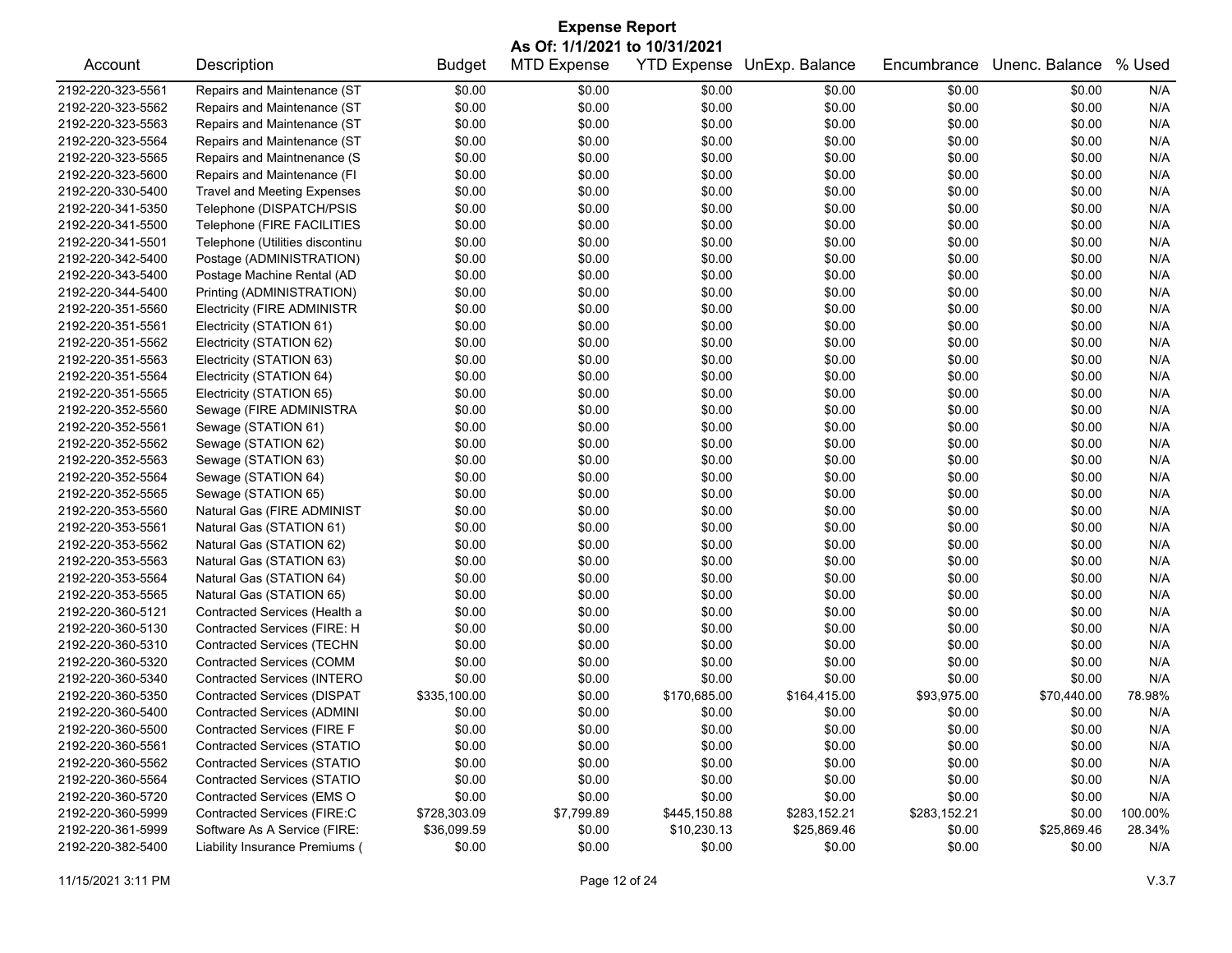| <b>Expense Report</b>         |                                    |                 |                    |                    |                |                |                |         |  |
|-------------------------------|------------------------------------|-----------------|--------------------|--------------------|----------------|----------------|----------------|---------|--|
| As Of: 1/1/2021 to 10/31/2021 |                                    |                 |                    |                    |                |                |                |         |  |
| Account                       | Description                        | <b>Budget</b>   | <b>MTD Expense</b> | <b>YTD Expense</b> | UnExp. Balance | Encumbrance    | Unenc. Balance | % Used  |  |
| 2192-220-410-5400             | Office Supplies (ADMINISTR         | \$0.00          | \$0.00             | \$0.00             | \$0.00         | \$0.00         | \$0.00         | N/A     |  |
| 2192-220-420-5000             | <b>Operating Supplies (OPERAT</b>  | \$0.00          | \$0.00             | \$0.00             | \$0.00         | \$0.00         | \$0.00         | N/A     |  |
| 2192-220-420-5400             | <b>Operating Supplies (ADMINIS</b> | \$0.00          | \$0.00             | \$0.00             | \$0.00         | \$0.00         | \$0.00         | N/A     |  |
| 2192-220-420-5500             | <b>Operating Supplies (FIRE FA</b> | \$0.00          | \$0.00             | \$0.00             | \$0.00         | \$0.00         | \$0.00         | N/A     |  |
| 2192-220-420-5600             | <b>Operating Supplies (FIRE AP</b> | \$0.00          | \$0.00             | \$0.00             | \$0.00         | \$0.00         | \$0.00         | N/A     |  |
| 2192-220-420-5710             | Operating Supplies (FIRE OP        | \$0.00          | \$0.00             | \$0.00             | \$0.00         | \$0.00         | \$0.00         | N/A     |  |
| 2192-220-420-5750             | <b>Operating Supplies (HONOR</b>   | \$12,550.00     | \$19.99            | \$11,603.82        | \$946.18       | \$566.14       | \$380.04       | 96.97%  |  |
| 2192-220-421-5600             | Fuel (FIRE APPARATUS)              | \$0.00          | \$0.00             | \$0.00             | \$0.00         | \$0.00         | \$0.00         | N/A     |  |
| 2192-220-430-5710             | Small Tools and Minor Equip        | \$0.00          | \$0.00             | \$0.00             | \$0.00         | \$0.00         | \$0.00         | N/A     |  |
| 2192-220-440-5999             | Software (FIRE:COST ALLO           | \$0.00          | \$0.00             | \$0.00             | \$0.00         | \$0.00         | \$0.00         | N/A     |  |
| 2192-220-599-5400             | Other - Other Expenses (ADM        | \$0.00          | \$0.00             | \$0.00             | \$0.00         | \$0.00         | \$0.00         | N/A     |  |
| 2192-220-720-5500             | Buildings (FIRE FACILITIES)        | \$0.00          | \$0.00             | \$0.00             | \$0.00         | \$0.00         | \$0.00         | N/A     |  |
| 2192-220-720-5560             | <b>Buildings (FIRE ADMINISTRA</b>  | \$6,586.92      | \$0.00             | \$6,586.92         | \$0.00         | \$0.00         | \$0.00         | 100.00% |  |
| 2192-220-720-5561             | Buildings (STATION 61)             | \$4,247.39      | \$0.00             | \$4,247.39         | \$0.00         | \$0.00         | \$0.00         | 100.00% |  |
| 2192-220-720-5563             | Buildings (STATION 63)             | \$0.00          | \$0.00             | \$0.00             | \$0.00         | \$0.00         | \$0.00         | N/A     |  |
| 2192-220-730-5500             | Improvement of Sites (FIRE F       | \$0.00          | \$0.00             | \$0.00             | \$0.00         | \$0.00         | \$0.00         | N/A     |  |
| 2192-220-730-5560             | Improvement of Sites (FIRE A       | \$93,621.98     | \$0.00             | \$13,575.41        | \$80,046.57    | \$3,461.22     | \$76,585.35    | 18.20%  |  |
| 2192-220-730-5561             | Improvement of Sites (STATI        | \$313,142.28    | \$0.00             | \$24,142.93        | \$288,999.35   | \$7,455.07     | \$281,544.28   | 10.09%  |  |
| 2192-220-730-5562             | Improvement of Sites (STATI        | \$104,000.00    | \$0.00             | \$8,641.30         | \$95,358.70    | \$1,629.70     | \$93,729.00    | 9.88%   |  |
| 2192-220-730-5563             | Improvement of Sites (STATI        | \$287,817.00    | \$0.00             | \$21,030.46        | \$266,786.54   | \$6,595.37     | \$260,191.17   | 9.60%   |  |
| 2192-220-730-5564             | Improvement of Sites (STATI        | \$33,000.00     | \$0.00             | \$1,526.07         | \$31,473.93    | \$473.93       | \$31,000.00    | 6.06%   |  |
| 2192-220-730-5565             | Improvement of Sites (STATI        | \$0.00          | \$0.00             | \$0.00             | \$0.00         | \$0.00         | \$0.00         | N/A     |  |
| 2192-220-740-5121             | Machinery, Equipment and Fu        | \$0.00          | \$0.00             | \$0.00             | \$0.00         | \$0.00         | \$0.00         | N/A     |  |
| 2192-220-740-5160             | Machinery, Equipment and Fu        | \$24,223.80     | \$0.00             | \$7,932.09         | \$16,291.71    | \$1,227.59     | \$15,064.12    | 37.81%  |  |
| 2192-220-740-5200             | Machinery, Equipment and Fu        | \$5,500.00      | \$0.00             | \$3,627.00         | \$1,873.00     | \$0.00         | \$1,873.00     | 65.95%  |  |
| 2192-220-740-5310             | Machinery, Equipment and Fu        | \$176,228.48    | \$17,502.03        | \$51,930.21        | \$124,298.27   | \$15,396.35    | \$108,901.92   | 38.20%  |  |
| 2192-220-740-5320             | Machinery, Equipment and Fu        | \$62,146.88     | \$0.00             | \$8,619.87         | \$53,527.01    | \$5,307.74     | \$48,219.27    | 22.41%  |  |
| 2192-220-740-5340             | Machinery, Equipment and Fu        | \$35,450.00     | \$0.00             | \$0.00             | \$35,450.00    | \$0.00         | \$35,450.00    | 0.00%   |  |
| 2192-220-740-5350             | Machinery, Equipment and Fu        | \$0.00          | \$0.00             | \$0.00             | \$0.00         | \$0.00         | \$0.00         | N/A     |  |
| 2192-220-740-5400             | Machinery, Equipment and Fu        | \$0.00          | \$0.00             | \$0.00             | \$0.00         | \$0.00         | \$0.00         | N/A     |  |
| 2192-220-740-5460             | Machinery, Equipment and Fu        | \$0.00          | \$0.00             | \$0.00             | \$0.00         | \$0.00         | \$0.00         | N/A     |  |
| 2192-220-740-5561             | Machinery, Equipment and Fu        | \$0.00          | \$0.00             | \$0.00             | \$0.00         | \$0.00         | \$0.00         | N/A     |  |
| 2192-220-740-5600             | Machinery, Equipment and Fu        | \$398,674.32    | \$998.00           | \$136,658.71       | \$262,015.61   | \$213,366.34   | \$48,649.27    | 87.80%  |  |
| 2192-220-740-5710             | Machinery, Equipment and Fu        | \$31,200.00     | \$0.00             | \$12,230.04        | \$18,969.96    | \$642.00       | \$18,327.96    | 41.26%  |  |
| 2192-220-740-5712             | Machinery, Equipment and Fu        | \$30,000.00     | \$0.00             | \$1,791.66         | \$28,208.34    | \$4,182.85     | \$24,025.49    | 19.92%  |  |
| 2192-220-740-5714             | Machinery, Equipment and Fu        | \$503,675.00    | \$0.00             | \$0.00             | \$503,675.00   | \$406,577.25   | \$97,097.75    | 80.72%  |  |
| 2192-220-740-5720             | Machinery, Equipment and Fu        | \$384,363.70    | \$0.00             | \$612.85           | \$383,750.85   | \$0.00         | \$383,750.85   | 0.16%   |  |
| 2192-220-740-5730             | Machinery, Equipment and Fu        | \$0.00          | \$0.00             | \$0.00             | \$0.00         | \$0.00         | \$0.00         | N/A     |  |
| 2192-220-740-5740             | Machinery, Equipment and Fu        | \$21,000.00     | \$0.00             | \$1,121.47         | \$19,878.53    | \$0.00         | \$19,878.53    | 5.34%   |  |
| 2192-220-740-5810             | Machinery, Equipment, and F        | \$0.00          | \$0.00             | \$0.00             | \$0.00         | \$0.00         | \$0.00         | N/A     |  |
| 2192-220-740-5900             | Machinery, Equipment, and F        | \$0.00          | \$0.00             | \$0.00             | \$0.00         | \$0.00         | \$0.00         | N/A     |  |
| 2192-220-750-5600             | Motor Vehicles (FIRE APPAR         | \$0.00          | \$0.00             | \$0.00             | \$0.00         | \$0.00         | \$0.00         | N/A     |  |
| 2192-220-750-5900             | Motor Vehicles (CAPITAL)           | \$0.00          | \$0.00             | \$0.00             | \$0.00         | \$0.00         | \$0.00         | N/A     |  |
|                               | Fire Totals:                       | \$14,243,743.43 | \$724,475.98       | \$8,847,819.90     | \$5,395,923.53 | \$1,044,008.76 | \$4,351,914.77 | 69.45%  |  |
| <b>Transfers</b>              |                                    |                 |                    |                    |                |                |                |         |  |
| 2192-910-910-5000             | Transfers - Out (OPERATION         | \$3,560,792.75  | \$0.00             | \$3,560,792.75     | \$0.00         | \$0.00         | \$0.00         | 100.00% |  |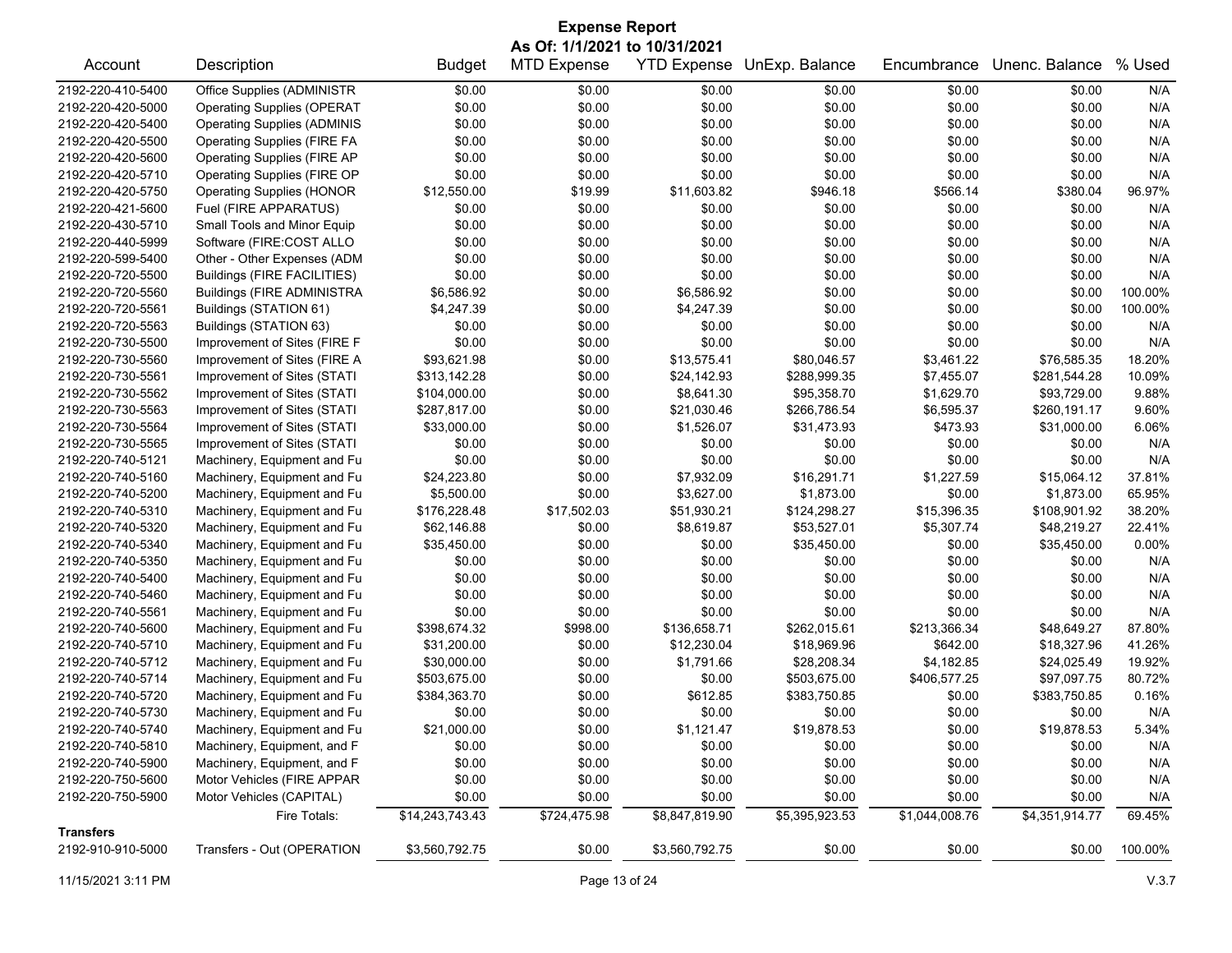| <b>Expense Report</b><br>As Of: 1/1/2021 to 10/31/2021 |                                     |                 |                    |                    |                |                 |                |         |
|--------------------------------------------------------|-------------------------------------|-----------------|--------------------|--------------------|----------------|-----------------|----------------|---------|
| Account                                                | Description                         | <b>Budget</b>   | <b>MTD Expense</b> | <b>YTD Expense</b> | UnExp. Balance | Encumbrance     | Unenc. Balance | % Used  |
|                                                        | <b>Transfers Totals:</b>            | \$3,560,792.75  | \$0.00             | \$3,560,792.75     | \$0.00         | \$0.00          | \$0.00         | 100.00% |
| <b>Advances</b>                                        |                                     |                 |                    |                    |                |                 |                |         |
| 2192-920-920-0000                                      | Advances - Out                      | \$446,325.00    | \$0.00             | \$446,325.00       | \$0.00         | \$0.00          | \$0.00         | 100.00% |
|                                                        | <b>Advances Totals:</b>             | \$446,325.00    | \$0.00             | \$446,325.00       | \$0.00         | \$0.00          | \$0.00         | 100.00% |
| <b>Contingencies</b><br>2192-930-930-5999              |                                     | \$0.00          | \$0.00             | \$0.00             | \$0.00         | \$0.00          | \$0.00         | N/A     |
|                                                        | Contingencies (FIRE:COST A          |                 |                    |                    |                |                 |                |         |
| <b>Other Financing Uses</b>                            | <b>Contingencies Totals:</b>        | \$0.00          | \$0.00             | \$0.00             | \$0.00         | \$0.00          | \$0.00         | N/A     |
| 2192-990-990-5999                                      | <b>Budget Stabilization (FIRE:C</b> | \$0.00          | \$0.00             | \$0.00             | \$0.00         | \$0.00          | \$0.00         | N/A     |
|                                                        |                                     | \$0.00          | \$0.00             | \$0.00             | \$0.00         | \$0.00          | \$0.00         | N/A     |
|                                                        | Other Financing Uses Totals:        |                 |                    |                    |                |                 |                |         |
| 2192 Total:                                            |                                     | \$18,250,861.18 | \$724,475.98       | \$12,854,937.65    | \$5,395,923.53 | \$1,044,008.76  | \$4,351,914.77 | 76.16%  |
| 2231                                                   | Permissive Motor Vehicle            |                 |                    |                    |                | Target Percent: | 83.33%         |         |
| <b>Highways</b>                                        |                                     |                 |                    |                    |                |                 |                |         |
| 2231-330-360-4800                                      | <b>Contracted Services (PAVING</b>  | \$30,000.00     | \$0.00             | \$30,000.00        | \$0.00         | \$0.00          | \$0.00         | 100.00% |
| 2231-330-360-4852                                      | <b>Contracted Services (PROJE</b>   | \$78,000.00     | \$0.00             | \$70,962.95        | \$7,037.05     | \$0.00          | \$7,037.05     | 90.98%  |
| 2231-330-420-4600                                      | Operating Supplies (ROAD M          | \$0.00          | \$0.00             | \$0.00             | \$0.00         | \$0.00          | \$0.00         | N/A     |
|                                                        | Highways Totals:                    | \$108,000.00    | \$0.00             | \$100,962.95       | \$7,037.05     | \$0.00          | \$7,037.05     | 93.48%  |
| <b>Contingencies</b><br>2231-930-930-0000              |                                     |                 |                    |                    | \$301,902.09   |                 |                |         |
|                                                        | Contingencies                       | \$301,902.09    | \$0.00             | \$0.00             |                | \$0.00          | \$301,902.09   | 0.00%   |
| <b>Other Financing Uses</b>                            | <b>Contingencies Totals:</b>        | \$301,902.09    | \$0.00             | \$0.00             | \$301,902.09   | \$0.00          | \$301,902.09   | 0.00%   |
| 2231-990-990-0000                                      | <b>Budget Stabilization</b>         | \$5,513.00      | \$0.00             | \$0.00             | \$5,513.00     | \$0.00          | \$5,513.00     | 0.00%   |
|                                                        | Other Financing Uses Totals:        | \$5,513.00      | \$0.00             | \$0.00             | \$5,513.00     | \$0.00          | \$5,513.00     | 0.00%   |
| 2231 Total:                                            |                                     | \$415,415.09    | \$0.00             | \$100,962.95       | \$314,452.14   | \$0.00          | \$314,452.14   | 24.30%  |
|                                                        |                                     |                 |                    |                    |                |                 |                |         |
| 2281                                                   | <b>EMS</b>                          |                 |                    |                    |                | Target Percent: | 83.33%         |         |
| <b>EMS</b>                                             |                                     |                 |                    |                    |                |                 |                |         |
| 2281-230-259-5350                                      | Other - Employee Reimburse          | \$0.00          | \$0.00             | \$0.00             | \$0.00         | \$0.00          | \$0.00         | N/A     |
| 2281-230-259-5400                                      | Other - Employee Reimburse          | \$273.12        | \$0.00             | \$180.11           | \$93.01        | \$0.00          | \$93.01        | 65.95%  |
| 2281-230-259-5401                                      | Other - Employee Reimburse          | \$0.00          | \$0.00             | \$0.00             | \$0.00         | \$0.00          | \$0.00         | N/A     |
| 2281-230-259-5460                                      | Other - Employee Reimburse          | \$223.00        | \$0.00             | \$0.00             | \$223.00       | \$0.00          | \$223.00       | 0.00%   |
| 2281-230-259-5710                                      | Other - Employee Reimburse          | \$1,000.00      | \$0.00             | \$0.00             | \$1,000.00     | \$0.00          | \$1,000.00     | 0.00%   |
| 2281-230-259-5714                                      | Other - Employee Reimburse          | \$830.85        | \$0.00             | \$169.15           | \$661.70       | \$0.00          | \$661.70       | 20.36%  |
| 2281-230-259-5720                                      | Other - Employee Reimburse          | \$0.00          | \$0.00             | \$0.00             | \$0.00         | \$0.00          | \$0.00         | N/A     |
| 2281-230-259-5740                                      | Other - Employee Reimburse          | \$991.40        | \$0.00             | \$206.03           | \$785.37       | \$0.00          | \$785.37       | 20.78%  |
| 2281-230-311-5400                                      | Accounting and Legal Fees (A        | \$30,000.00     | \$2,780.60         | \$10,985.30        | \$19,014.70    | \$9,265.40      | \$9,749.30     | 67.50%  |
| 2281-230-314-5400                                      | Tax Collection Fees (ADMINI         | \$0.00          | \$0.00             | \$0.00             | \$0.00         | \$0.00          | \$0.00         | N/A     |
| 2281-230-318-5200                                      | <b>Training Services (PREVENTI</b>  | \$1,250.00      | \$0.00             | \$375.00           | \$875.00       | \$265.00        | \$610.00       | 51.20%  |
| 2281-230-318-5220                                      | Training Services (Public Edu       | \$0.00          | \$0.00             | \$0.00             | \$0.00         | \$0.00          | \$0.00         | N/A     |
| 2281-230-318-5320                                      | <b>Training Services (COMMUN</b>    | \$0.00          | \$0.00             | \$0.00             | \$0.00         | \$0.00          | \$0.00         | N/A     |
| 2281-230-318-5350                                      | Training Services (DISPATCH         | \$520.00        | \$0.00             | \$0.00             | \$520.00       | \$0.00          | \$520.00       | 0.00%   |
| 2281-230-318-5400                                      | <b>Training Services (ADMINIST</b>  | \$5,016.00      | \$0.00             | \$3,515.00         | \$1,501.00     | \$0.00          | \$1,501.00     | 70.08%  |
| 2281-230-318-5401                                      | <b>Training Services (ADMINIST</b>  | \$3,500.00      | \$0.00             | \$0.00             | \$3,500.00     | \$0.00          | \$3,500.00     | 0.00%   |
| 2281-230-318-5460                                      | <b>Training Services (AUXILIAR</b>  | \$0.00          | \$0.00             | \$0.00             | \$0.00         | \$0.00          | \$0.00         | N/A     |
| 11/15/2021 3:11 PM                                     |                                     |                 |                    | Page 14 of 24      |                |                 |                | V.3.7   |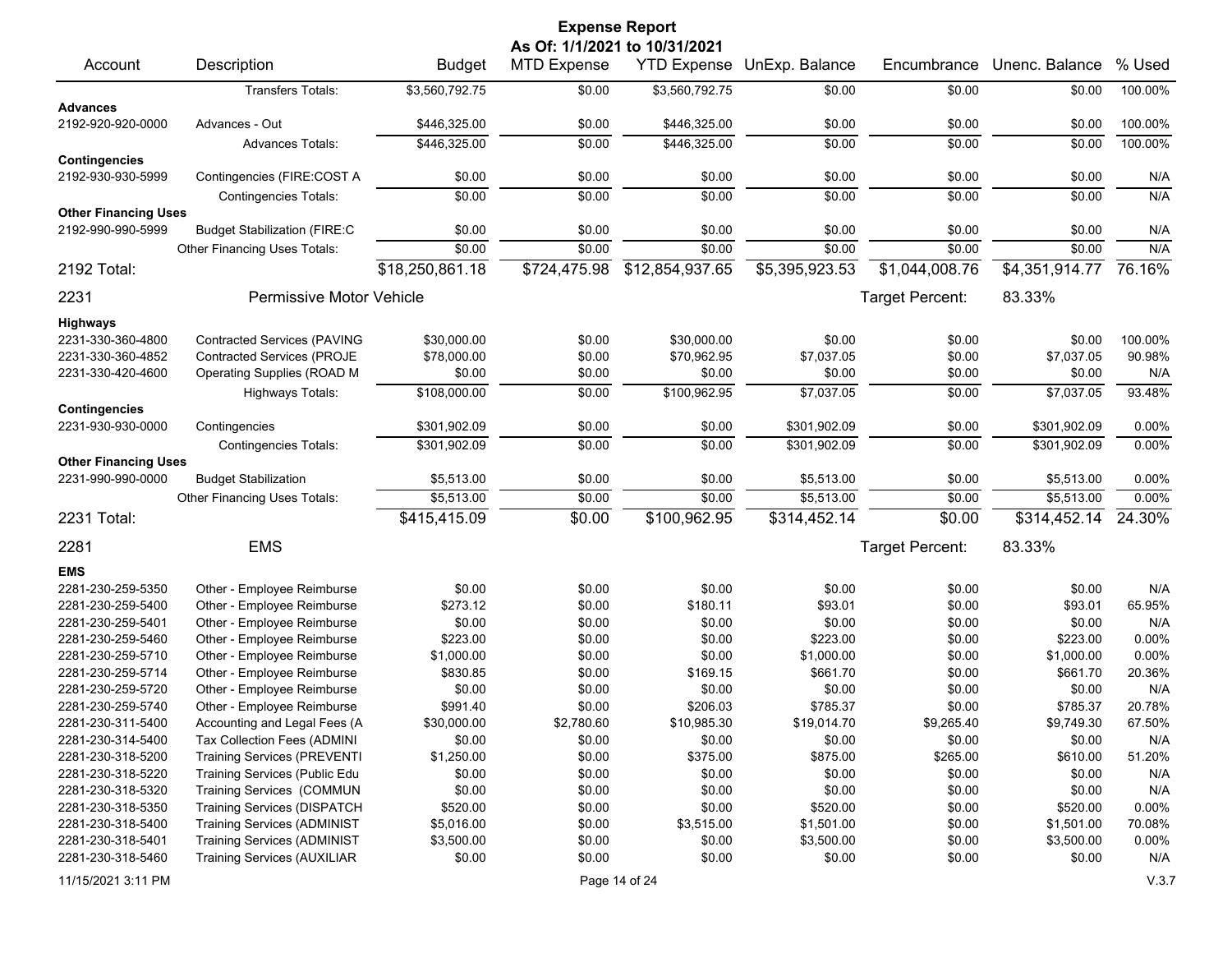| <b>Expense Report</b><br>As Of: 1/1/2021 to 10/31/2021 |                                                            |                    |                    |                  |                                   |             |                |         |
|--------------------------------------------------------|------------------------------------------------------------|--------------------|--------------------|------------------|-----------------------------------|-------------|----------------|---------|
| Account                                                | Description                                                | <b>Budget</b>      | <b>MTD Expense</b> |                  | <b>YTD Expense UnExp. Balance</b> | Encumbrance | Unenc. Balance | % Used  |
| 2281-230-318-5710                                      | <b>Training Services (FIRE OPE</b>                         | \$10,612.00        | \$0.00             | \$8,680.50       | \$1,931.50                        | \$0.00      | \$1,931.50     | 81.80%  |
| 2281-230-318-5712                                      | Training Services (FIRE GEA                                | \$0.00             | \$0.00             | \$0.00           | \$0.00                            | \$0.00      | \$0.00         | N/A     |
| 2281-230-318-5714                                      | <b>Training Services (SCBA)</b>                            | \$2,250.00         | \$0.00             | \$0.00           | \$2,250.00                        | \$0.00      | \$2,250.00     | 0.00%   |
| 2281-230-318-5717                                      | Training Services (SAFETY &                                | \$0.00             | \$0.00             | \$0.00           | \$0.00                            | \$0.00      | \$0.00         | N/A     |
| 2281-230-318-5720                                      | <b>Training Services (EMS OPE</b>                          | \$5,592.00         | \$0.00             | \$4,297.00       | \$1,295.00                        | \$1,101.00  | \$194.00       | 96.53%  |
| 2281-230-318-5730                                      | Training Services (HAZ MAT)                                | \$0.00             | \$0.00             | \$0.00           | \$0.00                            | \$0.00      | \$0.00         | N/A     |
| 2281-230-318-5740                                      | <b>Training Services (TECHNIC</b>                          | \$2,100.00         | \$0.00             | \$0.00           | \$2,100.00                        | \$0.00      | \$2,100.00     | 0.00%   |
| 2281-230-318-5750                                      | <b>Training Services (HONORS</b>                           | \$0.00             | \$0.00             | \$0.00           | \$0.00                            | \$0.00      | \$0.00         | N/A     |
| 2281-230-318-5810                                      | <b>Training Services (FIRE TRAI</b>                        | \$0.00             | \$0.00             | \$0.00           | \$0.00                            | \$0.00      | \$0.00         | N/A     |
| 2281-230-318-5820                                      | <b>Training Services (EMS TRAI</b>                         | \$0.00             | \$0.00             | \$0.00           | \$0.00                            | \$0.00      | \$0.00         | N/A     |
| 2281-230-321-5220                                      | Rents and Leases (PUBLIC E                                 | \$0.00             | \$0.00             | \$0.00           | \$0.00                            | \$0.00      | \$0.00         | N/A     |
| 2281-230-321-5560                                      | Rents and Leases (FIRE AD                                  | \$220.79           | \$0.00             | \$155.80         | \$64.99                           | \$64.99     | \$0.00         | 100.00% |
| 2281-230-321-5561                                      | Rents and Leases (STATION                                  | \$1,637.00         | \$0.00             | \$1,295.87       | \$341.13                          | \$341.13    | \$0.00         | 100.00% |
| 2281-230-321-5562                                      | Rents and Leases (STATION                                  | \$453.13           | \$0.00             | \$334.97         | \$118.16                          | \$118.16    | \$0.00         | 100.00% |
| 2281-230-321-5563                                      | Rents and Leases (STATION                                  | \$671.98           | \$0.00             | \$478.79         | \$193.19                          | \$193.19    | \$0.00         | 100.00% |
| 2281-230-321-5564                                      | Rents and Leases (STATION                                  | \$671.98           | \$0.00             | \$428.43         | \$243.55                          | \$243.55    | \$0.00         | 100.00% |
| 2281-230-321-5565                                      | Rents and Leases (STATION                                  | \$0.00             | \$0.00             | \$0.00           | \$0.00                            | \$0.00      | \$0.00         | N/A     |
| 2281-230-321-5600                                      | Rents and Leases (FIRE APP                                 | \$71,504.27        | \$2,504.27         | \$42,057.70      | \$29,446.57                       | \$29,446.57 | \$0.00         | 100.00% |
| 2281-230-321-5710                                      | Rents and Leases (FIRE OPE                                 | \$0.00             | \$0.00             | \$0.00           | \$0.00                            | \$0.00      | \$0.00         | N/A     |
| 2281-230-321-5714                                      | Rentals and Leases (SCBA)                                  | \$0.00             | \$0.00             | \$0.00           | \$0.00                            | \$0.00      | \$0.00         | N/A     |
| 2281-230-321-5720                                      | Rents and Leases (EMS OPE                                  | \$0.00             | \$0.00             | \$0.00           | \$0.00                            | \$0.00      | \$0.00         | N/A     |
| 2281-230-322-5560                                      | Garbage and Trash Removal                                  | \$0.00             | \$0.00             | \$0.00           | \$0.00                            | \$0.00      | \$0.00         | N/A     |
| 2281-230-322-5561                                      | Garbage and Trash Removal                                  | \$1,980.00         | \$0.00             | \$1,740.99       | \$239.01                          | \$239.01    | \$0.00         | 100.00% |
| 2281-230-322-5562                                      | Garbage and Trash Removal                                  | \$1,000.00         | \$0.00             | \$672.61         | \$327.39                          | \$107.39    | \$220.00       | 78.00%  |
| 2281-230-322-5563                                      | Garbage and Trash Removal                                  | \$1,000.00         | \$0.00             | \$672.61         | \$327.39                          | \$107.39    | \$220.00       | 78.00%  |
| 2281-230-322-5564                                      | Garbage and Trash Removal                                  | \$1,000.00         | \$0.00             | \$672.61         | \$327.39                          | \$107.39    | \$220.00       | 78.00%  |
| 2281-230-322-5565                                      | Garbage & Trash Removal (S                                 | \$500.00           | \$75.98            | \$173.95         | \$326.05                          | \$326.05    | \$0.00         | 100.00% |
| 2281-230-323-5121                                      | Repairs and Maintenance (HE                                | \$0.00             | \$0.00             | \$0.00           | \$0.00                            | \$0.00      | \$0.00         | N/A     |
| 2281-230-323-5160                                      | Repairs and Maintenance (H                                 | \$0.00             | \$0.00             | \$0.00           | \$0.00                            | \$0.00      | \$0.00         | N/A     |
|                                                        |                                                            |                    |                    |                  |                                   |             |                | 0.00%   |
| 2281-230-323-5200                                      | Repairs and Maintenance (PR<br>Repairs and Maintenance (PU | \$450.00<br>\$0.00 | \$0.00<br>\$0.00   | \$0.00<br>\$0.00 | \$450.00<br>\$0.00                | \$0.00      | \$450.00       | N/A     |
| 2281-230-323-5220                                      |                                                            |                    |                    |                  |                                   | \$0.00      | \$0.00         |         |
| 2281-230-323-5310                                      | Repairs and Maintenance (TE                                | \$5,300.00         | \$0.00             | \$574.46         | \$4,725.54                        | \$3,463.92  | \$1,261.62     | 76.20%  |
| 2281-230-323-5320                                      | Repairs and Maintenance (C                                 | \$2,800.00         | \$0.00             | \$0.00           | \$2,800.00                        | \$0.00      | \$2,800.00     | 0.00%   |
| 2281-230-323-5340                                      | Repairs and Maintenance (IN                                | \$0.00             | \$0.00             | \$0.00           | \$0.00                            | \$0.00      | \$0.00         | N/A     |
| 2281-230-323-5350                                      | Repairs and Maintenance (DI                                | \$0.00             | \$0.00             | \$0.00           | \$0.00                            | \$0.00      | \$0.00         | N/A     |
| 2281-230-323-5400                                      | Repairs and Maintenance (AD                                | \$0.00             | \$0.00             | \$0.00           | \$0.00                            | \$0.00      | \$0.00         | N/A     |
| 2281-230-323-5460                                      | Repairs and Maintenance (AU                                | \$0.00             | \$0.00             | \$0.00           | \$0.00                            | \$0.00      | \$0.00         | N/A     |
| 2281-230-323-5560                                      | Repairs and Maintenance (FI                                | \$6,350.24         | \$57.32            | \$3,092.69       | \$3,257.55                        | \$3,257.55  | \$0.00         | 100.00% |
| 2281-230-323-5561                                      | Repairs and Maintenance (ST                                | \$20,545.00        | \$639.82           | \$11,782.27      | \$8,762.73                        | \$8,762.73  | \$0.00         | 100.00% |
| 2281-230-323-5562                                      | Repairs and Maintenance (ST                                | \$9,321.25         | \$363.82           | \$7,341.79       | \$1,979.46                        | \$870.96    | \$1,108.50     | 88.11%  |
| 2281-230-323-5563                                      | Repairs and Maintenance (ST                                | \$16,875.00        | \$228.82           | \$15,530.63      | \$1,344.37                        | \$1,344.37  | \$0.00         | 100.00% |
| 2281-230-323-5564                                      | Repairs and Maintenance (ST                                | \$19,580.13        | \$2,355.78         | \$15,427.28      | \$4,152.85                        | \$4,152.85  | \$0.00         | 100.00% |
| 2281-230-323-5565                                      | Repairs & Maintenance (STA                                 | \$1,325.00         | \$127.63           | \$410.37         | \$914.63                          | \$914.63    | \$0.00         | 100.00% |
| 2281-230-323-5600                                      | Repairs and Maintenance (FI                                | \$76,785.82        | \$8,872.26         | \$49,338.50      | \$27,447.32                       | \$27,447.32 | \$0.00         | 100.00% |
| 2281-230-323-5710                                      | Repairs and Maintenance (FI                                | \$0.00             | \$0.00             | \$0.00           | \$0.00                            | \$0.00      | \$0.00         | N/A     |
| 2281-230-323-5712                                      | Repairs and Maintenance (FI                                | \$10,000.00        | \$0.00             | \$3,579.25       | \$6,420.75                        | \$6,420.75  | \$0.00         | 100.00% |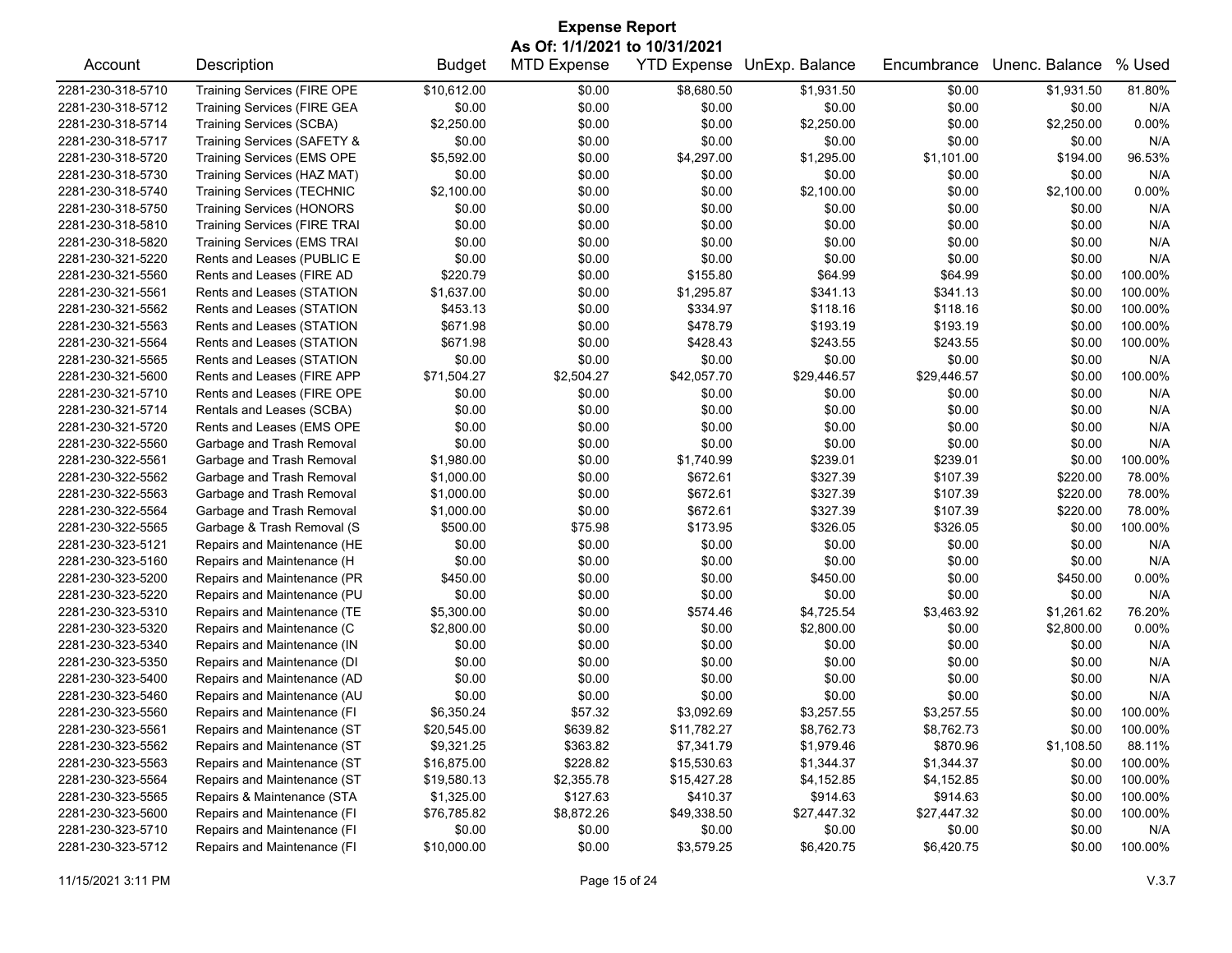| <b>Expense Report</b> |                                    |               |                               |                    |                |             |                |         |
|-----------------------|------------------------------------|---------------|-------------------------------|--------------------|----------------|-------------|----------------|---------|
|                       |                                    |               | As Of: 1/1/2021 to 10/31/2021 |                    |                |             |                |         |
| Account               | Description                        | <b>Budget</b> | <b>MTD Expense</b>            | <b>YTD Expense</b> | UnExp. Balance | Encumbrance | Unenc. Balance | % Used  |
| 2281-230-323-5714     | Repairs and Maintenance (SC        | \$1,711.10    | \$0.00                        | \$1,711.10         | \$0.00         | \$0.00      | \$0.00         | 100.00% |
| 2281-230-323-5720     | Repairs and Maintenance (E         | \$1,460.44    | \$0.00                        | \$1,460.44         | \$0.00         | \$0.00      | \$0.00         | 100.00% |
| 2281-230-323-5730     | Repairs and Maintenance (HA        | \$2,236.00    | \$893.14                      | \$1,105.95         | \$1,130.05     | \$0.00      | \$1,130.05     | 49.46%  |
| 2281-230-323-5740     | Repairs and Maintenance (TE        | \$3,000.00    | \$0.00                        | \$1,481.00         | \$1,519.00     | \$1,000.00  | \$519.00       | 82.70%  |
| 2281-230-330-5200     | Travel and Meeting Expense (       | \$0.00        | \$0.00                        | \$0.00             | \$0.00         | \$0.00      | \$0.00         | N/A     |
| 2281-230-330-5310     | Travel and Meeting Expense (       | \$0.00        | \$0.00                        | \$0.00             | \$0.00         | \$0.00      | \$0.00         | N/A     |
| 2281-230-330-5320     | Travel and Meeting Expense (       | \$170.00      | \$0.00                        | \$0.00             | \$170.00       | \$0.00      | \$170.00       | 0.00%   |
| 2281-230-330-5350     | Travel and Meeting Expense (       | \$0.00        | \$0.00                        | \$0.00             | \$0.00         | \$0.00      | \$0.00         | N/A     |
| 2281-230-330-5351     | Travel and Meeting Expense (       | \$0.00        | \$0.00                        | \$0.00             | \$0.00         | \$0.00      | \$0.00         | N/A     |
| 2281-230-330-5400     | Travel and Meeting Expense (       | \$0.00        | \$0.00                        | \$0.00             | \$0.00         | \$0.00      | \$0.00         | N/A     |
| 2281-230-330-5401     | Travel and Meeting Expense (       | \$4,093.45    | \$0.00                        | \$0.00             | \$4,093.45     | \$31.00     | \$4,062.45     | 0.76%   |
| 2281-230-330-5600     | Travel and Meeting Expense (       | \$0.00        | \$0.00                        | \$0.00             | \$0.00         | \$0.00      | \$0.00         | N/A     |
| 2281-230-330-5710     | Travel and Meeting Expense (       | \$1,644.70    | \$0.00                        | \$787.94           | \$856.76       | \$0.00      | \$856.76       | 47.91%  |
| 2281-230-330-5712     | Travel and Meeting Expense (       | \$0.00        | \$0.00                        | \$0.00             | \$0.00         | \$0.00      | \$0.00         | N/A     |
| 2281-230-330-5714     | Travel and Meeting Expense (       | \$0.00        | \$0.00                        | \$0.00             | \$0.00         | \$0.00      | \$0.00         | N/A     |
| 2281-230-330-5720     | Travel and Meeting Expense (       | \$332.76      | \$0.00                        | \$332.76           | \$0.00         | \$0.00      | \$0.00         | 100.00% |
| 2281-230-330-5730     | Travel and Meeting Expense (       | \$264.00      | \$0.00                        | \$263.76           | \$0.24         | \$0.00      | \$0.24         | 99.91%  |
| 2281-230-330-5740     | Travel and Meeting Expense (       | \$500.00      | \$0.00                        | \$463.30           | \$36.70        | \$0.00      | \$36.70        | 92.66%  |
| 2281-230-330-5750     | <b>Travel and Meeting Expenses</b> | \$0.00        | \$0.00                        | \$0.00             | \$0.00         | \$0.00      | \$0.00         | N/A     |
| 2281-230-330-5810     | Travel and Meeting Expense (       | \$0.00        | \$0.00                        | \$0.00             | \$0.00         | \$0.00      | \$0.00         | N/A     |
| 2281-230-330-5820     | Travel and Meeting Expense (       | \$0.00        | \$0.00                        | \$0.00             | \$0.00         | \$0.00      | \$0.00         | N/A     |
| 2281-230-341-5200     | Telephone (PREVENTION)             | \$0.00        | \$0.00                        | \$0.00             | \$0.00         | \$0.00      | \$0.00         | N/A     |
| 2281-230-341-5320     | Telephone (COMMUNICATIO            | \$0.00        | \$0.00                        | \$0.00             | \$0.00         | \$0.00      | \$0.00         | N/A     |
| 2281-230-341-5350     | Telephone (DISPATCH/PSIS           | \$0.00        | \$0.00                        | \$0.00             | \$0.00         | \$0.00      | \$0.00         | N/A     |
| 2281-230-341-5560     | Telephone (FIRE ADMINISTR          | \$1,400.87    | \$154.22                      | \$1,242.18         | \$158.69       | \$158.69    | \$0.00         | 100.00% |
| 2281-230-341-5561     | Telephone (STATION 61)             | \$0.00        | \$0.00                        | \$0.00             | \$0.00         | \$0.00      | \$0.00         | N/A     |
| 2281-230-341-5562     | Telephone (STATION 62)             | \$0.00        | \$0.00                        | \$0.00             | \$0.00         | \$0.00      | \$0.00         | N/A     |
| 2281-230-341-5563     | Telephone (STATION 63)             | \$0.00        | \$0.00                        | \$0.00             | \$0.00         | \$0.00      | \$0.00         | N/A     |
| 2281-230-341-5564     | Telephone (STATION 64)             | \$0.00        | \$0.00                        | \$0.00             | \$0.00         | \$0.00      | \$0.00         | N/A     |
| 2281-230-341-5565     | Telephone (STATION 65)             | \$0.00        | \$0.00                        | \$0.00             | \$0.00         | \$0.00      | \$0.00         | N/A     |
| 2281-230-341-5999     | Telephone (COST ALLOC/BU           | \$1,384.07    | \$0.00                        | \$1,384.07         | \$0.00         | \$0.00      | \$0.00         | 100.00% |
| 2281-230-342-5400     | Postage (ADMINISTRATION)           | \$2,580.00    | \$500.00                      | \$2,580.00         | \$0.00         | \$0.00      | \$0.00         | 100.00% |
| 2281-230-342-5710     | Postage (FIRE OPERATIONS           | \$0.00        | \$0.00                        | \$0.00             | \$0.00         | \$0.00      | \$0.00         | N/A     |
| 2281-230-342-5714     | Postage (SCBA)                     | \$100.00      | \$43.50                       | \$43.50            | \$56.50        | \$6.50      | \$50.00        | 50.00%  |
| 2281-230-342-5720     | Postage (EMS OPERATIONS            | \$0.00        | \$0.00                        | \$0.00             | \$0.00         | \$0.00      | \$0.00         | N/A     |
| 2281-230-342-5730     | Postage (HAZ MAT)                  | \$120.00      | \$28.26                       | \$28.26            | \$91.74        | \$0.00      | \$91.74        | 23.55%  |
| 2281-230-343-5400     | Postage Machine Rental (AD         | \$848.00      | \$0.00                        | \$569.40           | \$278.60       | \$0.00      | \$278.60       | 67.15%  |
| 2281-230-344-5220     | Printing (PUBLIC EDUCATIO          | \$0.00        | \$0.00                        | \$0.00             | \$0.00         | \$0.00      | \$0.00         | N/A     |
| 2281-230-344-5400     | Printing (ADMINISTRATION)          | \$758.40      | \$0.00                        | \$458.40           | \$300.00       | \$300.00    | \$0.00         | 100.00% |
| 2281-230-344-5401     | Printing (ADMINISTRATION:          | \$1,000.00    | \$0.00                        | \$0.00             | \$1,000.00     | \$0.00      | \$1,000.00     | 0.00%   |
| 2281-230-344-5460     | Printing (AUXILIARY)               | \$0.00        | \$0.00                        | \$0.00             | \$0.00         | \$0.00      | \$0.00         | N/A     |
| 2281-230-344-5720     | Printing (EMS OPERATIONS)          | \$500.00      | \$0.00                        | \$230.00           | \$270.00       | \$0.00      | \$270.00       | 46.00%  |
| 2281-230-344-5820     | Printing (EMS TRAINING)            | \$0.00        | \$0.00                        | \$0.00             | \$0.00         | \$0.00      | \$0.00         | N/A     |
| 2281-230-345-5130     | Advertising (FIRE: HUMAN R         | \$0.00        | \$0.00                        | \$0.00             | \$0.00         | \$0.00      | \$0.00         | N/A     |
| 2281-230-345-5220     | Advertising (PUBLIC EDUCA          | \$0.00        | \$0.00                        | \$0.00             | \$0.00         | \$0.00      | \$0.00         | N/A     |
| 2281-230-351-5560     | <b>Electricity (FIRE ADMINISTR</b> | \$5,110.70    | \$464.38                      | \$3,952.81         | \$1,157.89     | \$1,157.89  | \$0.00         | 100.00% |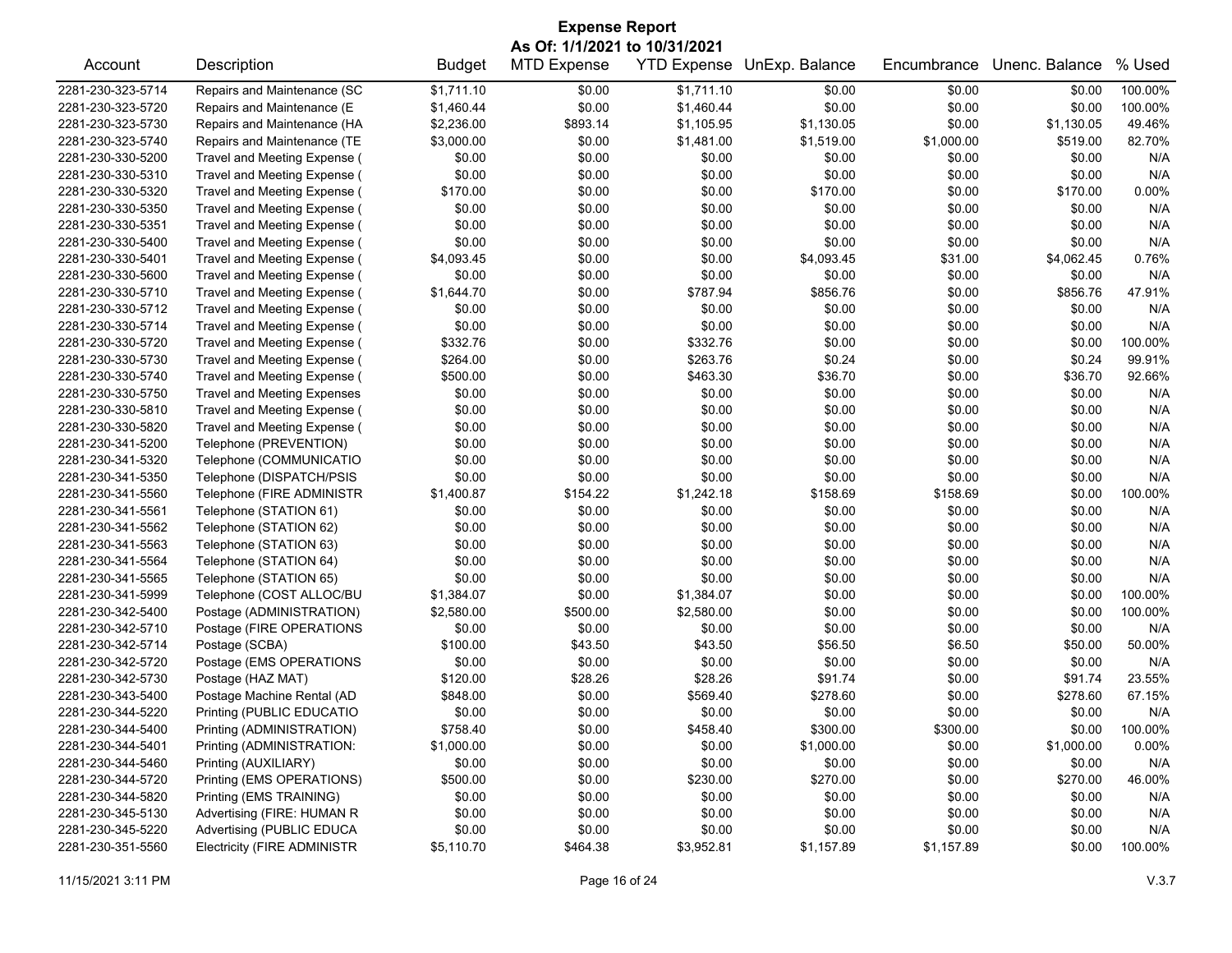| <b>Expense Report</b>         |                                    |               |                    |                    |                |             |                |          |  |
|-------------------------------|------------------------------------|---------------|--------------------|--------------------|----------------|-------------|----------------|----------|--|
| As Of: 1/1/2021 to 10/31/2021 |                                    |               |                    |                    |                |             |                |          |  |
| Account                       | Description                        | <b>Budget</b> | <b>MTD Expense</b> | <b>YTD Expense</b> | UnExp. Balance | Encumbrance | Unenc. Balance | % Used   |  |
| 2281-230-351-5561             | Electricity (STATION 61)           | \$22,859.79   | \$2,265.40         | \$18,931.32        | \$3,928.47     | \$3,928.47  | \$0.00         | 100.00%  |  |
| 2281-230-351-5562             | Electricity (STATION 62)           | \$5,368.51    | \$538.35           | \$4,734.04         | \$634.47       | \$634.47    | \$0.00         | 100.00%  |  |
| 2281-230-351-5563             | Electricity (STATION 63)           | \$8,551.38    | \$660.51           | \$6,747.12         | \$1,804.26     | \$1,804.26  | \$0.00         | 100.00%  |  |
| 2281-230-351-5564             | Electricity (STATION 64)           | \$11,181.27   | \$888.69           | \$8,302.75         | \$2,878.52     | \$2,878.52  | \$0.00         | 100.00%  |  |
| 2281-230-351-5565             | Electricity (STATION 65)           | \$0.00        | \$0.00             | \$0.00             | \$0.00         | \$0.00      | \$0.00         | N/A      |  |
| 2281-230-352-5560             | Water and Sewage (FIRE AD          | \$1,159.05    | \$145.39           | \$965.74           | \$193.31       | \$193.31    | \$0.00         | 100.00%  |  |
| 2281-230-352-5561             | Water and Sewage (STATIO           | \$5,548.40    | \$405.17           | \$4,059.75         | \$1,488.65     | \$1,488.65  | \$0.00         | 100.00%  |  |
| 2281-230-352-5562             | Water and Sewage (STATIO           | \$2,926.14    | \$190.98           | \$1,873.53         | \$1,052.61     | \$1,052.61  | \$0.00         | 100.00%  |  |
| 2281-230-352-5563             | Water and Sewage (STATIO           | \$4,931.58    | \$440.43           | \$3,698.88         | \$1,232.70     | \$1,232.70  | \$0.00         | 100.00%  |  |
| 2281-230-352-5564             | Water and Sewage (STATIO           | \$6,821.78    | \$471.44           | \$4,948.22         | \$1,873.56     | \$1,873.56  | \$0.00         | 100.00%  |  |
| 2281-230-352-5565             | Water & Sewage (STATION 6          | \$700.00      | \$221.70           | \$221.70           | \$478.30       | \$478.30    | \$0.00         | 100.00%  |  |
| 2281-230-353-5560             | Natural Gas (FIRE ADMINIST         | \$555.00      | \$0.00             | \$0.00             | \$555.00       | \$0.00      | \$555.00       | 0.00%    |  |
| 2281-230-353-5561             | Natural Gas (STATION 61)           | \$11,275.19   | \$156.63           | \$7,310.34         | \$3,964.85     | \$3,964.85  | \$0.00         | 100.00%  |  |
| 2281-230-353-5562             | Natural Gas (STATION 62)           | \$4,358.02    | \$131.53           | \$3,348.62         | \$1,009.40     | \$1,009.40  | \$0.00         | 100.00%  |  |
| 2281-230-353-5563             | Natural Gas (STATION 63)           | \$9,542.93    | \$126.92           | \$8,497.32         | \$1,045.61     | \$1,045.61  | \$0.00         | 100.00%  |  |
| 2281-230-353-5564             | Natural Gas (STATION 64)           | \$7,302.47    | \$129.10           | \$6,029.23         | \$1,273.24     | \$1,273.24  | \$0.00         | 100.00%  |  |
| 2281-230-353-5565             | Natural Gas (STATION 65)           | \$600.00      | \$140.89           | \$140.89           | \$459.11       | \$459.11    | \$0.00         | 100.00%  |  |
| 2281-230-360-5000             | <b>Contracted Services (OPERA</b>  | \$0.00        | \$0.00             | \$0.00             | \$0.00         | \$0.00      | \$0.00         | N/A      |  |
| 2281-230-360-5121             | <b>Contracted Services (HEALT</b>  | \$1,350.00    | \$0.00             | \$0.00             | \$1,350.00     | \$0.00      | \$1,350.00     | 0.00%    |  |
| 2281-230-360-5130             | Contracted Services (FIRE: H       | \$71,959.51   | \$5,617.22         | \$33,830.29        | \$38,129.22    | \$36,604.23 | \$1,524.99     | 97.88%   |  |
| 2281-230-360-5200             | <b>Contracted Services (PREVE</b>  | \$2,000.00    | \$0.00             | \$0.00             | \$2,000.00     | \$0.00      | \$2,000.00     | 0.00%    |  |
| 2281-230-360-5310             | <b>Contracted Services (TECHN</b>  | \$99,523.24   | \$1,778.96         | \$94,196.23        | \$5,327.01     | \$3,530.57  | \$1,796.44     | 98.19%   |  |
| 2281-230-360-5320             | <b>Contracted Services (COMM</b>   | \$17,417.98   | \$4,320.68         | \$17,410.28        | \$7.70         | \$0.00      | \$7.70         | 99.96%   |  |
| 2281-230-360-5340             | <b>Contracted Services (INTERO</b> | \$1,400.00    | \$0.00             | \$0.00             | \$1,400.00     | \$0.00      | \$1,400.00     | $0.00\%$ |  |
| 2281-230-360-5350             | <b>Contracted Services (DISPAT</b> | \$205,055.00  | \$1,680.00         | \$204,682.08       | \$372.92       | \$372.92    | \$0.00         | 100.00%  |  |
| 2281-230-360-5400             | Contracted Services (ADMINI        | \$21,454.23   | \$180.36           | \$12,232.16        | \$9,222.07     | \$8,848.98  | \$373.09       | 98.26%   |  |
| 2281-230-360-5401             | Contracted Services (ADMINI        | \$36,000.00   | \$0.00             | \$27,520.00        | \$8,480.00     | \$8,480.00  | \$0.00         | 100.00%  |  |
| 2281-230-360-5451             | <b>Contracted Services (EMS BI</b> | \$71,500.00   | \$5,559.66         | \$62,031.02        | \$9,468.98     | \$9,468.59  | \$0.39         | 100.00%  |  |
| 2281-230-360-5460             | Contracted Services (AUXILI        | \$0.00        | \$0.00             | \$0.00             | \$0.00         | \$0.00      | \$0.00         | N/A      |  |
| 2281-230-360-5560             | Contracted Services (FIRE A        | \$3,882.62    | \$423.70           | \$3,272.70         | \$609.92       | \$127.30    | \$482.62       | 87.57%   |  |
| 2281-230-360-5561             | Contracted Services (STATIO        | \$2,500.00    | \$0.00             | \$180.50           | \$2,319.50     | \$0.00      | \$2,319.50     | 7.22%    |  |
| 2281-230-360-5562             | <b>Contracted Services (STATIO</b> | \$2,000.00    | \$0.00             | \$45.22            | \$1,954.78     | \$0.00      | \$1,954.78     | 2.26%    |  |
| 2281-230-360-5563             | <b>Contracted Services (STATIO</b> | \$2,500.00    | \$0.00             | \$220.66           | \$2,279.34     | \$0.00      | \$2,279.34     | 8.83%    |  |
| 2281-230-360-5564             | <b>Contracted Services (STATIO</b> | \$2,500.00    | \$0.00             | \$266.77           | \$2,233.23     | \$0.00      | \$2,233.23     | 10.67%   |  |
| 2281-230-360-5565             | Contracted Services (STATIO        | \$0.00        | \$0.00             | \$0.00             | \$0.00         | \$0.00      | \$0.00         | N/A      |  |
| 2281-230-360-5600             | Contracted Services (FIRE A        | \$900.00      | \$0.00             | \$900.00           | \$0.00         | \$0.00      | \$0.00         | 100.00%  |  |
| 2281-230-360-5712             | <b>Contracted Services (FIRE G</b> | \$33,525.00   | \$0.00             | \$33,325.00        | \$200.00       | \$200.00    | \$0.00         | 100.00%  |  |
| 2281-230-360-5714             | Contracted Services (SCBA)         | \$17,000.00   | \$476.00           | \$2,969.00         | \$14,031.00    | \$8,939.00  | \$5,092.00     | 70.05%   |  |
| 2281-230-360-5720             | Contracted Services (EMS O         | \$82,609.04   | \$1,487.27         | \$53,815.56        | \$28,793.48    | \$20,223.36 | \$8,570.12     | 89.63%   |  |
| 2281-230-360-5730             | Contracted Services (HAZ MA        | \$3,000.00    | \$0.00             | \$0.00             | \$3,000.00     | \$0.00      | \$3,000.00     | $0.00\%$ |  |
| 2281-230-360-5740             | <b>Contracted Services (TECHNI</b> | \$3,300.00    | \$0.00             | \$1,672.00         | \$1,628.00     | \$0.00      | \$1,628.00     | 50.67%   |  |
| 2281-230-360-5820             | <b>Contracted Services (EMS TR</b> | \$0.00        | \$0.00             | \$0.00             | \$0.00         | \$0.00      | \$0.00         | N/A      |  |
| 2281-230-360-5999             | Contracted Services (COST          | \$72,659.68   | \$5,143.83         | \$41,864.80        | \$30,794.88    | \$30,794.88 | \$0.00         | 100.00%  |  |
| 2281-230-361-5200             | Software As A Service (PREV        | \$0.00        | \$0.00             | \$0.00             | \$0.00         | \$0.00      | \$0.00         | N/A      |  |
| 2281-230-361-5310             | Software As A Service (TECH        | \$6,241.72    | \$0.00             | \$0.00             | \$6,241.72     | \$0.00      | \$6,241.72     | 0.00%    |  |
| 2281-230-361-5350             | Software As A Service (DISP        | \$0.00        | \$0.00             | \$0.00             | \$0.00         | \$0.00      | \$0.00         | N/A      |  |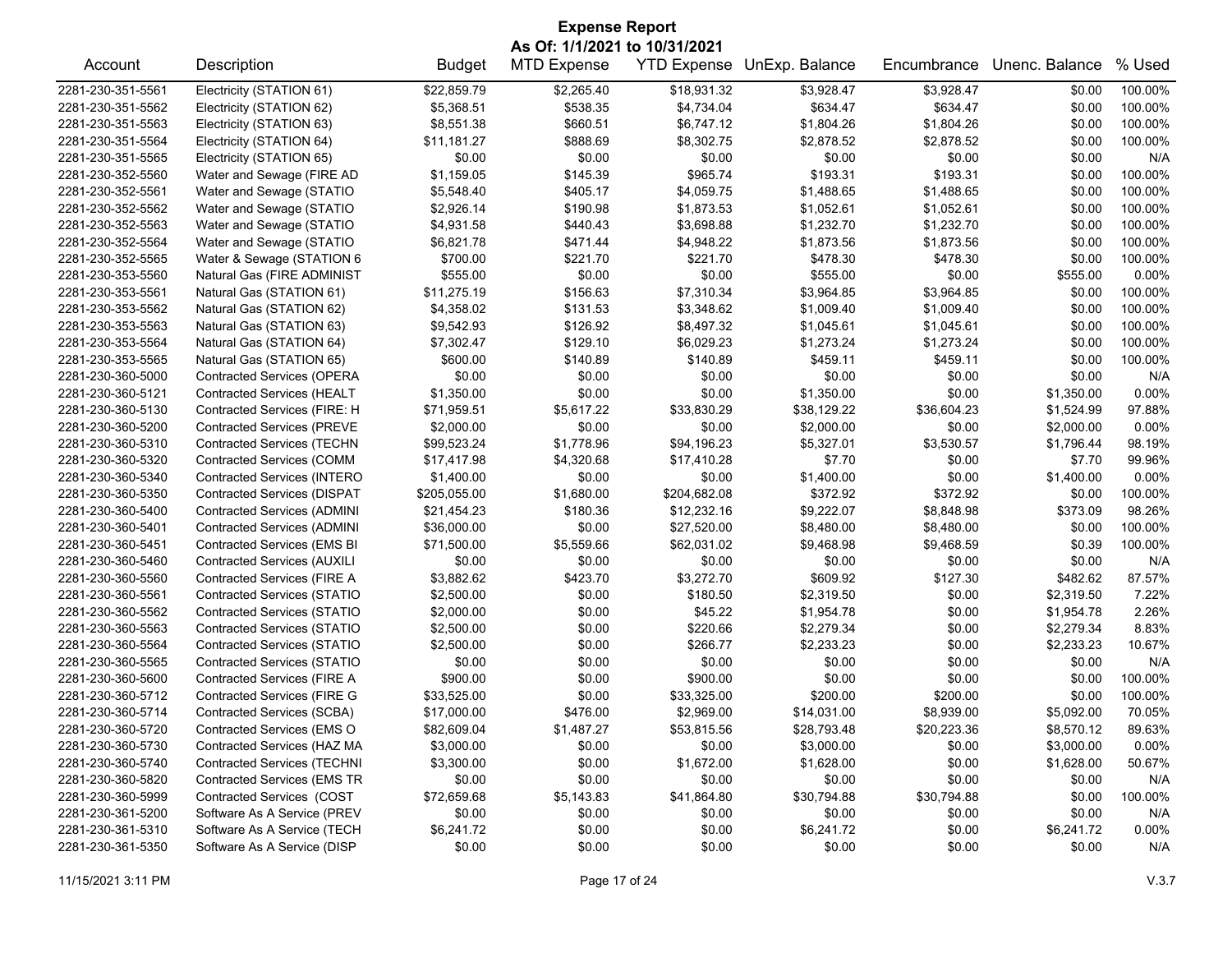| <b>Expense Report</b> |                                    |               |                                                     |              |                            |             |                |         |
|-----------------------|------------------------------------|---------------|-----------------------------------------------------|--------------|----------------------------|-------------|----------------|---------|
| Account               | Description                        | <b>Budget</b> | As Of: 1/1/2021 to 10/31/2021<br><b>MTD Expense</b> |              | YTD Expense UnExp. Balance | Encumbrance | Unenc. Balance | % Used  |
| 2281-230-361-5401     | Software As A Service (ADMI        | \$0.00        | \$0.00                                              | \$0.00       | \$0.00                     | \$0.00      | \$0.00         | N/A     |
| 2281-230-361-5720     | Software as a Service (EMS         | \$0.00        | \$0.00                                              | \$0.00       | \$0.00                     | \$0.00      | \$0.00         | N/A     |
| 2281-230-382-5400     | Liability Insurance Premiums (     | \$88,239.86   | \$0.00                                              | \$88,239.86  | \$0.00                     | \$0.00      | \$0.00         | 100.00% |
| 2281-230-410-5400     | Office Supplies (ADMINISTR         | \$2,738.67    | \$393.93                                            | \$2,098.71   | \$639.96                   | \$639.96    | \$0.00         | 100.00% |
| 2281-230-420-5000     | <b>Operating Supplies (OPERAT</b>  | \$45.00       | \$0.00                                              | \$45.00      | \$0.00                     | \$0.00      | \$0.00         | 100.00% |
| 2281-230-420-5130     | Operating Supplies (FIRE: HU       | \$0.00        | \$0.00                                              | \$0.00       | \$0.00                     | \$0.00      | \$0.00         | N/A     |
| 2281-230-420-5170     | <b>Operating Supplies (UNIFOR</b>  | \$20,076.15   | \$1,250.55                                          | \$12,712.33  | \$7,363.82                 | \$3,685.31  | \$3,678.51     | 81.68%  |
| 2281-230-420-5200     | <b>Operating Supplies (PREVEN</b>  | \$200.00      | \$0.00                                              | \$192.24     | \$7.76                     | \$0.00      | \$7.76         | 96.12%  |
| 2281-230-420-5220     | <b>Operating Supplies (PUBLIC</b>  | \$3,000.00    | \$1,729.94                                          | \$1,729.94   | \$1,270.06                 | \$1,114.03  | \$156.03       | 94.80%  |
| 2281-230-420-5310     | <b>Operating Supplies (TECHNO</b>  | \$2,455.19    | \$0.00                                              | \$1,455.19   | \$1,000.00                 | \$219.79    | \$780.21       | 68.22%  |
| 2281-230-420-5400     | <b>Operating Supplies (ADMINIS</b> | \$2,528.38    | \$26.10                                             | \$2,237.56   | \$290.82                   | \$0.00      | \$290.82       | 88.50%  |
| 2281-230-420-5401     | <b>Operating Supplies (ADMINIS</b> | \$0.00        | \$0.00                                              | \$0.00       | \$0.00                     | \$0.00      | \$0.00         | N/A     |
| 2281-230-420-5460     | <b>Operating Supplies (AUXILIA</b> | \$4,250.00    | \$299.08                                            | \$1,304.20   | \$2,945.80                 | \$356.98    | \$2,588.82     | 39.09%  |
| 2281-230-420-5530     | NoDescription                      | \$0.00        | \$0.00                                              | \$0.00       | \$0.00                     | \$0.00      | \$0.00         | N/A     |
| 2281-230-420-5560     | <b>Operating Supplies (FIRE AD</b> | \$3,250.00    | \$109.03                                            | \$1,182.73   | \$2,067.27                 | \$1,551.36  | \$515.91       | 84.13%  |
| 2281-230-420-5561     | <b>Operating Supplies (STATIO</b>  | \$8,998.11    | \$1,777.01                                          | \$6,729.62   | \$2,268.49                 | \$2,100.72  | \$167.77       | 98.14%  |
| 2281-230-420-5562     | <b>Operating Supplies (STATIO</b>  | \$5,566.65    | \$1,398.35                                          | \$3,452.67   | \$2,113.98                 | \$1,366.76  | \$747.22       | 86.58%  |
| 2281-230-420-5563     | <b>Operating Supplies (STATIO</b>  | \$7,449.68    | \$1,363.95                                          | \$4,762.91   | \$2,686.77                 | \$2,472.93  | \$213.84       | 97.13%  |
| 2281-230-420-5564     | <b>Operating Supplies (STATIO</b>  | \$8,105.90    | \$1,221.09                                          | \$6,961.57   | \$1,144.33                 | \$981.44    | \$162.89       | 97.99%  |
| 2281-230-420-5565     | <b>Operating Supplies (STATIO</b>  | \$3,000.00    | \$2,389.88                                          | \$2,521.28   | \$478.72                   | \$432.41    | \$46.31        | 98.46%  |
| 2281-230-420-5600     | <b>Operating Supplies (FIRE AP</b> | \$150,213.32  | \$20,034.32                                         | \$137,544.29 | \$12,669.03                | \$11,811.00 | \$858.03       | 99.43%  |
| 2281-230-420-5710     | Operating Supplies (FIRE OP        | \$3,726.61    | \$0.00                                              | \$2,990.92   | \$735.69                   | \$0.00      | \$735.69       | 80.26%  |
| 2281-230-420-5712     | <b>Operating Supplies (FIRE GE</b> | \$3,267.95    | \$0.00                                              | \$649.45     | \$2,618.50                 | \$0.00      | \$2,618.50     | 19.87%  |
| 2281-230-420-5714     | <b>Operating Supplies (SCBA)</b>   | \$2,000.00    | \$0.00                                              | \$0.00       | \$2,000.00                 | \$42.75     | \$1,957.25     | 2.14%   |
| 2281-230-420-5717     | <b>Operating Supplies (SAFETY</b>  | \$0.00        | \$0.00                                              | \$0.00       | \$0.00                     | \$0.00      | \$0.00         | N/A     |
| 2281-230-420-5720     | Operating Supplies (EMS OP         | \$41,455.87   | \$2,567.25                                          | \$32,569.30  | \$8,886.57                 | \$8,020.56  | \$866.01       | 97.91%  |
| 2281-230-420-5730     | Operating Supplies (HAZ MA         | \$1,254.11    | \$0.00                                              | \$1,254.11   | \$0.00                     | \$0.00      | \$0.00         | 100.00% |
| 2281-230-420-5740     | <b>Operating Supplies (TECHNI</b>  | \$805.00      | \$0.00                                              | \$797.40     | \$7.60                     | \$0.00      | \$7.60         | 99.06%  |
| 2281-230-420-5750     | <b>Operating Supplies (HONOR</b>   | \$2,979.58    | \$54.00                                             | \$2,463.10   | \$516.48                   | \$8.00      | \$508.48       | 82.93%  |
| 2281-230-420-5810     | <b>Operating Supplies (FIRE TR</b> | \$0.00        | \$0.00                                              | \$0.00       | \$0.00                     | \$0.00      | \$0.00         | N/A     |
| 2281-230-420-5820     | <b>Operating Supplies (EMS TR</b>  | \$0.00        | \$0.00                                              | \$0.00       | \$0.00                     | \$0.00      | \$0.00         | N/A     |
| 2281-230-421-5600     | Fuel (FIRE APPARATUS)              | \$0.00        | \$0.00                                              | \$0.00       | \$0.00                     | \$0.00      | \$0.00         | N/A     |
| 2281-230-430-5121     | Small Tools and Minor Equip        | \$0.00        | \$0.00                                              | \$0.00       | \$0.00                     | \$0.00      | \$0.00         | N/A     |
| 2281-230-430-5160     | Small Tools and Minor Equip        | \$12,585.93   | \$0.00                                              | \$11,503.98  | \$1,081.95                 | \$856.05    | \$225.90       | 98.21%  |
| 2281-230-430-5200     | Small Tools and Minor Equip        | \$928.00      | \$0.00                                              | \$89.98      | \$838.02                   | \$371.25    | \$466.77       | 49.70%  |
| 2281-230-430-5220     | Small Tools and Minor Equip        | \$926.00      | \$0.00                                              | \$0.00       | \$926.00                   | \$0.00      | \$926.00       | 0.00%   |
| 2281-230-430-5310     | Small Tools and Minor Equip        | \$1,561.82    | \$0.00                                              | \$1,548.67   | \$13.15                    | \$0.00      | \$13.15        | 99.16%  |
| 2281-230-430-5320     | Small Tools and Minor Equip        | \$8,914.17    | \$0.00                                              | \$8,914.17   | \$0.00                     | \$0.00      | \$0.00         | 100.00% |
| 2281-230-430-5340     | Small Tools and Minor Equip        | \$2,500.00    | \$0.00                                              | \$0.00       | \$2,500.00                 | \$0.00      | \$2,500.00     | 0.00%   |
| 2281-230-430-5350     | Small Tools and Minor Equip        | \$0.00        | \$0.00                                              | \$0.00       | \$0.00                     | \$0.00      | \$0.00         | N/A     |
| 2281-230-430-5400     | Small Tools and Minor Equip        | \$1,033.90    | \$0.00                                              | \$1,033.90   | \$0.00                     | \$0.00      | \$0.00         | 100.00% |
| 2281-230-430-5460     | Small Tools and Minor Equip        | \$1,100.00    | \$0.00                                              | \$0.00       | \$1,100.00                 | \$0.00      | \$1,100.00     | 0.00%   |
| 2281-230-430-5600     | Small Tools and Minor Equip        | \$5,295.38    | \$0.00                                              | \$3,935.38   | \$1,360.00                 | \$1,360.00  | \$0.00         | 100.00% |
| 2281-230-430-5710     | Small Tools and Minor Equip        | \$16,760.00   | \$171.42                                            | \$1,267.57   | \$15,492.43                | \$0.00      | \$15,492.43    | 7.56%   |
| 2281-230-430-5712     | Small Tools and Minor Equip        | \$9,000.00    | \$0.00                                              | \$4,557.75   | \$4,442.25                 | \$0.00      | \$4,442.25     | 50.64%  |
| 2281-230-430-5714     | Small Tools and Minor Equip        | \$3,000.00    | \$0.00                                              | \$0.00       | \$3,000.00                 | \$0.00      | \$3,000.00     | 0.00%   |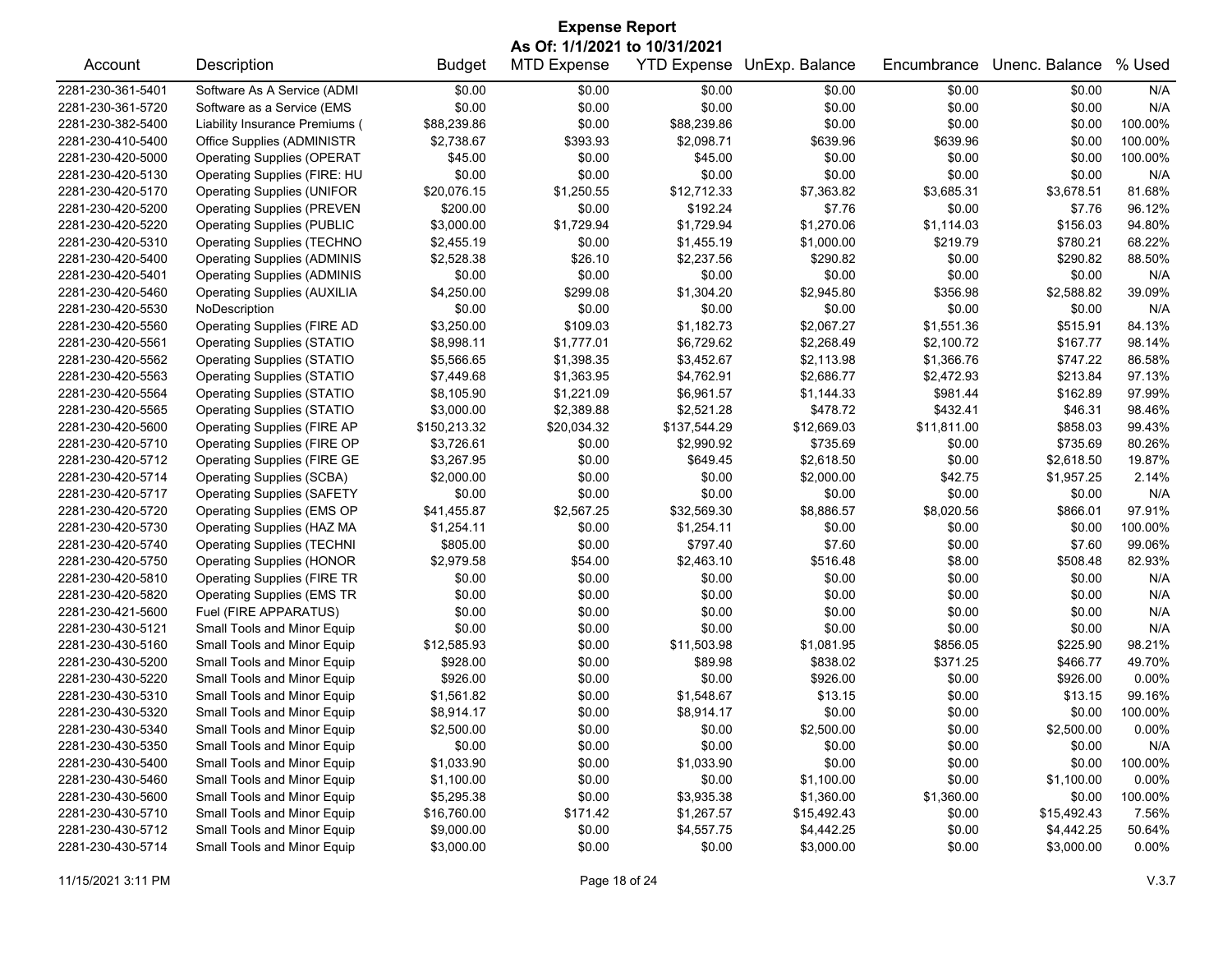| <b>Expense Report</b> |                                   |               |                    |             |                                   |             |                |         |  |  |
|-----------------------|-----------------------------------|---------------|--------------------|-------------|-----------------------------------|-------------|----------------|---------|--|--|
|                       | As Of: 1/1/2021 to 10/31/2021     |               |                    |             |                                   |             |                |         |  |  |
| Account               | Description                       | <b>Budget</b> | <b>MTD Expense</b> |             | <b>YTD Expense UnExp. Balance</b> | Encumbrance | Unenc. Balance | % Used  |  |  |
| 2281-230-430-5720     | Small Tools and Minor Equip       | \$6,143.00    | \$0.00             | \$5,733.95  | \$409.05                          | \$409.05    | \$0.00         | 100.00% |  |  |
| 2281-230-430-5730     | Small Tools and Minor Equip       | \$1,500.00    | \$885.12           | \$885.12    | \$614.88                          | \$257.00    | \$357.88       | 76.14%  |  |  |
| 2281-230-430-5740     | Small Tools and Minor Equip       | \$2,684.30    | \$0.00             | \$1,678.02  | \$1,006.28                        | \$1,000.00  | \$6.28         | 99.77%  |  |  |
| 2281-230-430-5810     | Small Tools and Minor Equip       | \$0.00        | \$0.00             | \$0.00      | \$0.00                            | \$0.00      | \$0.00         | N/A     |  |  |
| 2281-230-430-5820     | Small Tools and Minor Equip       | \$0.00        | \$0.00             | \$0.00      | \$0.00                            | \$0.00      | \$0.00         | N/A     |  |  |
| 2281-230-440-5200     | Software (PREVENTION)             | \$0.00        | \$0.00             | \$0.00      | \$0.00                            | \$0.00      | \$0.00         | N/A     |  |  |
| 2281-230-440-5310     | Software (TECHNOLOGY)             | \$6,700.00    | \$0.00             | \$6,700.00  | \$0.00                            | \$0.00      | \$0.00         | 100.00% |  |  |
| 2281-230-440-5320     | Software (COMMUNICATION           | \$0.00        | \$0.00             | \$0.00      | \$0.00                            | \$0.00      | \$0.00         | N/A     |  |  |
| 2281-230-440-5350     | Software (DISPATCH/PSISN)         | \$0.00        | \$0.00             | \$0.00      | \$0.00                            | \$0.00      | \$0.00         | N/A     |  |  |
| 2281-230-490-5710     | Other - Supplies and Material     | \$0.00        | \$0.00             | \$0.00      | \$0.00                            | \$0.00      | \$0.00         | N/A     |  |  |
| 2281-230-490-5712     | Other - Supplies and Material     | \$0.00        | \$0.00             | \$0.00      | \$0.00                            | \$0.00      | \$0.00         | N/A     |  |  |
| 2281-230-490-5720     | Other - Supplies and Material     | \$0.00        | \$0.00             | \$0.00      | \$0.00                            | \$0.00      | \$0.00         | N/A     |  |  |
| 2281-230-490-5750     | Other - Supplies and Material     | \$275.00      | \$0.00             | \$0.00      | \$275.00                          | \$0.00      | \$275.00       | 0.00%   |  |  |
| 2281-230-519-5200     | Other - Dues and Fees (PRE        | \$2,120.00    | \$1,785.50         | \$1,785.50  | \$334.50                          | \$0.00      | \$334.50       | 84.22%  |  |  |
| 2281-230-519-5350     | Other - Dues and Fees (DISP       | \$1,012.00    | \$0.00             | \$851.00    | \$161.00                          | \$161.00    | \$0.00         | 100.00% |  |  |
| 2281-230-519-5400     | Other - Dues and Fees (ADMI       | \$1,865.00    | \$0.00             | \$1,865.00  | \$0.00                            | \$0.00      | \$0.00         | 100.00% |  |  |
| 2281-230-519-5401     | Other - Dues and Fees (ADMI       | \$8,280.00    | \$0.00             | \$7,500.00  | \$780.00                          | \$300.00    | \$480.00       | 94.20%  |  |  |
| 2281-230-519-5460     | Other - Dues and Fees (AUXI       | \$450.00      | \$0.00             | \$0.00      | \$450.00                          | \$0.00      | \$450.00       | 0.00%   |  |  |
| 2281-230-519-5720     | Other - Dues and Fees (EMS        | \$2,124.00    | \$1,000.00         | \$1,937.50  | \$186.50                          | \$0.00      | \$186.50       | 91.22%  |  |  |
| 2281-230-519-5730     | Other - Dues and Fees (HAZ        | \$1,400.00    | \$0.00             | \$1,306.68  | \$93.32                           | \$0.00      | \$93.32        | 93.33%  |  |  |
| 2281-230-519-5740     | Other Dues and Fees (TECH         |               |                    |             |                                   |             |                |         |  |  |
|                       |                                   | \$0.00        | \$0.00             | \$0.00      | \$0.00                            | \$0.00      | \$0.00         | N/A     |  |  |
| 2281-230-599-5121     | Other - Other Expenses (Heal      | \$0.00        | \$0.00             | \$0.00      | \$0.00                            | \$0.00      | \$0.00         | N/A     |  |  |
| 2281-230-599-5200     | Other - Other Expenses (PRE       | \$0.00        | \$0.00             | \$0.00      | \$0.00                            | \$0.00      | \$0.00         | N/A     |  |  |
| 2281-230-599-5400     | Other - Other Expenses (ADM       | \$1,030.00    | \$0.00             | \$39.73     | \$990.27                          | \$286.66    | \$703.61       | 31.69%  |  |  |
| 2281-230-599-5451     | Other - Other Expenses (EMS       | \$0.00        | \$0.00             | \$0.00      | \$0.00                            | \$0.00      | \$0.00         | N/A     |  |  |
| 2281-230-720-5560     | <b>Buildings (FIRE ADMINISTRA</b> | \$0.00        | \$0.00             | \$0.00      | \$0.00                            | \$0.00      | \$0.00         | N/A     |  |  |
| 2281-230-720-5561     | Buildings (STATION 61)            | \$0.00        | \$0.00             | \$0.00      | \$0.00                            | \$0.00      | \$0.00         | N/A     |  |  |
| 2281-230-720-5563     | Buildings (STATION 63)            | \$0.00        | \$0.00             | \$0.00      | \$0.00                            | \$0.00      | \$0.00         | N/A     |  |  |
| 2281-230-730-5560     | Improvement of Sites (FIRE A      | \$0.00        | \$0.00             | \$0.00      | \$0.00                            | \$0.00      | \$0.00         | N/A     |  |  |
| 2281-230-730-5561     | Improvement of Sites (STATI       | \$0.00        | \$0.00             | \$0.00      | \$0.00                            | \$0.00      | \$0.00         | N/A     |  |  |
| 2281-230-730-5562     | Improvement of Sites (STATI       | \$0.00        | \$0.00             | \$0.00      | \$0.00                            | \$0.00      | \$0.00         | N/A     |  |  |
| 2281-230-730-5563     | Improvement of Sites (STATI       | \$0.00        | \$0.00             | \$0.00      | \$0.00                            | \$0.00      | \$0.00         | N/A     |  |  |
| 2281-230-730-5564     | Improvement of Sites (STATI       | \$0.00        | \$0.00             | \$0.00      | \$0.00                            | \$0.00      | \$0.00         | N/A     |  |  |
| 2281-230-740-5121     | Machinery, Equipment and Fu       | \$0.00        | \$0.00             | \$0.00      | \$0.00                            | \$0.00      | \$0.00         | N/A     |  |  |
| 2281-230-740-5160     | Machinery, Equipment and Fu       | \$2,719.65    | \$0.00             | \$0.00      | \$2,719.65                        | \$0.00      | \$2,719.65     | 0.00%   |  |  |
| 2281-230-740-5200     | Machinery, Equipment and Fu       | \$0.00        | \$0.00             | \$0.00      | \$0.00                            | \$0.00      | \$0.00         | N/A     |  |  |
| 2281-230-740-5310     | Machinery, Equipment and Fu       | \$0.00        | \$0.00             | \$0.00      | \$0.00                            | \$0.00      | \$0.00         | N/A     |  |  |
| 2281-230-740-5320     | Machinery, Equipment and Fu       | \$0.00        | \$0.00             | \$0.00      | \$0.00                            | \$0.00      | \$0.00         | N/A     |  |  |
| 2281-230-740-5350     | Machinery, Equipment and Fu       | \$0.00        | \$0.00             | \$0.00      | \$0.00                            | \$0.00      | \$0.00         | N/A     |  |  |
| 2281-230-740-5400     | Machinery, Equipment and Fu       | \$0.00        | \$0.00             | \$0.00      | \$0.00                            | \$0.00      | \$0.00         | N/A     |  |  |
| 2281-230-740-5460     | Machinery, Equipment and Fu       | \$0.00        | \$0.00             | \$0.00      | \$0.00                            | \$0.00      | \$0.00         | N/A     |  |  |
| 2281-230-740-5561     | Machinery, Equipment and Fu       | \$0.00        | \$0.00             | \$0.00      | \$0.00                            | \$0.00      | \$0.00         | N/A     |  |  |
| 2281-230-740-5600     | Machinery, Equipment and Fu       | \$0.00        | \$0.00             | \$0.00      | \$0.00                            | \$0.00      | \$0.00         | N/A     |  |  |
| 2281-230-740-5710     | Machinery, Equipment and Fu       | \$12,209.78   | \$0.00             | \$12,209.78 | \$0.00                            | \$0.00      | \$0.00         | 100.00% |  |  |
| 2281-230-740-5712     | Machinery, Equipment and Fu       | \$49,836.00   | \$0.00             | \$8,946.00  | \$40,890.00                       | \$40,890.00 | \$0.00         | 100.00% |  |  |
| 2281-230-740-5720     | Machinery, Equipment and Fu       | \$18,428.20   | \$0.00             | \$12,027.00 | \$6,401.20                        | \$6,401.20  | \$0.00         | 100.00% |  |  |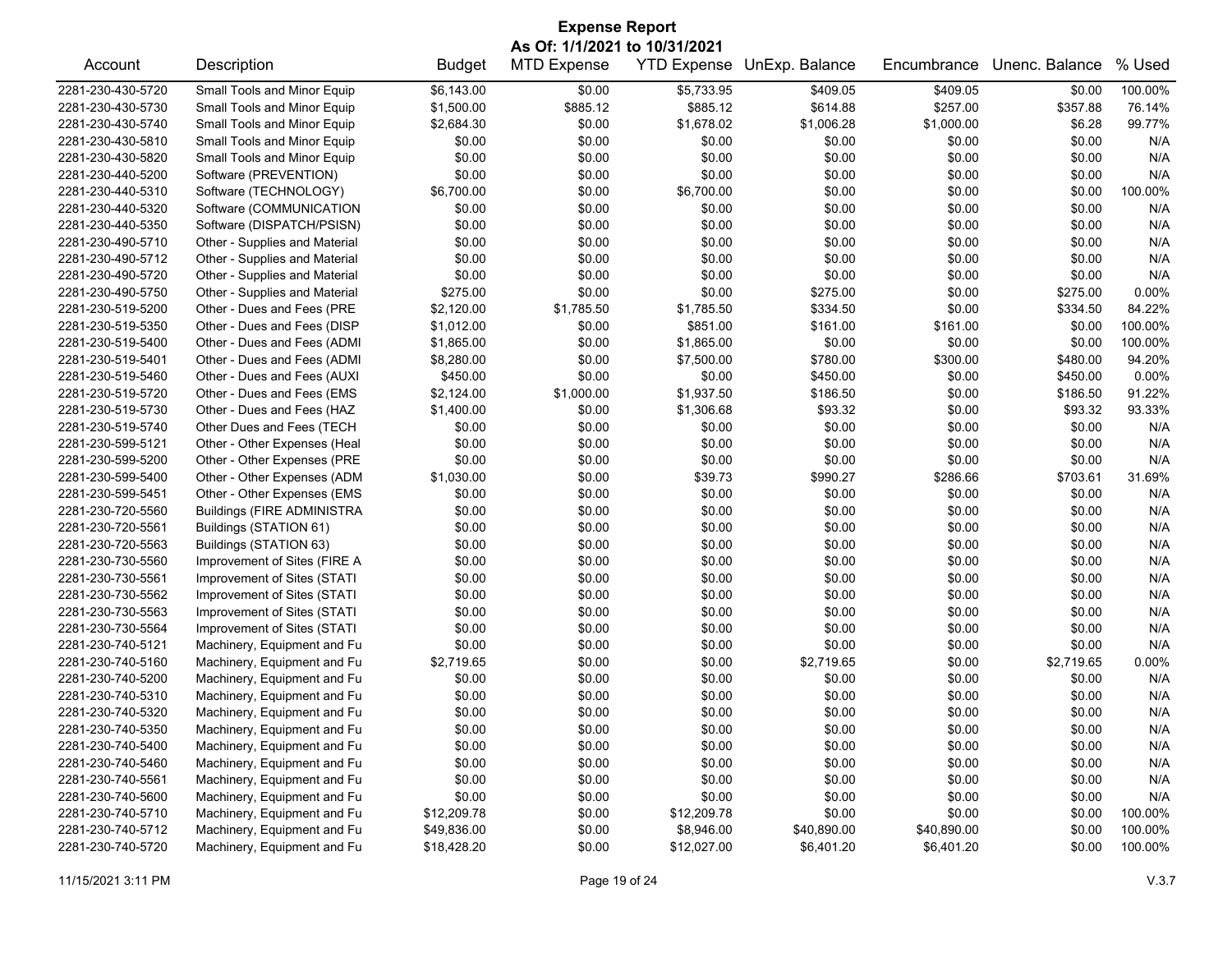|                                                  |                                     |                | <b>Expense Report</b>         |                |                            |                 |                |         |
|--------------------------------------------------|-------------------------------------|----------------|-------------------------------|----------------|----------------------------|-----------------|----------------|---------|
|                                                  |                                     |                | As Of: 1/1/2021 to 10/31/2021 |                |                            |                 |                |         |
| Account                                          | Description                         | <b>Budget</b>  | <b>MTD Expense</b>            |                | YTD Expense UnExp. Balance | Encumbrance     | Unenc. Balance | % Used  |
| 2281-230-740-5730                                | Machinery, Equipment and Fu         | \$0.00         | \$0.00                        | \$0.00         | \$0.00                     | \$0.00          | \$0.00         | N/A     |
| 2281-230-740-5740                                | Machinery, Equipment and Fu         | \$18,422.55    | \$0.00                        | \$18,422.55    | \$0.00                     | \$0.00          | \$0.00         | 100.00% |
| 2281-230-750-5460                                | Motor Vehicles (AUXILIARY)          | \$0.00         | \$0.00                        | \$0.00         | \$0.00                     | \$0.00          | \$0.00         | N/A     |
| 2281-230-750-5600                                | Motor Vehicles (FIRE APPAR          | \$0.00         | \$0.00                        | \$0.00         | \$0.00                     | \$0.00          | \$0.00         | N/A     |
|                                                  | <b>EMS Totals:</b>                  | \$1,773,714.69 | \$92,127.13                   | \$1,301,141.86 | \$472,572.83               | \$339,218.48    | \$133,354.35   | 92.48%  |
| <b>Transfers</b>                                 |                                     |                |                               |                |                            |                 |                |         |
| 2281-910-910-5000                                | Transfers - Out (OPERATION          | \$0.00         | \$0.00                        | \$0.00         | \$0.00                     | \$0.00          | \$0.00         | N/A     |
| 2281-910-910-5999                                | Transfers - Out (COST ALLO          | \$0.00         | \$0.00                        | \$0.00         | \$0.00                     | \$0.00          | \$0.00         | N/A     |
|                                                  | Transfers Totals:                   | \$0.00         | \$0.00                        | \$0.00         | \$0.00                     | \$0.00          | \$0.00         | N/A     |
| <b>Contingencies</b>                             |                                     |                |                               |                |                            |                 |                |         |
| 2281-930-930-5999                                | Contingencies (COST ALLO            | \$474.57       | \$0.00                        | \$0.00         | \$474.57                   | \$0.00          | \$474.57       | 0.00%   |
|                                                  | <b>Contingencies Totals:</b>        | \$474.57       | \$0.00                        | \$0.00         | \$474.57                   | \$0.00          | \$474.57       | 0.00%   |
| <b>Other Financing Uses</b><br>2281-990-990-5999 | <b>Budget Stabilization (COST A</b> | \$34,728.98    | \$0.00                        | \$0.00         | \$34,728.98                | \$0.00          | \$34,728.98    | 0.00%   |
|                                                  | Other Financing Uses Totals:        | \$34,728.98    | \$0.00                        | \$0.00         | \$34,728.98                | \$0.00          | \$34,728.98    | 0.00%   |
|                                                  |                                     |                |                               |                |                            |                 |                | 90.68%  |
| 2281 Total:                                      |                                     | \$1,808,918.24 | \$92,127.13                   | \$1,301,141.86 | \$507,776.38               | \$339,218.48    | \$168,557.90   |         |
| 2901                                             | <b>FEMA Airpack</b>                 |                |                               |                |                            | Target Percent: | 83.33%         |         |
| Fire                                             |                                     |                |                               |                |                            |                 |                |         |
| 2901-220-740-5714                                | Machinery, Equipment and Fu         | \$446,325.00   | \$0.00                        | \$0.00         | \$446,325.00               | \$405,750.00    | \$40,575.00    | 90.91%  |
|                                                  | Fire Totals:                        | \$446,325.00   | \$0.00                        | \$0.00         | \$446,325.00               | \$405,750.00    | \$40,575.00    | 90.91%  |
| <b>Contingencies</b>                             |                                     |                |                               |                |                            |                 |                |         |
| 2901-930-930-0000                                | Contingencies                       | \$0.00         | \$0.00                        | \$0.00         | \$0.00                     | \$0.00          | \$0.00         | N/A     |
|                                                  | <b>Contingencies Totals:</b>        | \$0.00         | \$0.00                        | \$0.00         | \$0.00                     | \$0.00          | \$0.00         | N/A     |
| 2901 Total:                                      |                                     | \$446,325.00   | \$0.00                        | \$0.00         | \$446,325.00               | \$405,750.00    | \$40,575.00    | 90.91%  |
| 2902                                             | <b>FEMA Reimbursements: Local</b>   |                |                               |                |                            | Target Percent: | 83.33%         |         |
| <b>Contingencies</b>                             |                                     |                |                               |                |                            |                 |                |         |
| 2902-930-930-0000                                | Contingencies                       | \$223,967.94   | \$0.00                        | \$0.00         | \$223,967.94               | \$0.00          | \$223,967.94   | 0.00%   |
|                                                  | <b>Contingencies Totals:</b>        | \$223,967.94   | \$0.00                        | \$0.00         | \$223,967.94               | \$0.00          | \$223,967.94   | 0.00%   |
| 2902 Total:                                      |                                     | \$223,967.94   | \$0.00                        | \$0.00         | \$223,967.94               | \$0.00          | \$223,967.94   | 0.00%   |
| 2903                                             | Paying Accumulated Leave            |                |                               |                |                            | Target Percent: | 83.33%         |         |
| Fire                                             |                                     |                |                               |                |                            |                 |                |         |
| 2903-220-190-5112                                | Other - Salaries (WAGES & B         | \$47,920.00    | \$0.00                        | \$0.00         | \$47,920.00                | \$0.00          | \$47,920.00    | 0.00%   |
| 2903-220-211-5112                                | Ohio Public Employees Retire        | \$0.00         | \$0.00                        | \$0.00         | \$0.00                     | \$0.00          | \$0.00         | N/A     |
| 2903-220-213-5112                                | Medicare (WAGES & BENEFI            | \$0.00         | \$0.00                        | \$0.00         | \$0.00                     | \$0.00          | \$0.00         | N/A     |
| 2903-220-215-5112                                | Ohio Police and Fire Pension        | \$0.00         | \$0.00                        | \$0.00         | \$0.00                     | \$0.00          | \$0.00         | N/A     |
| 2903-220-221-5112                                | Medical/Hospitalization (WAG        | \$0.00         | \$0.00                        | \$0.00         | \$0.00                     | \$0.00          | \$0.00         | N/A     |
| 2903-220-222-5112                                | Life Insurance (WAGES AND           | \$0.00         | \$0.00                        | \$0.00         | \$0.00                     | \$0.00          | \$0.00         | N/A     |
| 2903-220-223-5112                                | Dental Insurance (WAGES A           | \$0.00         | \$0.00                        | \$0.00         | \$0.00                     | \$0.00          | \$0.00         | N/A     |
| 2903-220-230-5112                                | Workers' Compensation (WA           | \$0.00         | \$0.00                        | \$0.00         | \$0.00                     | \$0.00          | \$0.00         | N/A     |
|                                                  | Fire Totals:                        | \$47,920.00    | \$0.00                        | \$0.00         | \$47,920.00                | \$0.00          | \$47,920.00    | 0.00%   |
|                                                  |                                     |                |                               |                |                            |                 |                |         |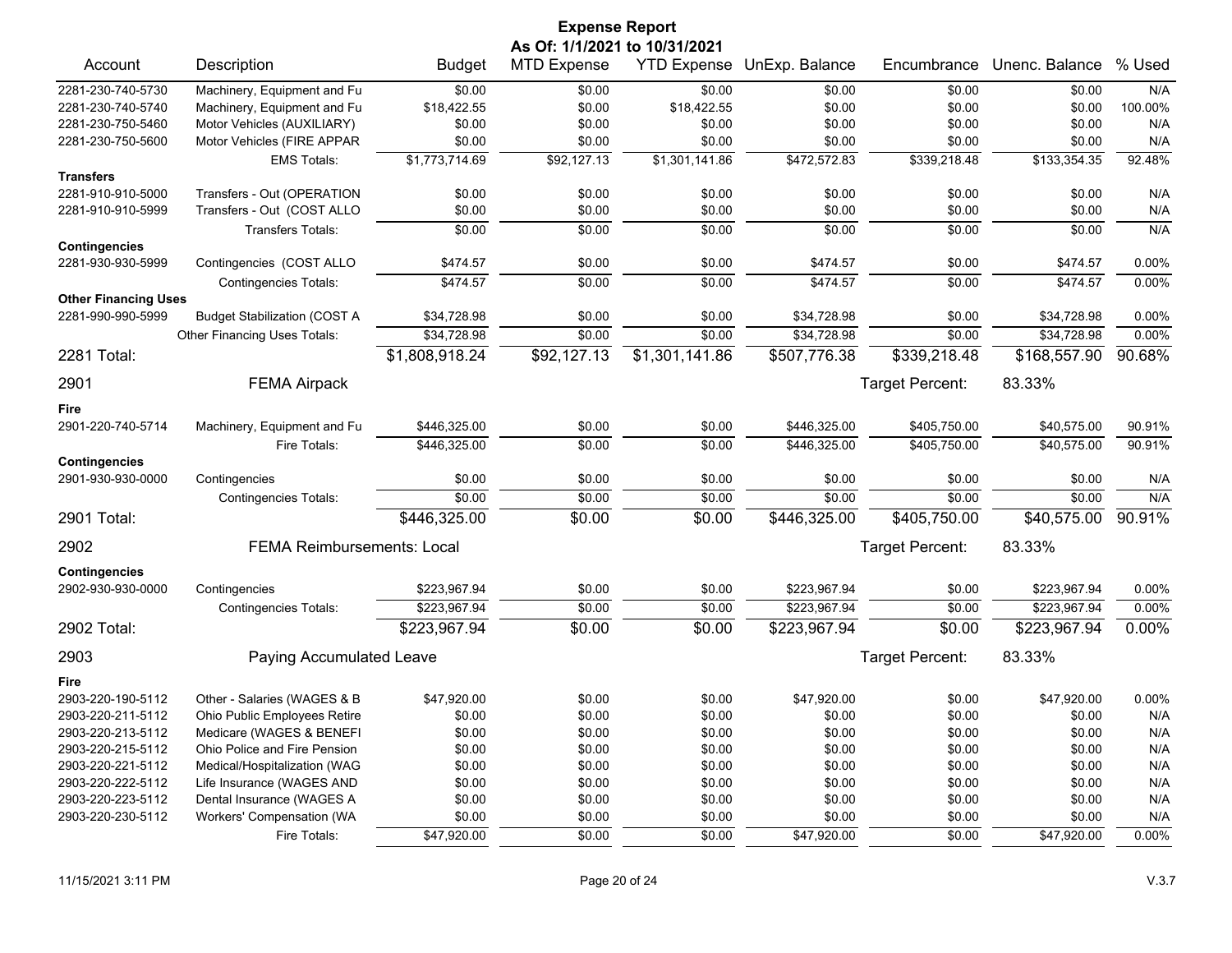| <b>Expense Report</b> |                                    |                |                                                     |              |                            |                        |                |         |  |  |
|-----------------------|------------------------------------|----------------|-----------------------------------------------------|--------------|----------------------------|------------------------|----------------|---------|--|--|
| Account               | Description                        | <b>Budget</b>  | As Of: 1/1/2021 to 10/31/2021<br><b>MTD Expense</b> |              | YTD Expense UnExp. Balance | Encumbrance            | Unenc. Balance | % Used  |  |  |
| 2903 Total:           |                                    | \$47,920.00    | \$0.00                                              | \$0.00       | \$47,920.00                | \$0.00                 | \$47,920.00    | 0.00%   |  |  |
| 2904                  | SAFER Grant: 2017 Funding Cycle    |                |                                                     |              |                            | Target Percent:        | 83.33%         |         |  |  |
| Fire                  |                                    |                |                                                     |              |                            |                        |                |         |  |  |
| 2904-220-190-5112     | Other - Salaries (WAGES & B        | \$1,914,440.45 | \$48,849.12                                         | \$506,615.61 | \$1,407,824.84             | \$0.00                 | \$1,407,824.84 | 26.46%  |  |  |
| 2904-220-213-5112     | Medicare (WAGES & BENEFI           | \$8,382.00     | \$682.00                                            | \$6,658.81   | \$1,723.19                 | \$0.00                 | \$1,723.19     | 79.44%  |  |  |
| 2904-220-215-5112     | Ohio Police and Fire Pension       | \$138,741.00   | \$11,723.94                                         | \$117,019.41 | \$21,721.59                | \$0.00                 | \$21,721.59    | 84.34%  |  |  |
| 2904-220-221-5112     | Medical/Hospitalization (WAG       | \$178,699.00   | \$6,649.09                                          | \$73,703.05  | \$104,995.95               | \$0.00                 | \$104,995.95   | 41.24%  |  |  |
| 2904-220-222-5112     | Life Insurance (WAGES & BE         | \$979.00       | \$63.00                                             | \$819.00     | \$160.00                   | \$0.00                 | \$160.00       | 83.66%  |  |  |
| 2904-220-223-5112     | Dental Insurance (WAGES &          | \$7,310.00     | \$296.90                                            | \$4,062.57   | \$3,247.43                 | \$0.00                 | \$3,247.43     | 55.58%  |  |  |
| 2904-220-230-5112     | Workers' Compensation (WA          | \$10,406.00    | \$0.00                                              | \$208.77     | \$10,197.23                | \$0.00                 | \$10,197.23    | 2.01%   |  |  |
|                       | Fire Totals:                       | \$2,258,957.45 | \$68,264.05                                         | \$709,087.22 | \$1,549,870.23             | \$0.00                 | \$1,549,870.23 | 31.39%  |  |  |
| <b>Transfers</b>      |                                    |                |                                                     |              |                            |                        |                |         |  |  |
| 2904-910-910-0000     | Transfers - Out                    | \$250,000.00   | \$0.00                                              | \$0.00       | \$250,000.00               | \$0.00                 | \$250,000.00   | 0.00%   |  |  |
|                       | <b>Transfers Totals:</b>           | \$250,000.00   | \$0.00                                              | \$0.00       | \$250,000.00               | \$0.00                 | \$250,000.00   | 0.00%   |  |  |
| 2904 Total:           |                                    | \$2,508,957.45 | \$68,264.05                                         | \$709,087.22 | \$1,799,870.23             | \$0.00                 | \$1,799,870.23 | 28.26%  |  |  |
| 2905                  | COVID-19 Relief Fund               |                |                                                     |              |                            | <b>Target Percent:</b> | 83.33%         |         |  |  |
| <b>Townhalls</b>      |                                    |                |                                                     |              |                            |                        |                |         |  |  |
| 2905-120-740-0000     | Machinery, Equipment and Fu        | \$0.00         | \$0.00                                              | \$0.00       | \$0.00                     | \$0.00                 | \$0.00         | N/A     |  |  |
|                       | <b>Townhalls Totals:</b>           | \$0.00         | \$0.00                                              | \$0.00       | \$0.00                     | \$0.00                 | \$0.00         | N/A     |  |  |
| <b>EMS</b>            |                                    |                |                                                     |              |                            |                        |                |         |  |  |
| 2905-230-360-5000     | <b>Contracted Services (OPERA</b>  | \$4,800.00     | \$0.00                                              | \$4,800.00   | \$0.00                     | \$0.00                 | \$0.00         | 100.00% |  |  |
| 2905-230-360-5310     | <b>Contracted Services (TECHN</b>  | \$93,289.00    | \$0.00                                              | \$36,470.00  | \$56,819.00                | \$0.00                 | \$56,819.00    | 39.09%  |  |  |
| 2905-230-360-5350     | <b>Contracted Services (DISPAT</b> | \$24,970.00    | \$0.00                                              | \$24,970.00  | \$0.00                     | \$0.00                 | \$0.00         | 100.00% |  |  |
| 2905-230-420-5170     | <b>Operating Supplies (UNIFOR</b>  | \$8,365.50     | \$0.00                                              | \$0.00       | \$8,365.50                 | \$8,365.50             | \$0.00         | 100.00% |  |  |
| 2905-230-420-5310     | <b>Operating Supplies (TECHNO</b>  | \$0.00         | \$0.00                                              | \$0.00       | \$0.00                     | \$0.00                 | \$0.00         | N/A     |  |  |
| 2905-230-420-5720     | Operating Supplies (EMS OP         | \$24,980.00    | \$10,322.78                                         | \$10,322.78  | \$14,657.22                | \$2,303.25             | \$12,353.97    | 50.54%  |  |  |
| 2905-230-740-5310     | Machinery, Equipment and Fu        | \$71,429.61    | \$0.00                                              | \$27,996.00  | \$43,433.61                | \$0.00                 | \$43,433.61    | 39.19%  |  |  |
| 2905-230-740-5400     | Machinery, Equipment and Fu        | \$0.00         | \$0.00                                              | \$0.00       | \$0.00                     | \$0.00                 | \$0.00         | N/A     |  |  |
| 2905-230-740-5720     | Machinery, Equipment and Fu        | \$30,000.00    | \$0.00                                              | \$0.00       | \$30,000.00                | \$29,554.00            | \$446.00       | 98.51%  |  |  |
|                       | <b>EMS Totals:</b>                 | \$257,834.11   | \$10,322.78                                         | \$104,558.78 | \$153,275.33               | \$40,222.75            | \$113,052.58   | 56.15%  |  |  |
| <b>Contingencies</b>  |                                    |                |                                                     |              |                            |                        |                |         |  |  |
| 2905-930-930-0000     | Contingencies                      | \$706.11       | \$0.00                                              | \$0.00       | \$706.11                   | \$0.00                 | \$706.11       | 0.00%   |  |  |
|                       | <b>Contingencies Totals:</b>       | \$706.11       | \$0.00                                              | \$0.00       | \$706.11                   | \$0.00                 | \$706.11       | 0.00%   |  |  |
| 2905 Total:           |                                    | \$258,540.22   | \$10,322.78                                         | \$104,558.78 | \$153,981.44               | \$40,222.75            | \$113,758.69   | 56.00%  |  |  |
| 2906                  | American Rescue Plan               |                |                                                     |              |                            | Target Percent:        | 83.33%         |         |  |  |
| Highways              |                                    |                |                                                     |              |                            |                        |                |         |  |  |
| 2906-330-316-0000     | <b>Engineering Services</b>        | \$0.00         | \$0.00                                              | \$0.00       | \$0.00                     | \$0.00                 | \$0.00         | N/A     |  |  |
| 2906-330-750-0000     | Motor Vehicles                     | \$0.00         | \$0.00                                              | \$0.00       | \$0.00                     | \$0.00                 | \$0.00         | N/A     |  |  |
|                       | <b>Highways Totals:</b>            | \$0.00         | \$0.00                                              | \$0.00       | \$0.00                     | \$0.00                 | \$0.00         | N/A     |  |  |
| <b>Contingencies</b>  |                                    |                |                                                     |              |                            |                        |                |         |  |  |
| 2906-930-930-0000     | Contingencies                      | \$323,837.90   | \$0.00                                              | \$0.00       | \$323,837.90               | \$0.00                 | \$323,837.90   | 0.00%   |  |  |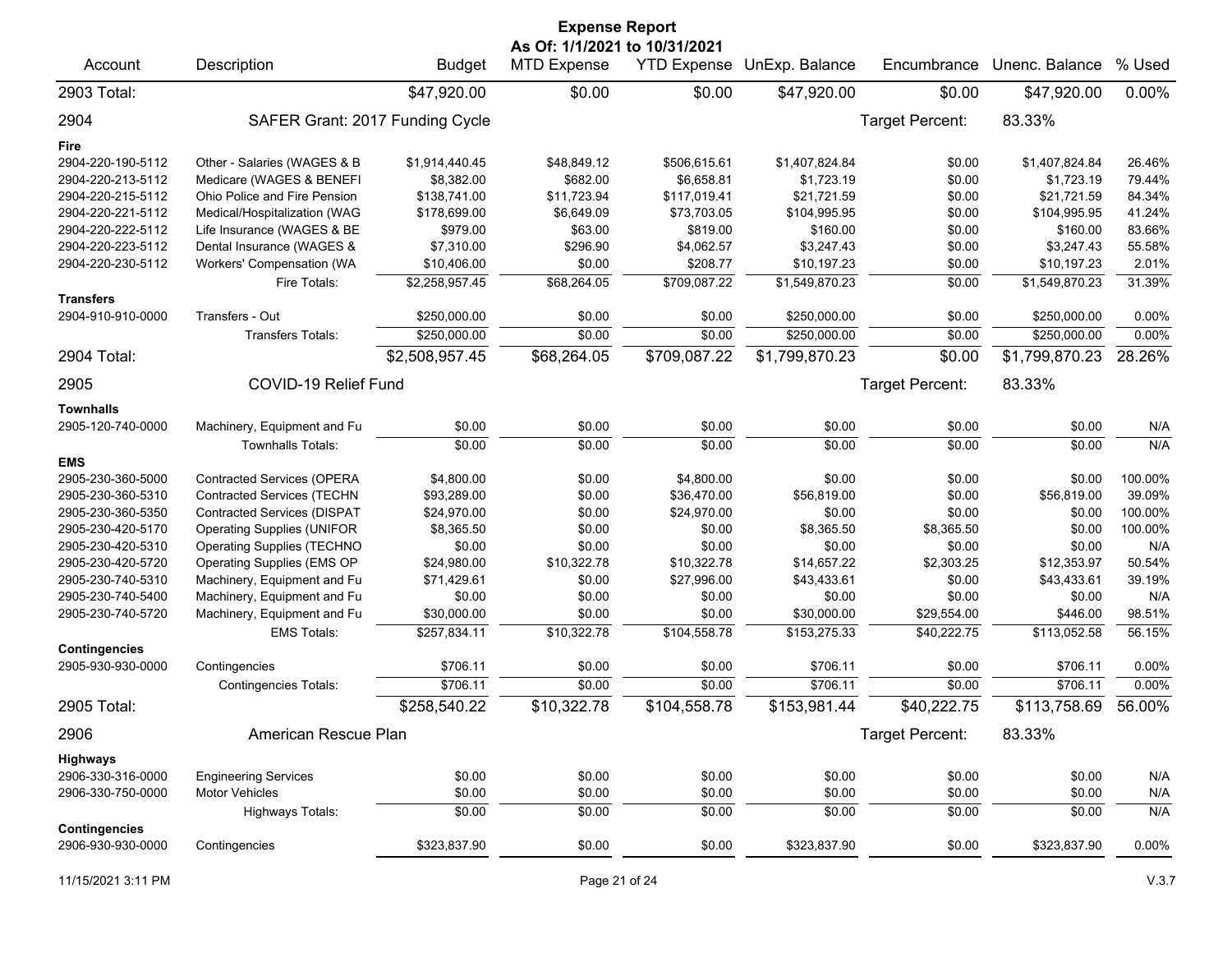|                                                     |                                               |                        | <b>Expense Report</b><br>As Of: 1/1/2021 to 10/31/2021 |                    |                  |                  |                       |            |
|-----------------------------------------------------|-----------------------------------------------|------------------------|--------------------------------------------------------|--------------------|------------------|------------------|-----------------------|------------|
| Account                                             | Description                                   | <b>Budget</b>          | <b>MTD Expense</b>                                     | <b>YTD Expense</b> | UnExp. Balance   | Encumbrance      | Unenc. Balance % Used |            |
|                                                     | <b>Contingencies Totals:</b>                  | \$323,837.90           | \$0.00                                                 | \$0.00             | \$323,837.90     | \$0.00           | \$323,837.90          | $0.00\%$   |
| 2906 Total:                                         |                                               | \$323,837.90           | \$0.00                                                 | \$0.00             | \$323,837.90     | \$0.00           | \$323,837.90          | 0.00%      |
| 4101                                                | <b>Bond</b>                                   |                        |                                                        |                    |                  | Target Percent:  | 83.33%                |            |
| Debt Service - Bond Principal Payment               |                                               |                        |                                                        |                    |                  |                  |                       |            |
| 4101-810-810-0000                                   | Principal Payments - Bonds                    | \$0.00                 | \$0.00                                                 | \$0.00             | \$0.00           | \$0.00           | \$0.00                | N/A        |
|                                                     | Debt Service - Bond Principal Payment Totals: | \$0.00                 | \$0.00                                                 | \$0.00             | \$0.00           | \$0.00           | \$0.00                | N/A        |
| <b>Debt Service - Interest</b><br>4101-830-830-0000 | <b>Interest Payments</b>                      | \$0.00                 | \$0.00                                                 | \$0.00             | \$0.00           | \$0.00           | \$0.00                | N/A        |
|                                                     | Debt Service - Interest Totals:               | \$0.00                 | \$0.00                                                 | \$0.00             | \$0.00           | \$0.00           | \$0.00                | N/A        |
| 4101 Total:                                         |                                               | \$0.00                 | \$0.00                                                 | \$0.00             | \$0.00           | \$0.00           | \$0.00                | N/A        |
| 4301                                                | Capital Improvement Fund                      |                        |                                                        |                    |                  | Target Percent:  | 83.33%                |            |
|                                                     |                                               |                        |                                                        |                    |                  |                  |                       |            |
| <b>Capital Outlay</b><br>4301-760-790-0000          | Capital Outlay                                | \$400,000.00           | \$0.00                                                 | \$0.00             | \$400,000.00     | \$0.00           | \$400,000.00          | 0.00%      |
|                                                     | Capital Outlay Totals:                        | \$400,000.00           | \$0.00                                                 | \$0.00             | \$400,000.00     | \$0.00           | \$400.000.00          | 0.00%      |
| <b>Contingencies</b>                                |                                               |                        |                                                        |                    |                  |                  |                       |            |
| 4301-930-930-0000                                   | Contengencies                                 | \$0.00                 | \$0.00                                                 | \$0.00             | \$0.00           | \$0.00           | \$0.00                | N/A        |
|                                                     | <b>Contingencies Totals:</b>                  | \$0.00                 | \$0.00                                                 | \$0.00             | \$0.00           | \$0.00           | \$0.00                | N/A        |
| 4301 Total:                                         |                                               | \$400,000.00           | \$0.00                                                 | \$0.00             | \$400,000.00     | \$0.00           | \$400,000.00          | 0.00%      |
| 4304                                                | Improvement of Parks                          |                        |                                                        |                    |                  | Target Percent:  | 83.33%                |            |
| <b>Capital Outlay</b>                               |                                               |                        |                                                        |                    |                  |                  |                       |            |
| 4304-760-730-0000                                   | Improvement of Sites                          | \$0.00                 | \$0.00                                                 | \$0.00             | \$0.00           | \$0.00           | \$0.00                | N/A        |
|                                                     | Capital Outlay Totals:                        | \$0.00                 | \$0.00                                                 | \$0.00             | \$0.00           | \$0.00           | \$0.00                | N/A        |
| 4304 Total:                                         |                                               | \$0.00                 | \$0.00                                                 | \$0.00             | \$0.00           | \$0.00           | \$0.00                | N/A        |
| 4901                                                | New Ambulance                                 |                        |                                                        |                    |                  | Target Percent:  | 83.33%                |            |
| Fire                                                |                                               |                        |                                                        |                    |                  |                  |                       |            |
| 4901-220-330-5600                                   | Travel and Meeting Expense (                  | \$0.00                 | \$0.00                                                 | \$0.00             | \$0.00           | \$0.00           | \$0.00                | N/A        |
| 4901-220-740-5600                                   | Machinery, Equipment and Fu                   | \$0.00                 | \$0.00                                                 | \$0.00             | \$0.00           | \$0.00           | \$0.00                | N/A        |
| 4901-220-750-5600                                   | Motor Vehicles (FIRE APPAR                    | \$0.00                 | \$0.00                                                 | \$0.00             | \$0.00           | \$0.00           | \$0.00                | N/A        |
| 4901-220-750-5900                                   | Motor Vehicles (CAPITAL)<br>Fire Totals:      | \$0.00<br>\$0.00       | \$0.00<br>\$0.00                                       | \$0.00             | \$0.00<br>\$0.00 | \$0.00<br>\$0.00 | \$0.00<br>\$0.00      | N/A<br>N/A |
| <b>Contingencies</b>                                |                                               |                        |                                                        | \$0.00             |                  |                  |                       |            |
| 4901-930-930-5999                                   | Contingencies (FIRE: COST                     | \$9,596.72             | \$0.00                                                 | \$0.00             | \$9,596.72       | \$0.00           | \$9,596.72            | $0.00\%$   |
|                                                     | <b>Contingencies Totals:</b>                  | \$9,596.72             | \$0.00                                                 | \$0.00             | \$9,596.72       | \$0.00           | \$9,596.72            | $0.00\%$   |
| 4901 Total:                                         |                                               | $\overline{$9,596.72}$ | \$0.00                                                 | \$0.00             | \$9,596.72       | \$0.00           | \$9,596.72            | 0.00%      |
| 4902                                                | <b>Land Acquisition</b>                       |                        |                                                        |                    |                  | Target Percent:  | 83.33%                |            |
| Administrative                                      |                                               |                        |                                                        |                    |                  |                  |                       |            |
| 4902-110-360-0000                                   | <b>Contracted Services</b>                    | \$0.00                 | \$0.00                                                 | \$0.00             | \$0.00           | \$0.00           | \$0.00                | N/A        |
|                                                     | Administrative Totals:                        | \$0.00                 | \$0.00                                                 | \$0.00             | \$0.00           | \$0.00           | \$0.00                | N/A        |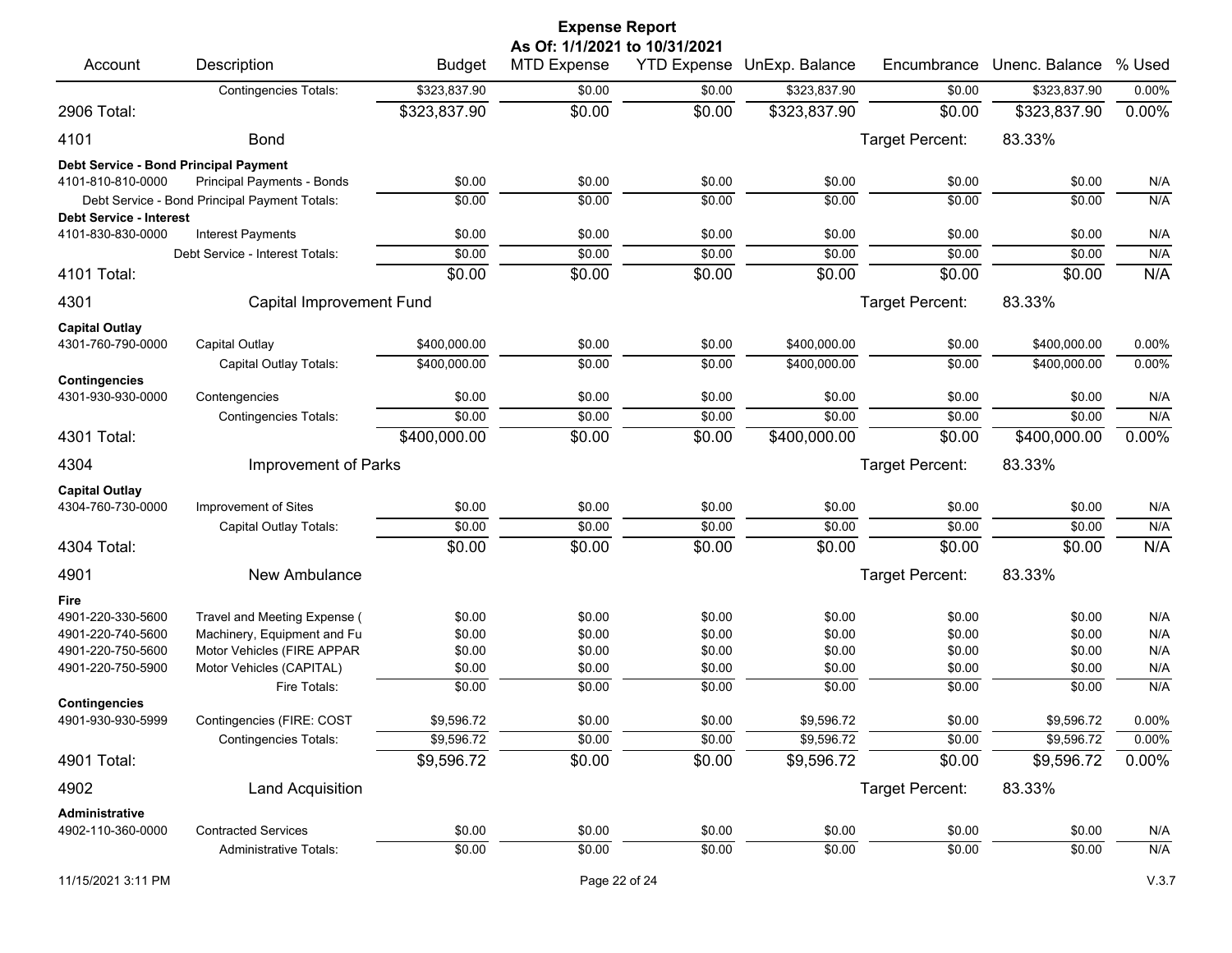|                       |                                    |                | <b>Expense Report</b> |                |                            |                 |                |         |  |  |  |
|-----------------------|------------------------------------|----------------|-----------------------|----------------|----------------------------|-----------------|----------------|---------|--|--|--|
|                       | As Of: 1/1/2021 to 10/31/2021      |                |                       |                |                            |                 |                |         |  |  |  |
| Account               | Description                        | <b>Budget</b>  | <b>MTD Expense</b>    |                | YTD Expense UnExp. Balance | Encumbrance     | Unenc. Balance | % Used  |  |  |  |
| <b>Capital Outlay</b> |                                    |                |                       |                |                            |                 |                |         |  |  |  |
| 4902-760-360-0000     | <b>Contracted Services</b>         | \$0.00         | \$0.00                | \$0.00         | \$0.00                     | \$0.00          | \$0.00         | N/A     |  |  |  |
| 4902-760-710-0000     | Land                               | \$0.00         | \$0.00                | \$0.00         | \$0.00                     | \$0.00          | \$0.00         | N/A     |  |  |  |
| 4902-760-730-0000     | Improvement of Sites               | \$0.00         | \$0.00                | \$0.00         | \$0.00                     | \$0.00          | \$0.00         | N/A     |  |  |  |
|                       | Capital Outlay Totals:             | \$0.00         | \$0.00                | \$0.00         | \$0.00                     | \$0.00          | \$0.00         | N/A     |  |  |  |
| <b>Transfers</b>      |                                    |                |                       |                |                            |                 |                |         |  |  |  |
| 4902-910-910-0000     | Transfers - Out                    | \$0.00         | \$0.00                | \$0.00         | \$0.00                     | \$0.00          | \$0.00         | N/A     |  |  |  |
|                       | <b>Transfers Totals:</b>           | \$0.00         | \$0.00                | \$0.00         | \$0.00                     | \$0.00          | \$0.00         | N/A     |  |  |  |
| 4902 Total:           |                                    | \$0.00         | \$0.00                | \$0.00         | \$0.00                     | \$0.00          | \$0.00         | N/A     |  |  |  |
| 4903                  | <b>ALS Engine</b>                  |                |                       |                |                            | Target Percent: | 83.33%         |         |  |  |  |
| Fire                  |                                    |                |                       |                |                            |                 |                |         |  |  |  |
| 4903-220-750-5600     | Motor Vehicles (FIRE APPAR         | \$0.00         | \$0.00                | \$0.00         | \$0.00                     | \$0.00          | \$0.00         | N/A     |  |  |  |
|                       | Fire Totals:                       | \$0.00         | \$0.00                | \$0.00         | \$0.00                     | \$0.00          | \$0.00         | N/A     |  |  |  |
| <b>Transfers</b>      |                                    |                |                       |                |                            |                 |                |         |  |  |  |
| 4903-910-910-0000     | Transfers - Out                    | \$0.00         | \$0.00                | \$0.00         | \$0.00                     | \$0.00          | \$0.00         | N/A     |  |  |  |
|                       | <b>Transfers Totals:</b>           | \$0.00         | \$0.00                | \$0.00         | \$0.00                     | \$0.00          | \$0.00         | N/A     |  |  |  |
|                       |                                    |                |                       |                |                            |                 |                |         |  |  |  |
| 4903 Total:           |                                    | \$0.00         | \$0.00                | \$0.00         | \$0.00                     | \$0.00          | \$0.00         | N/A     |  |  |  |
| 4904                  | <b>Fire Stations</b>               |                |                       |                |                            | Target Percent: | 83.33%         |         |  |  |  |
| Fire                  |                                    |                |                       |                |                            |                 |                |         |  |  |  |
| 4904-220-311-5565     | Accounting and Legal Fees (S       | \$12,500.00    | \$0.00                | \$3,981.25     | \$8,518.75                 | \$0.00          | \$8,518.75     | 31.85%  |  |  |  |
| 4904-220-311-5566     | Accounting and Legal Fees (S       | \$15,000.00    | \$0.00                | \$0.00         | \$15,000.00                | \$0.00          | \$15,000.00    | 0.00%   |  |  |  |
| 4904-220-316-5564     | <b>Engineering Services (STATI</b> | \$0.00         | \$0.00                | \$0.00         | \$0.00                     | \$0.00          | \$0.00         | N/A     |  |  |  |
| 4904-220-321-5600     | Rents and Leases (FIRE APP         | \$0.00         | \$0.00                | \$0.00         | \$0.00                     | \$0.00          | \$0.00         | N/A     |  |  |  |
| 4904-220-345-5565     | Advertising (STATION 65)           | \$0.00         | \$0.00                | \$0.00         | \$0.00                     | \$0.00          | \$0.00         | N/A     |  |  |  |
| 4904-220-345-5566     | Advertising (STATION 66)           | \$500.00       | \$0.00                | \$0.00         | \$500.00                   | \$0.00          | \$500.00       | 0.00%   |  |  |  |
| 4904-220-351-5565     | Electricity (STATION 65)           | \$0.00         | \$0.00                | \$0.00         | \$0.00                     | \$0.00          | \$0.00         | N/A     |  |  |  |
| 4904-220-360-5565     | Contracted Services (STATIO        | \$480,190.74   | \$7,775.70            | \$303,437.49   | \$176,753.25               | \$176,753.25    | \$0.00         | 100.00% |  |  |  |
| 4904-220-360-5566     | <b>Contracted Services (STATIO</b> | \$586,148.10   | \$0.00                | \$42,617.48    | \$543,530.62               | \$165,585.02    | \$377,945.60   | 35.52%  |  |  |  |
| 4904-220-519-5565     | Other - Dues and Fees (STAT        | \$150,000.00   | \$0.00                | \$1,447.80     | \$148,552.20               | \$0.00          | \$148,552.20   | 0.97%   |  |  |  |
| 4904-220-720-5564     | Buildings (STATION 64)             | \$0.00         | \$0.00                | \$0.00         | \$0.00                     | \$0.00          | \$0.00         | N/A     |  |  |  |
| 4904-220-720-5565     | Buildings (STATION 65)             | \$3,696,762.66 | \$483,646.96          | \$3,236,223.04 | \$460,539.62               | \$444,422.62    | \$16,117.00    | 99.56%  |  |  |  |
| 4904-220-740-5564     | Machinery, Equipment and Fu        | \$0.00         | \$0.00                | \$0.00         | \$0.00                     | \$0.00          | \$0.00         | N/A     |  |  |  |
| 4904-220-740-5565     | Machinery, Equipment and Fu        | \$154,129.41   | \$7,143.32            | \$86,262.41    | \$67,867.00                | \$43,800.30     | \$24,066.70    | 84.39%  |  |  |  |
|                       | Fire Totals:                       | \$5,095,230.91 | \$498,565.98          | \$3,673,969.47 | \$1,421,261.44             | \$830,561.19    | \$590,700.25   | 88.41%  |  |  |  |
| <b>Transfers</b>      |                                    |                |                       |                |                            |                 |                |         |  |  |  |
| 4904-910-910-0000     | Transfers - Out                    | \$0.00         | \$0.00                | \$0.00         | \$0.00                     | \$0.00          | \$0.00         | N/A     |  |  |  |
|                       | <b>Transfers Totals:</b>           | \$0.00         | \$0.00                | \$0.00         | \$0.00                     | \$0.00          | \$0.00         | N/A     |  |  |  |
| 4904 Total:           |                                    | \$5,095,230.91 | \$498,565.98          | \$3,673,969.47 | \$1,421,261.44             | \$830,561.19    | \$590,700.25   | 88.41%  |  |  |  |
| 4905                  | <b>Land Mobile Radios</b>          |                |                       |                |                            | Target Percent: | 83.33%         |         |  |  |  |
| <b>Capital Outlay</b> |                                    |                |                       |                |                            |                 |                |         |  |  |  |
| 4905-760-740-5320     | Machinery, Equipment and Fu        | \$1,920.00     | \$0.00                | \$1,920.00     | \$0.00                     | \$0.00          | \$0.00         | 100.00% |  |  |  |
|                       |                                    |                |                       |                |                            |                 |                |         |  |  |  |

11/15/2021 3:11 PM Page 23 of 24 V.3.7